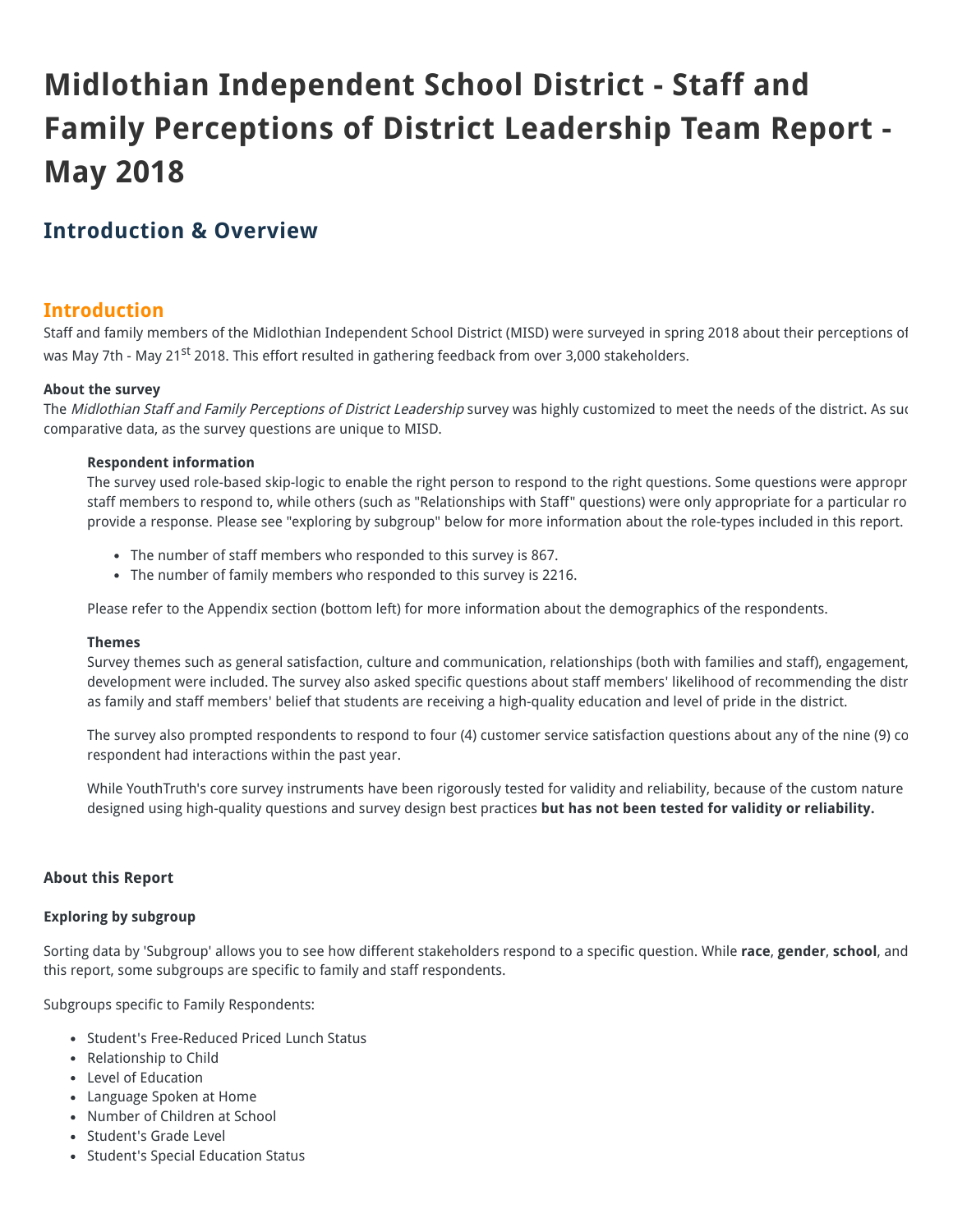Subgroups specific to Staff Respondents:

- Teacher Training
- Years Teaching Experience
- Years Employed at School

## **Overview of Ratings**

### **Three Key Questions**

The following charts calculate the average ratings of three specific questions related to district effectiveness: likeliness of a staff member education, and pride. To explore average ratings in response to these questions by subgroup (role-type, school, etc.), please click "next" this "Introduction & Overview" tab (on the left).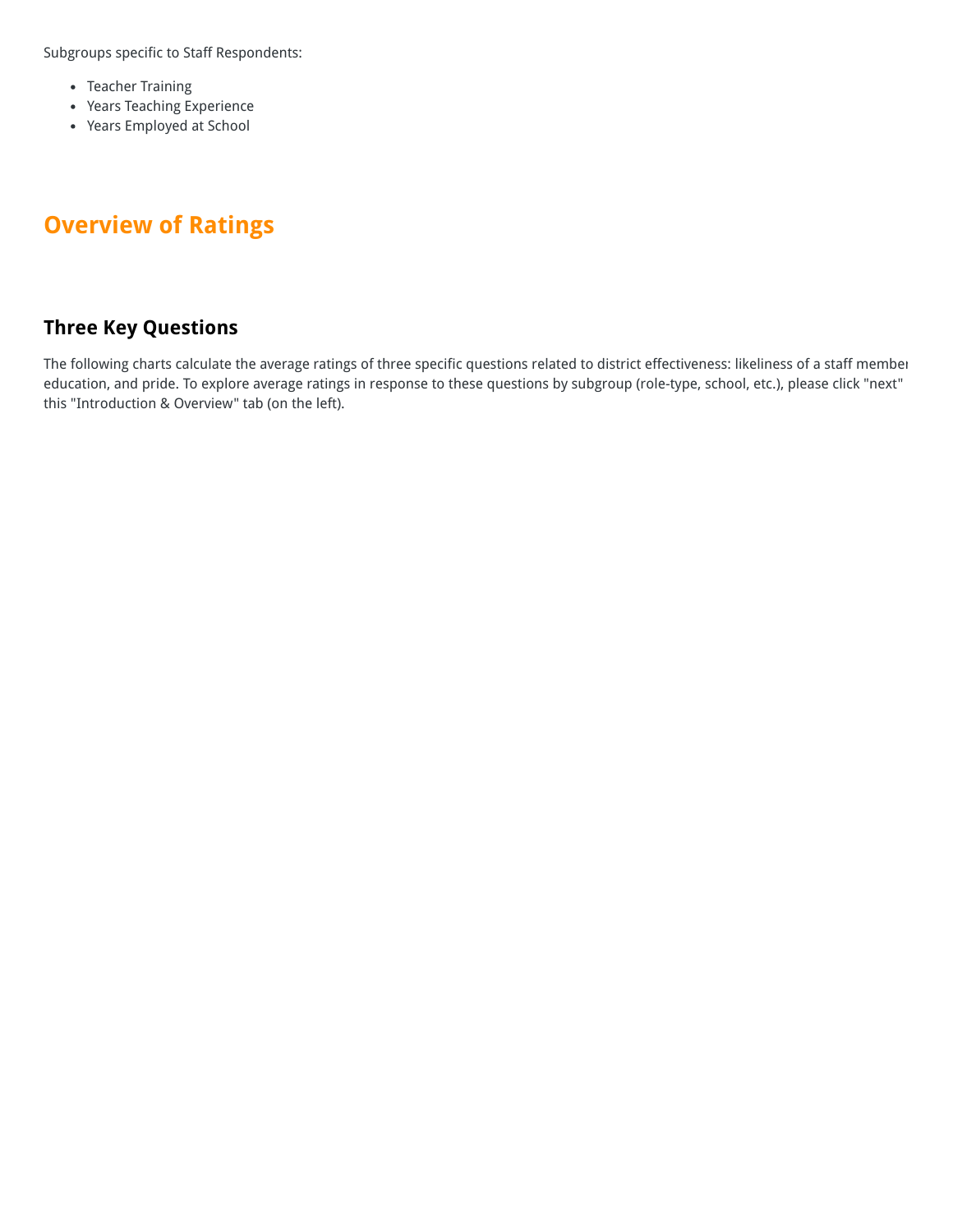### **Recommendation**



### **Quality of Education**

Midlothian School District - May 2018



### **Pride**

**Midlothian School District - May 2018** 

|                                          | I am proud of my district. |  |      |
|------------------------------------------|----------------------------|--|------|
| Midlothian School<br>District - May 2018 |                            |  | 4.13 |
|                                          |                            |  |      |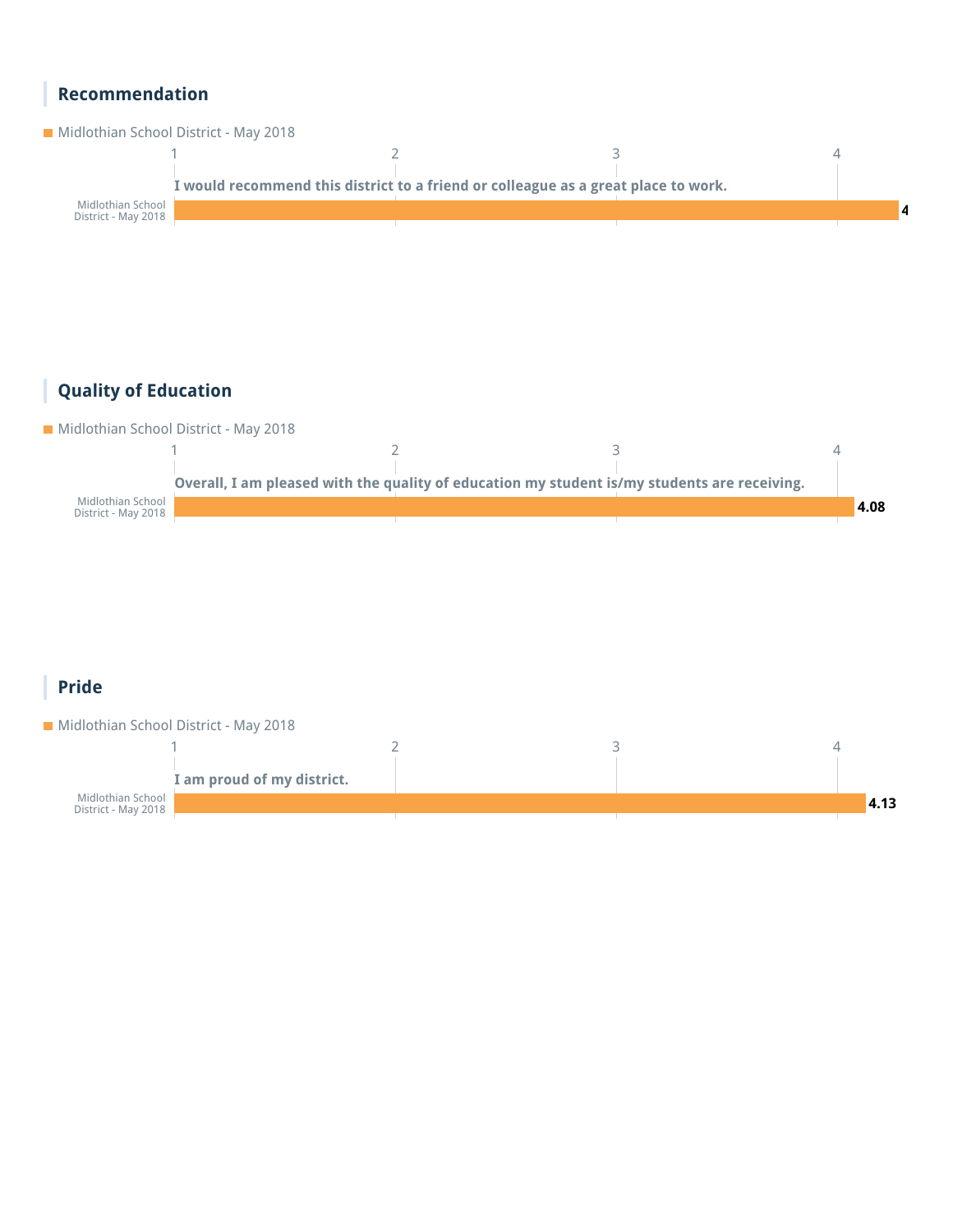### **Theme Averages**

The following charts calculate the average ratings across all questions in each theme. To view the responses to individual questions with the report section tabs (on the left) to navigate to that theme.

### **General Satisfaction (theme average)**

**Midlothian School District - May 2018** 



#### **Culture and Communication (theme average)**

**Midlothian School District - May 2018** 



#### **Relationships with Staff (theme average)**



**Relationships with Families (theme average)**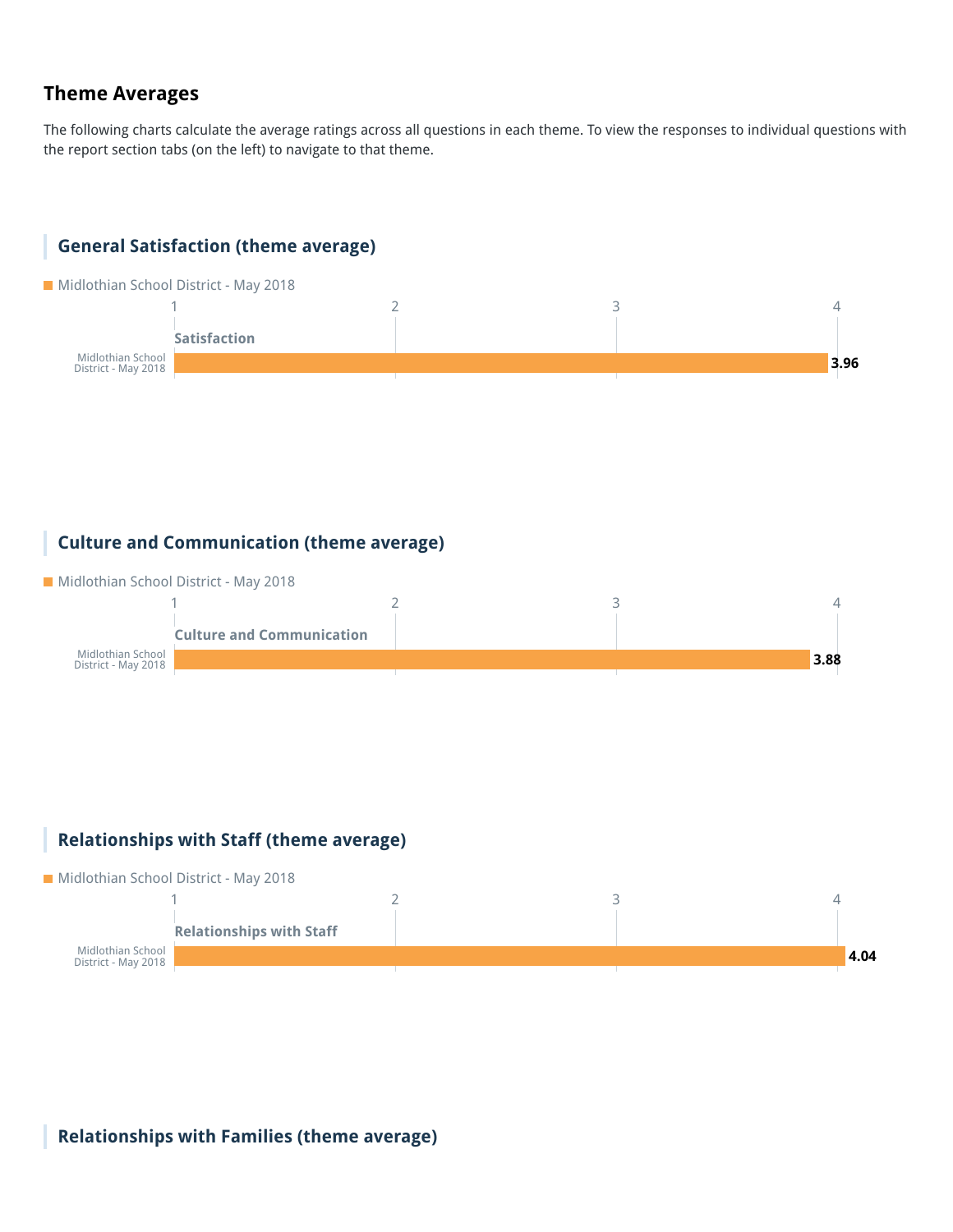#### Midlothian School District - May 2018



#### **Engagement and Empowerment (theme average)**



#### **Professional Development (theme average)**

**Midlothian School District - May 2018** 



#### **Board of Trustees Leadership (theme average)**

#### Midlothian School District - May 2018

|                                          | <b>Board of Trustees</b> |      |  |
|------------------------------------------|--------------------------|------|--|
| Midlothian School<br>District - May 2018 |                          | 3.75 |  |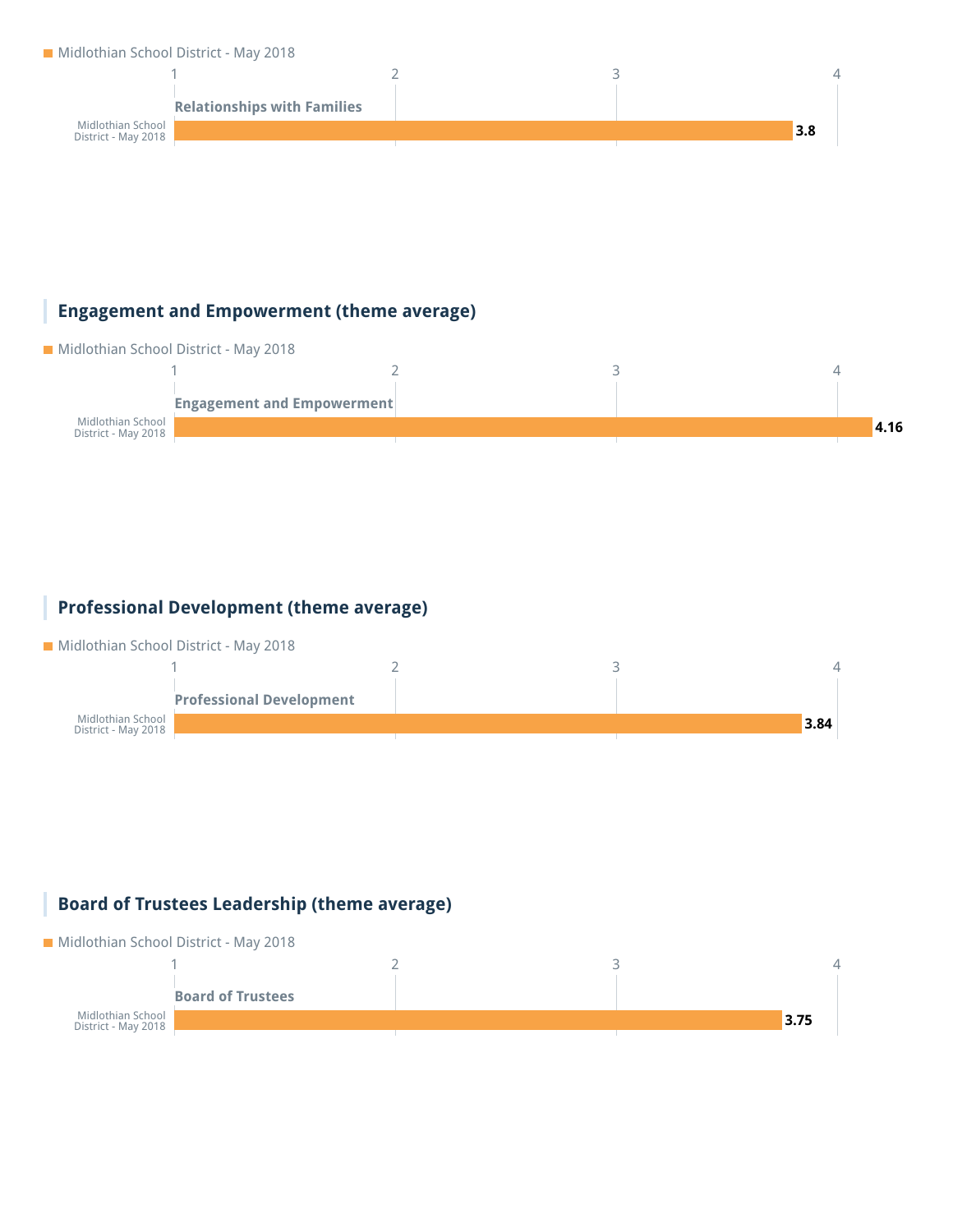### **Customer Service: Across All Departments**

To view average customer service ratings across all departments, please click on the "Customer Service: Across All Departments" report :

To view the responses to individual questions or explore by subgroup, please use the report section tabs (on the left) to navigate to that

#### **In Their Own Words**

In addition to overall ratings, this report contains a downloadable table of sentiments from the MISD community. Over 900 open-ended

**Please note that the sentiments are shared verbatim and have not been edited in any way. Some comments may contain sensi**

The MISD community was asked the following prompt at the end of the survey:

"Is there anything else you'd like to share about where your district is doing well and/or areas where it could improve? (Remembe please do not share information that could identify you.)"

To view the open-ended responses tabulated by role-type, please download the excel file from the "Downloads" section in the upper righ

### **Appendix**

Please remember to view the appendix at the end of this report for details about respondent information and response counts by quest

### **Recommendation**



#### **Subgroup Responses**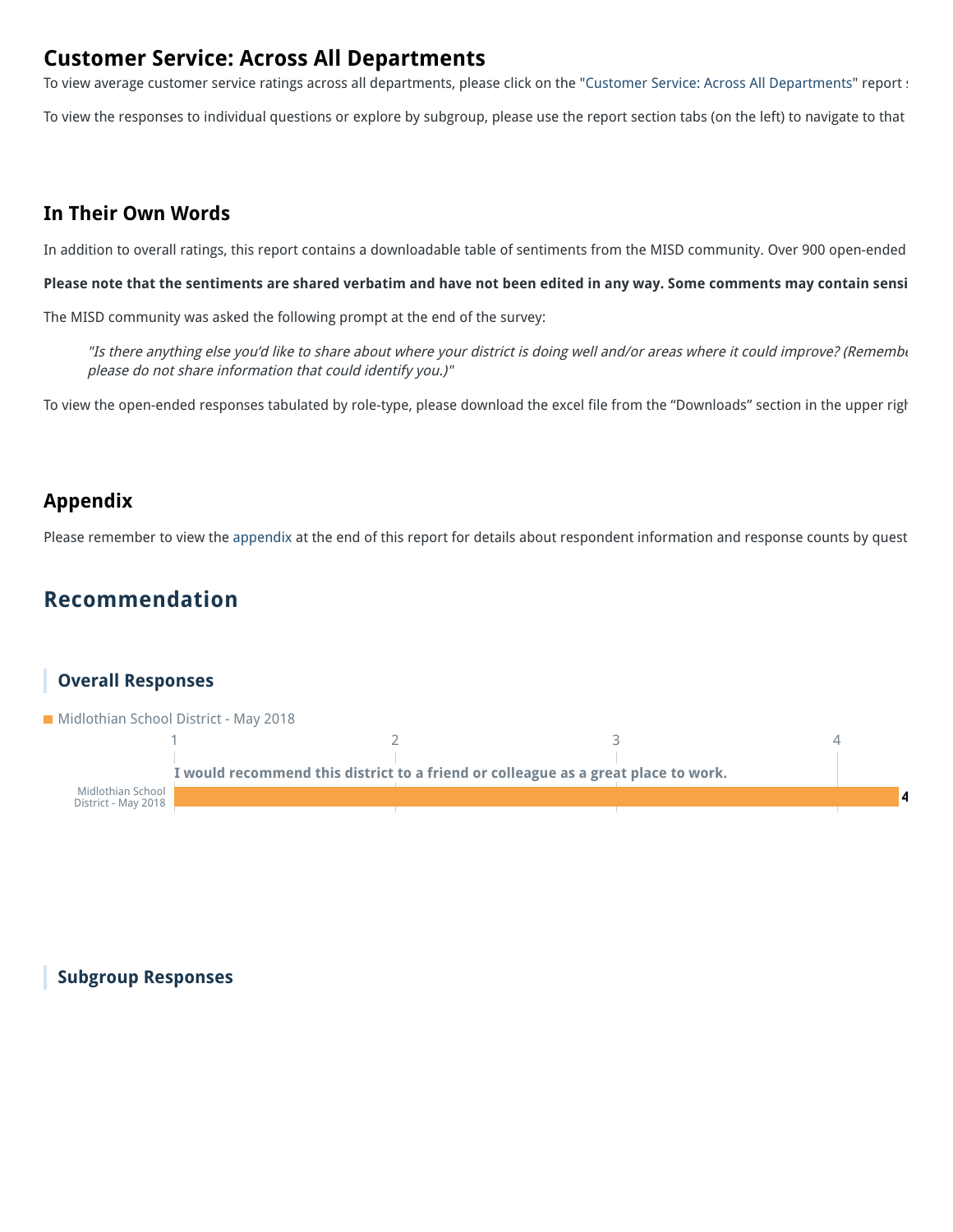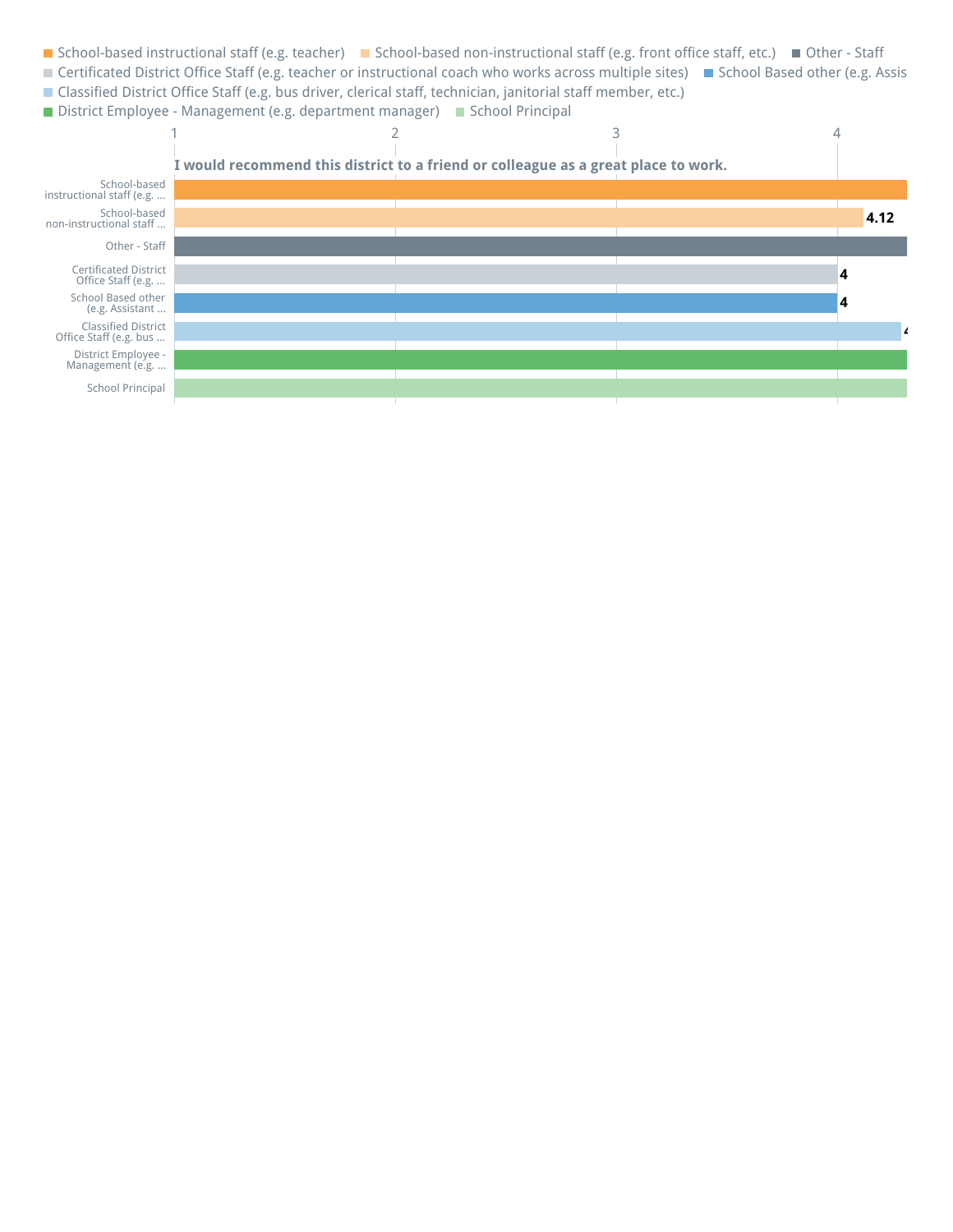

#### **I would recommend this district to a friend or colleague as a great place to work.**

**Strongly disagree** Disagree Neither agree nor disagree Agree Strongly agree

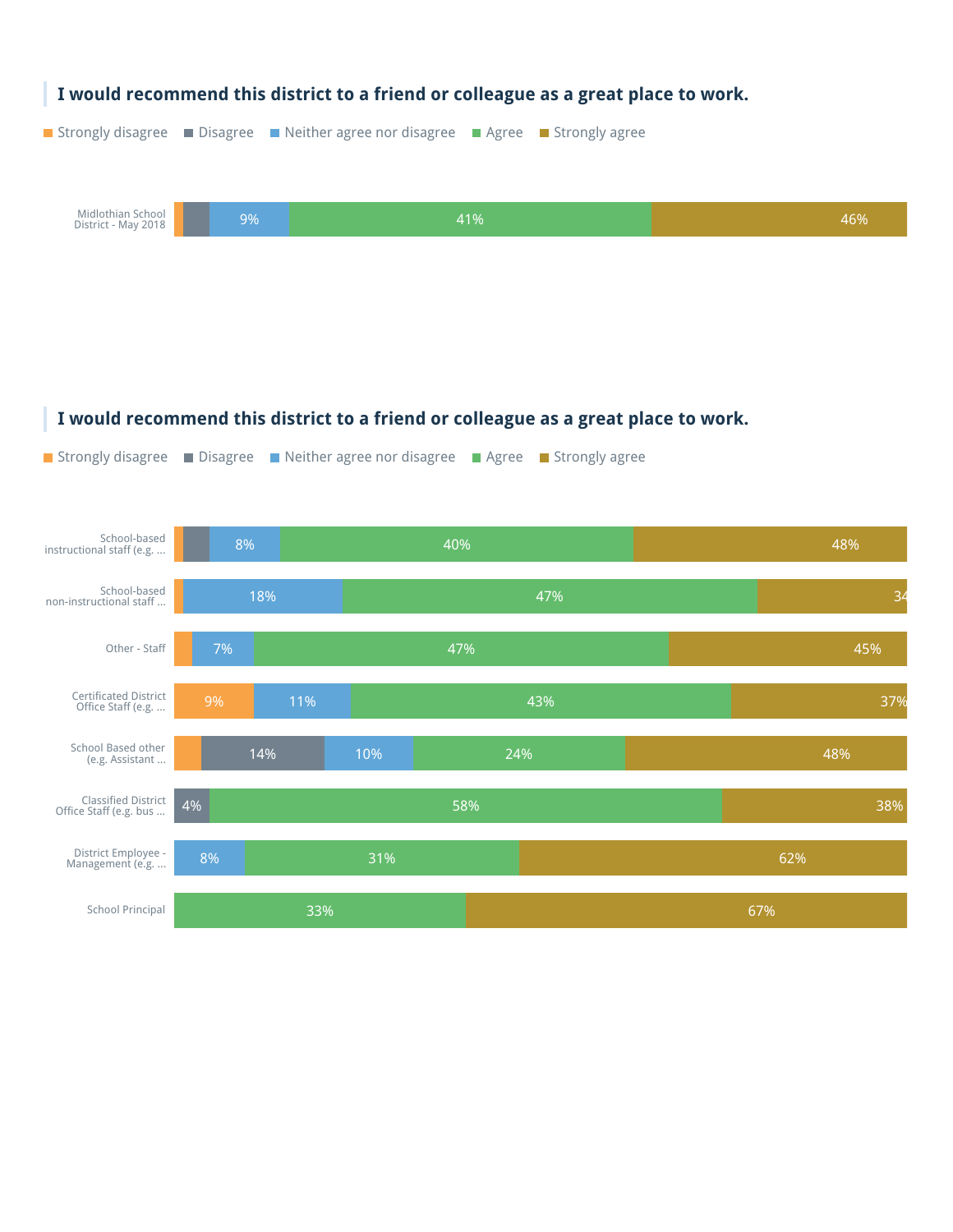## **Quality**

#### **Responses overall**

Midlothian School District - May 2018



#### **Responses by subgroup**

■ Parent/Guardian of a student in the district ■ School-based instructional staff (e.g. teacher) ■ School-based non-instructional staff ■ Other - Staff ■ Other - Family ■ Certificated District Office Staff (e.g. teacher or instructional coach who works across multiple site ■ School Based other (e.g. Assistant Principal) ■ Classified District Office Staff (e.g. bus driver, clerical staff, technician, janitorial staff r ■ District Employee - Management (e.g. department manager) ■ School Principal

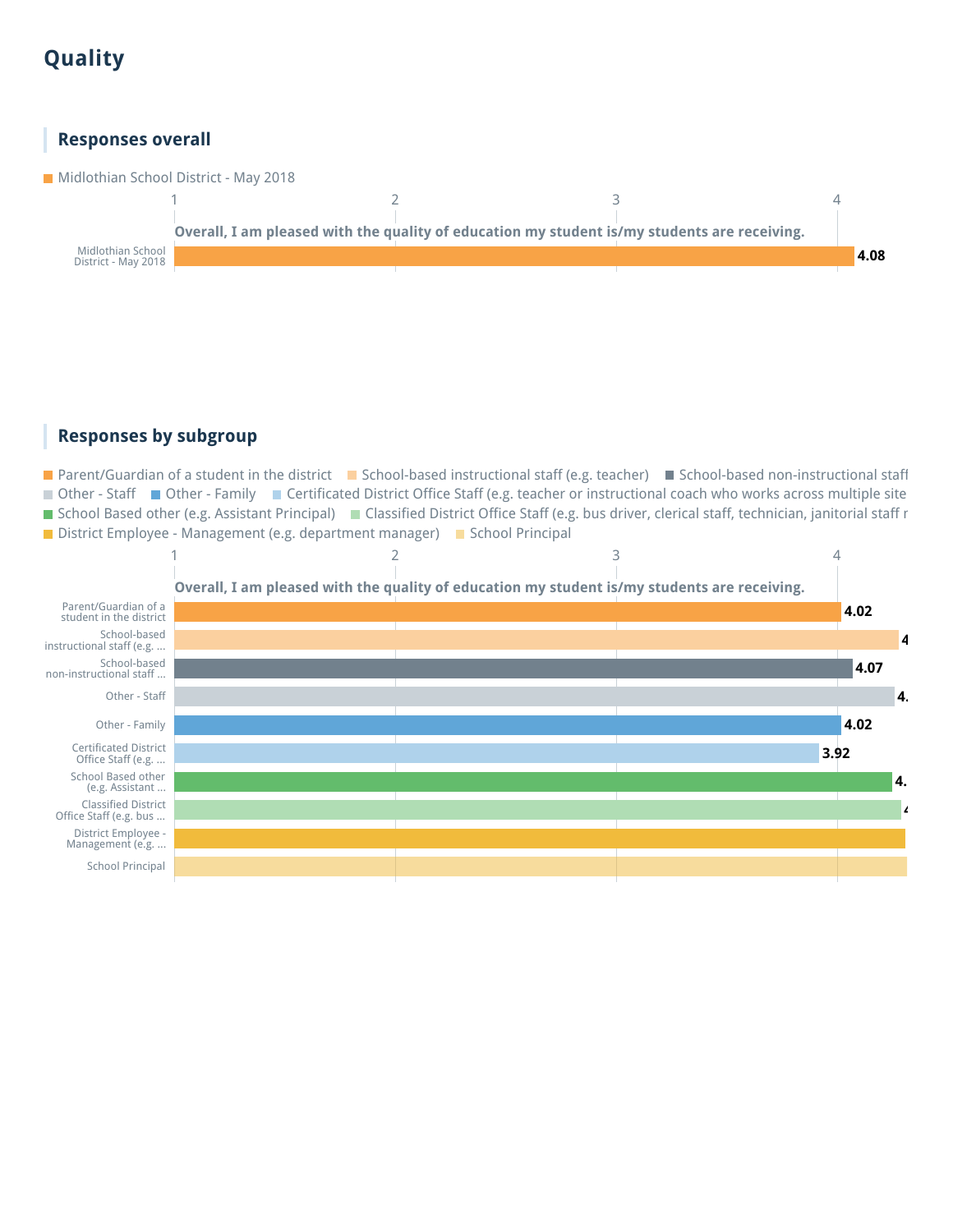

#### **Overall, I am pleased with the quality of education my student is/my students are receiving.**

**Strongly disagree** Disagree Neither agree nor disagree Agree Strongly agree

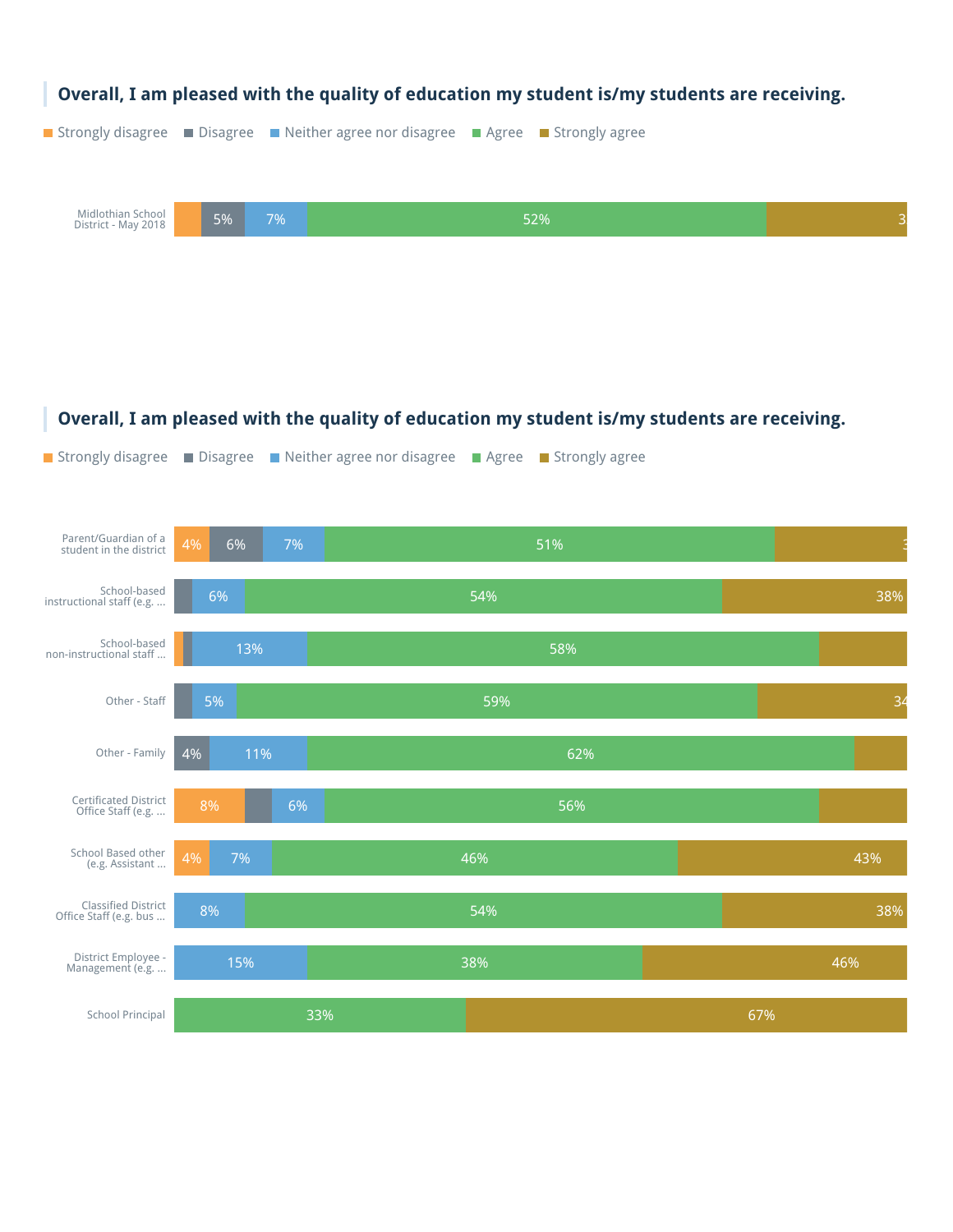## **Pride**

#### **Responses Overall**

**Midlothian School District - May 2018** 



#### **Responses by Subgroup**

■ Parent/Guardian of a student in the district ■ School-based instructional staff (e.g. teacher) ■ School-based non-instructional staff ■ Other - Staff ■ Certificated District Office Staff (e.g. teacher or instructional coach who works across multiple sites)

■ School Based other (e.g. Assistant Principal) ■ Classified District Office Staff (e.g. bus driver, clerical staff, technician, janitorial staff r District Employee - Management (e.g. department manager) B School Principal

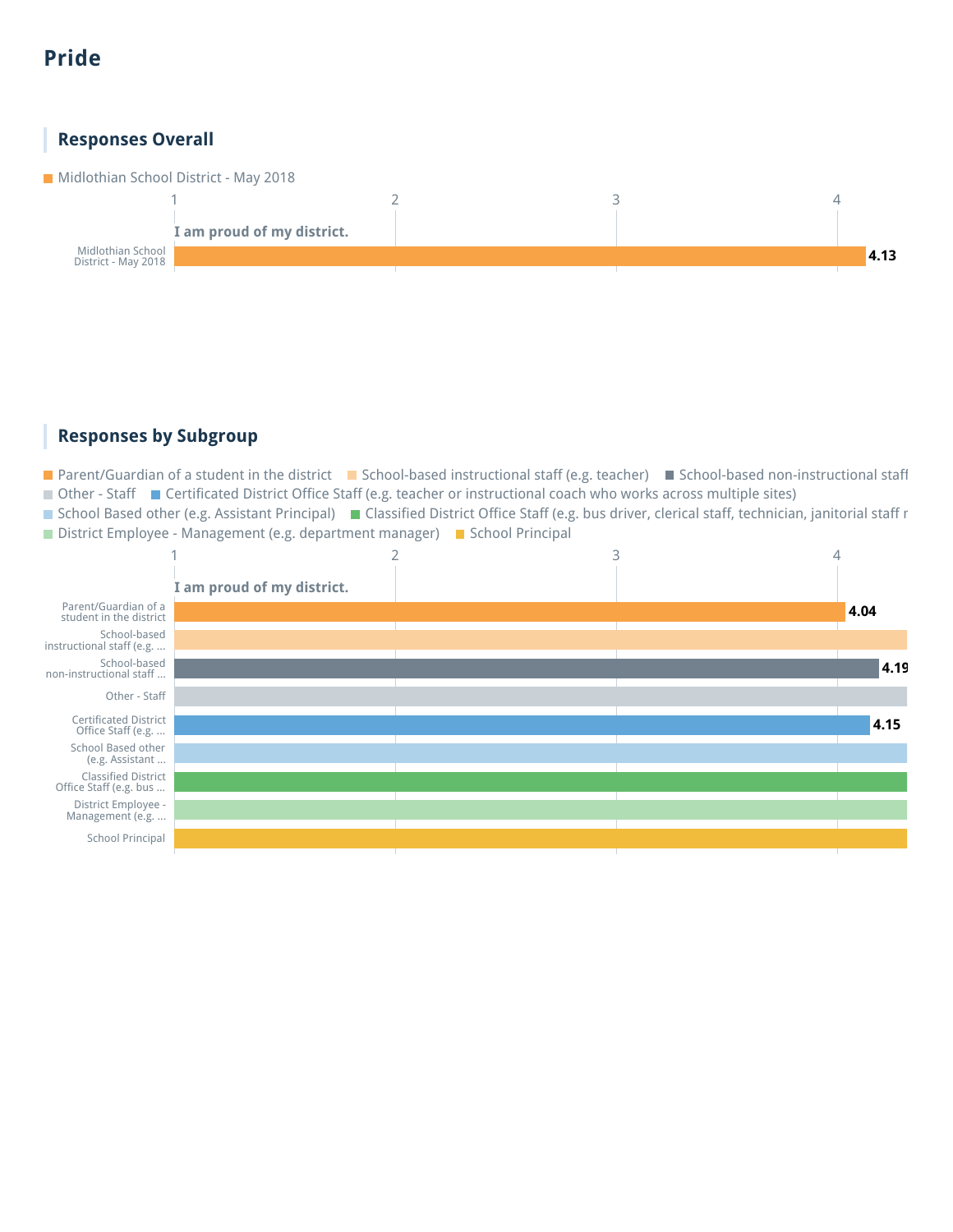

**I am proud of my district.**



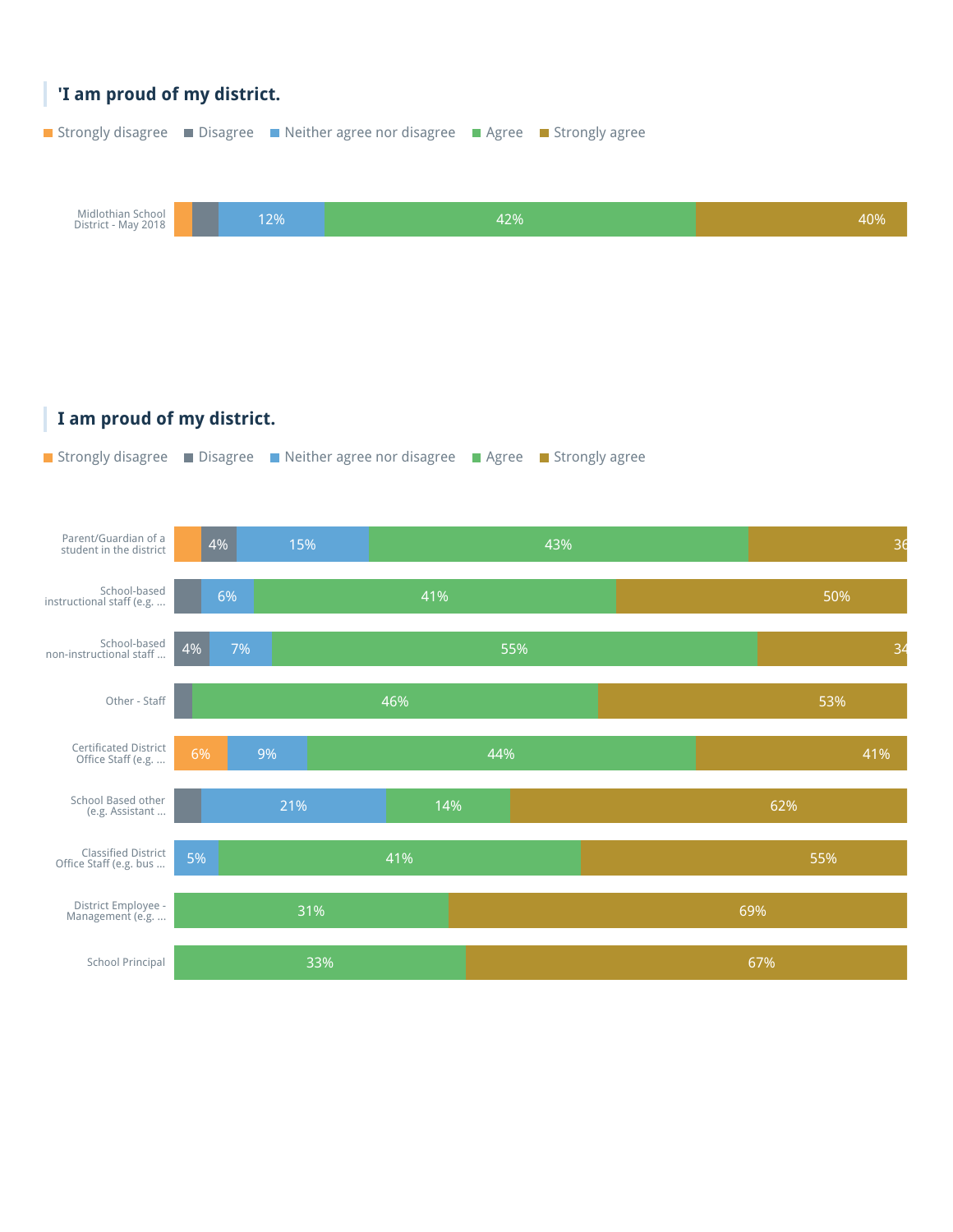## **General Satisfation**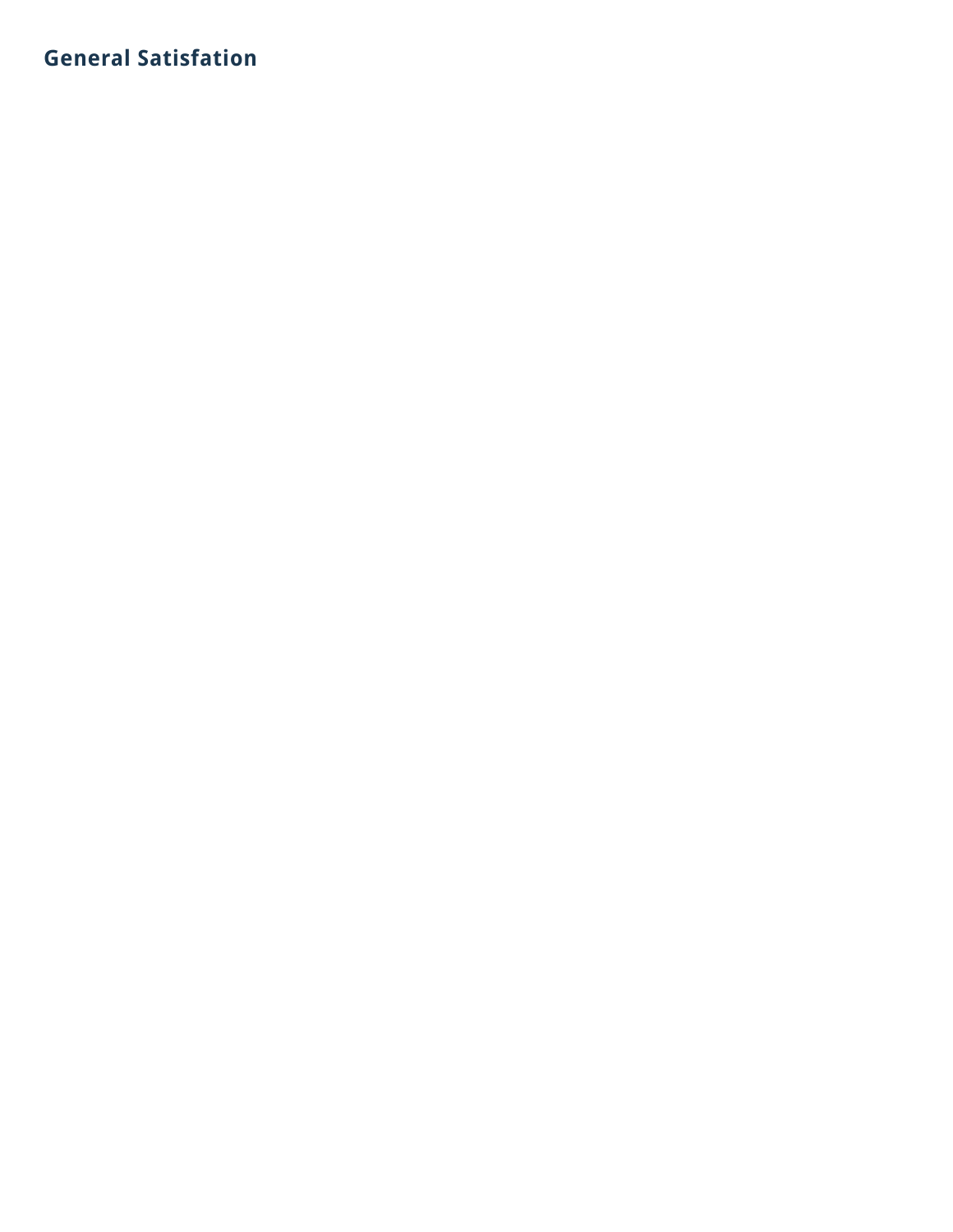#### Proportion of Positive Ratings (4 or 5)

| Question                                                                             | Midlothian District Offic |
|--------------------------------------------------------------------------------------|---------------------------|
| I trust district leadership to make the right decisions on what is best for students | 73%                       |
| I support the district vision and values                                             | 81%                       |
| The district actively seeks parent and community involvement                         | 79%                       |
| The district communicates clearly and often.                                         | 76%                       |

#### **Theme Average**

#### Midlothian School District - May 2018



#### **Theme Average - Subgroups**

■ Parent/Guardian of a student in the district ■ School-based instructional staff (e.g. teacher) ■ School-based non-instructional staff ■ Other - Staff ■ Other - Family ■ Certificated District Office Staff (e.g. teacher or instructional coach who works across multiple site ■ School Based other (e.g. Assistant Principal) ■ Classified District Office Staff (e.g. bus driver, clerical staff, technician, janitorial staff r District Employee - Management (e.g. department manager) School Principal

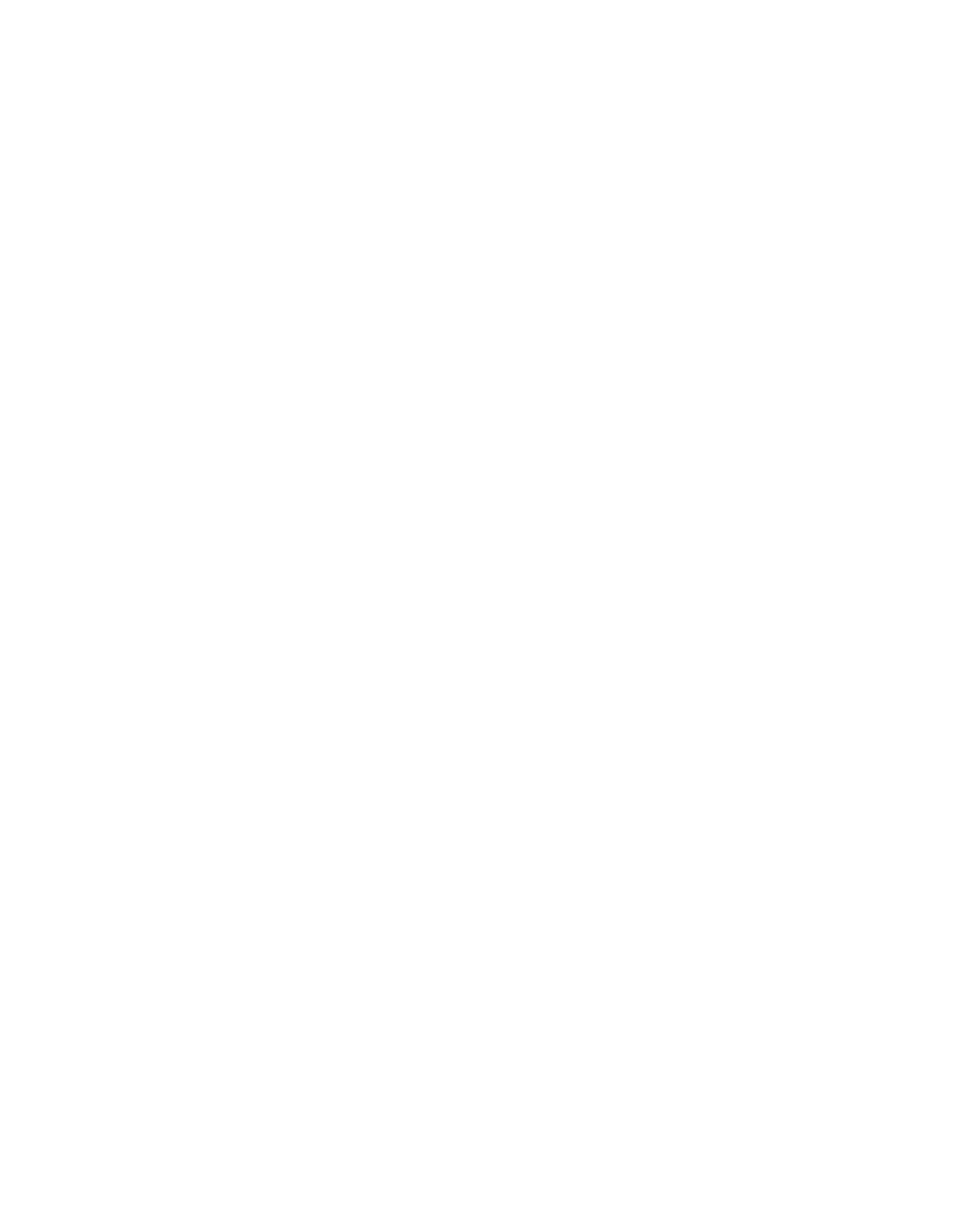#### **Responses Overall**

**Midlothian School District - May 2018** 



#### **Responses by Subgroup**

**Parent/Guardian of a student in the district P** School-based instructional staff (e.g. teacher) **School-based non-instructional staff** ■ Other - Staff ■ Other - Family ■ Certificated District Office Staff (e.g. teacher or instructional coach who works across multiple site ■ School Based other (e.g. Assistant Principal) ■ Classified District Office Staff (e.g. bus driver, clerical staff, technician, janitorial staff r District Employee - Management (e.g. department manager) School Principal

![](_page_15_Figure_5.jpeg)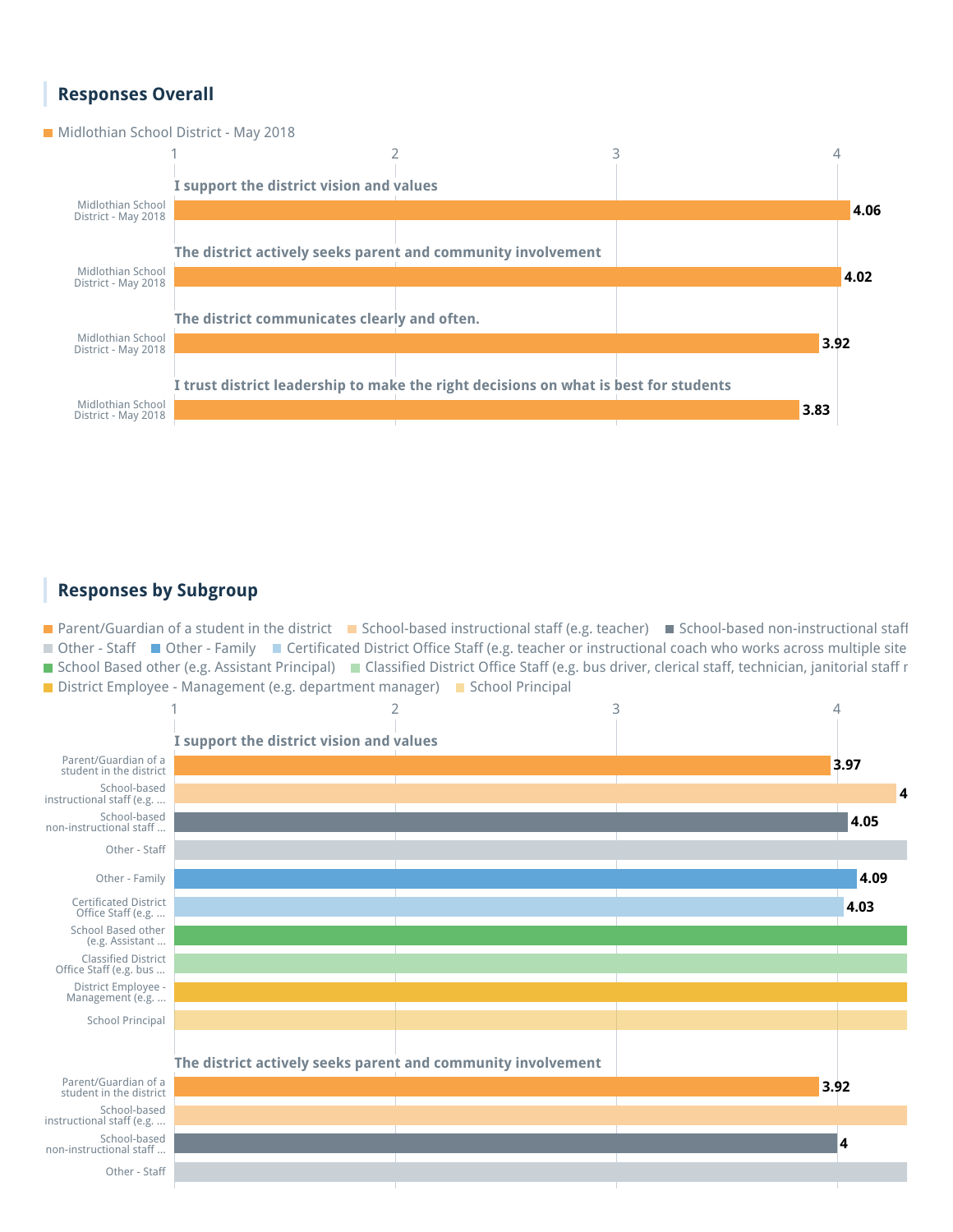![](_page_16_Figure_0.jpeg)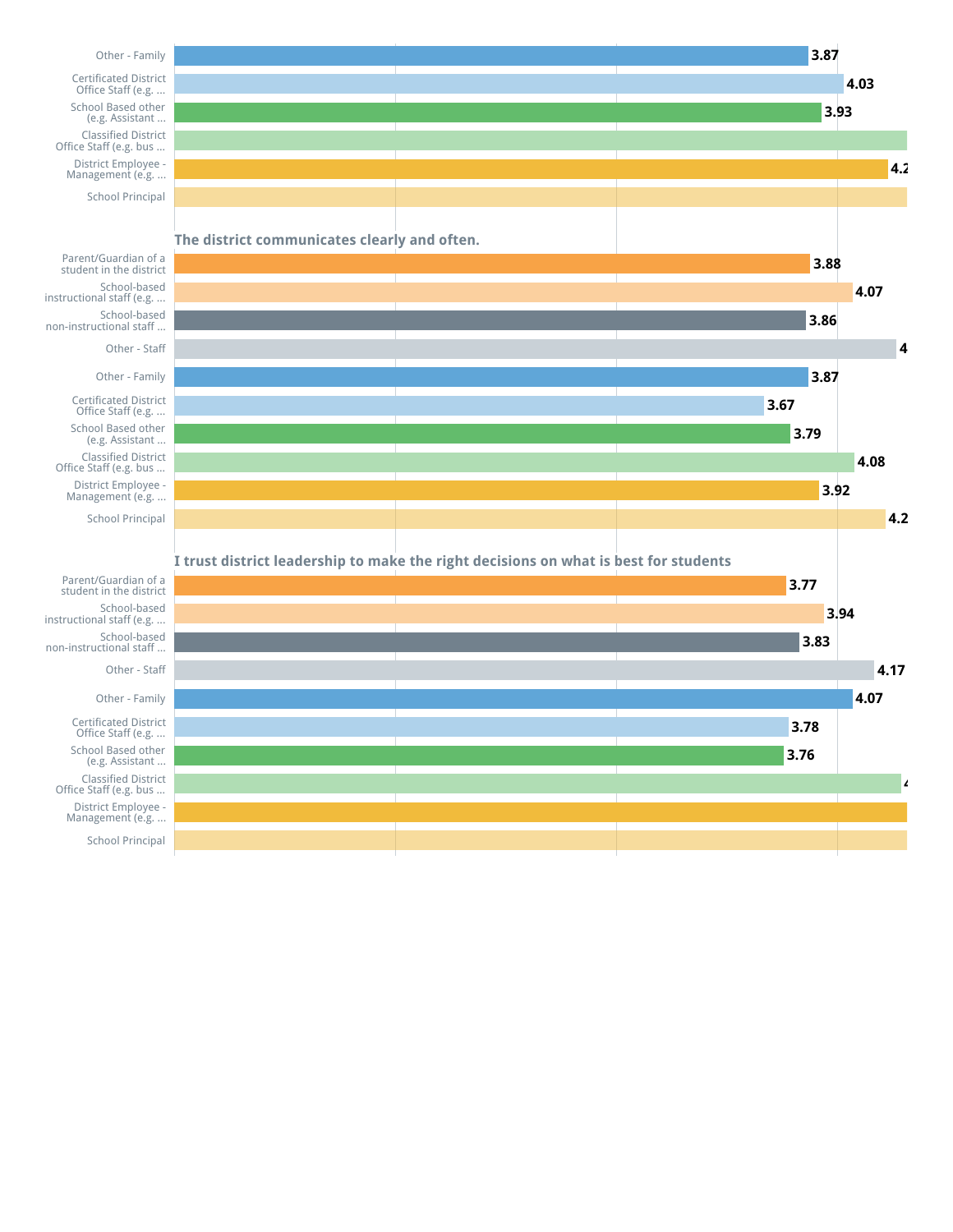### **General Satisfation Response Distribution**

![](_page_17_Picture_1.jpeg)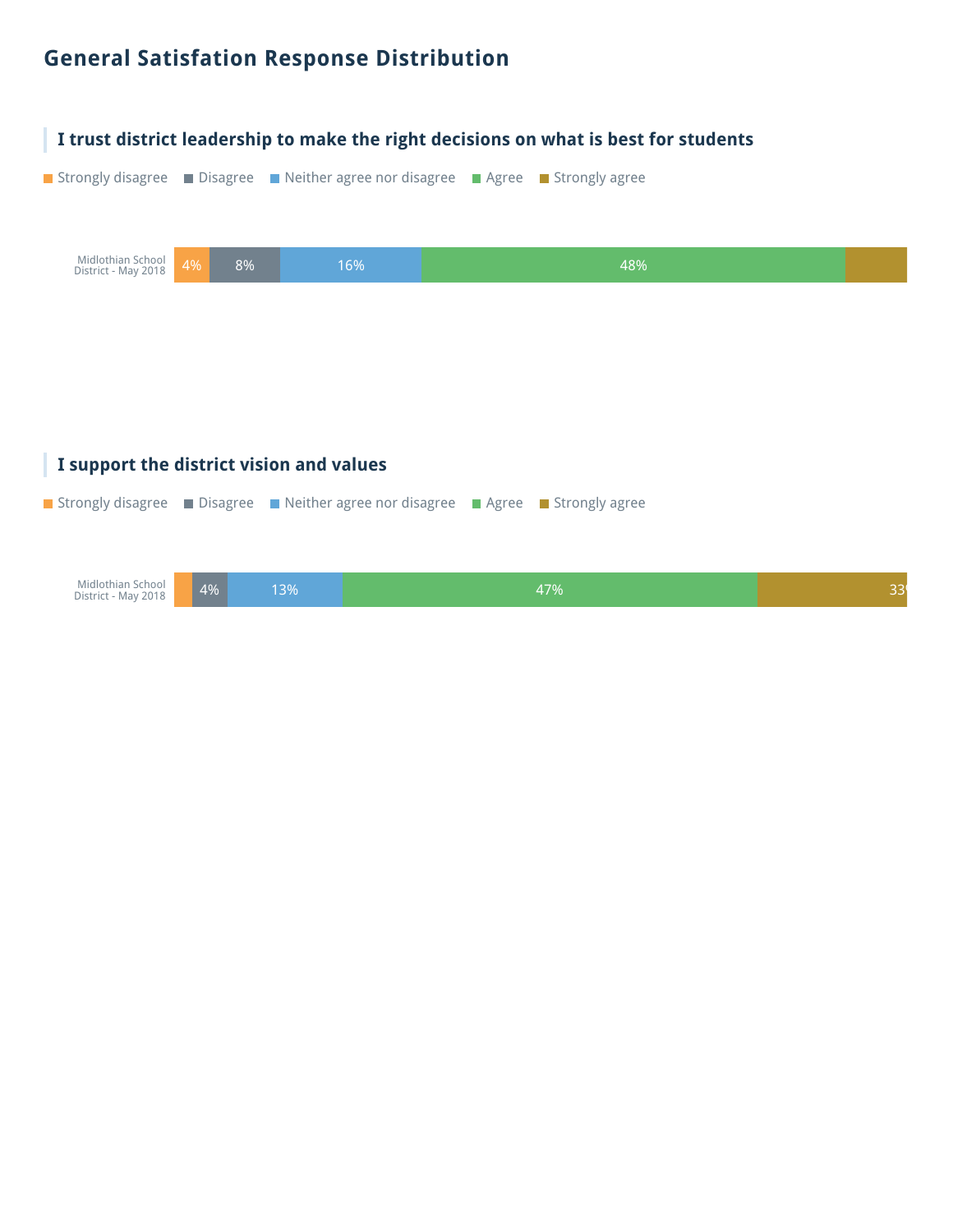| The district actively seeks parent and community involvement                         |    |                                              |  |  |     |    |
|--------------------------------------------------------------------------------------|----|----------------------------------------------|--|--|-----|----|
| ■ Strongly disagree ■ Disagree ■ Neither agree nor disagree ■ Agree ■ Strongly agree |    |                                              |  |  |     |    |
|                                                                                      |    |                                              |  |  |     |    |
| Midlothian School<br>District - May 2018                                             | 5% | 13%                                          |  |  | 44% | 35 |
|                                                                                      |    |                                              |  |  |     |    |
|                                                                                      |    |                                              |  |  |     |    |
|                                                                                      |    |                                              |  |  |     |    |
|                                                                                      |    |                                              |  |  |     |    |
|                                                                                      |    | The district communicates clearly and often. |  |  |     |    |
| ■ Strongly disagree ■ Disagree ■ Neither agree nor disagree ■ Agree ■ Strongly agree |    |                                              |  |  |     |    |
|                                                                                      |    |                                              |  |  |     |    |
| Midlothian School<br>District - May 2018                                             | 8% | 13%                                          |  |  | 46% |    |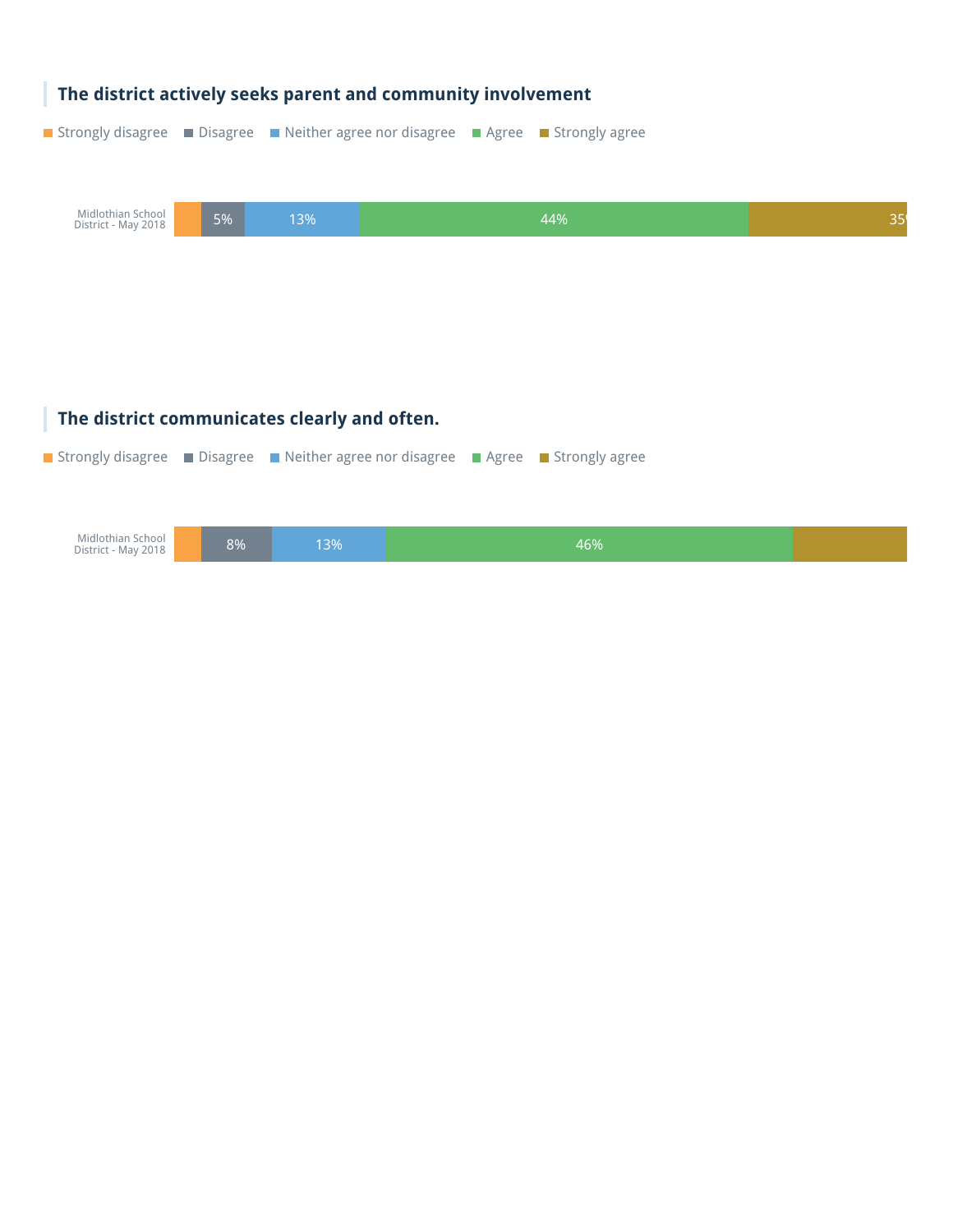### **Response Distribution by Role**

![](_page_19_Figure_1.jpeg)

#### **I support the district vision and values.**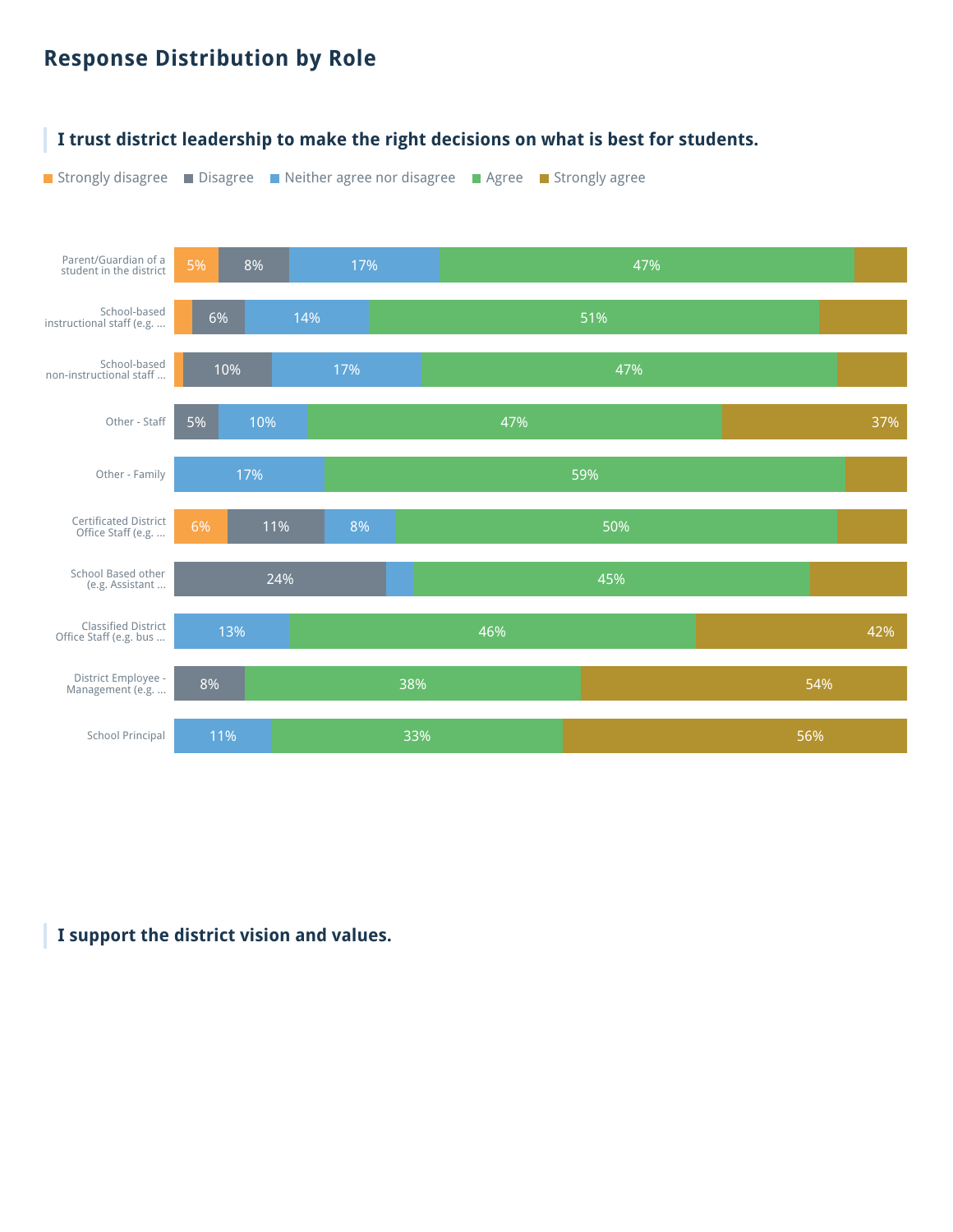![](_page_20_Figure_1.jpeg)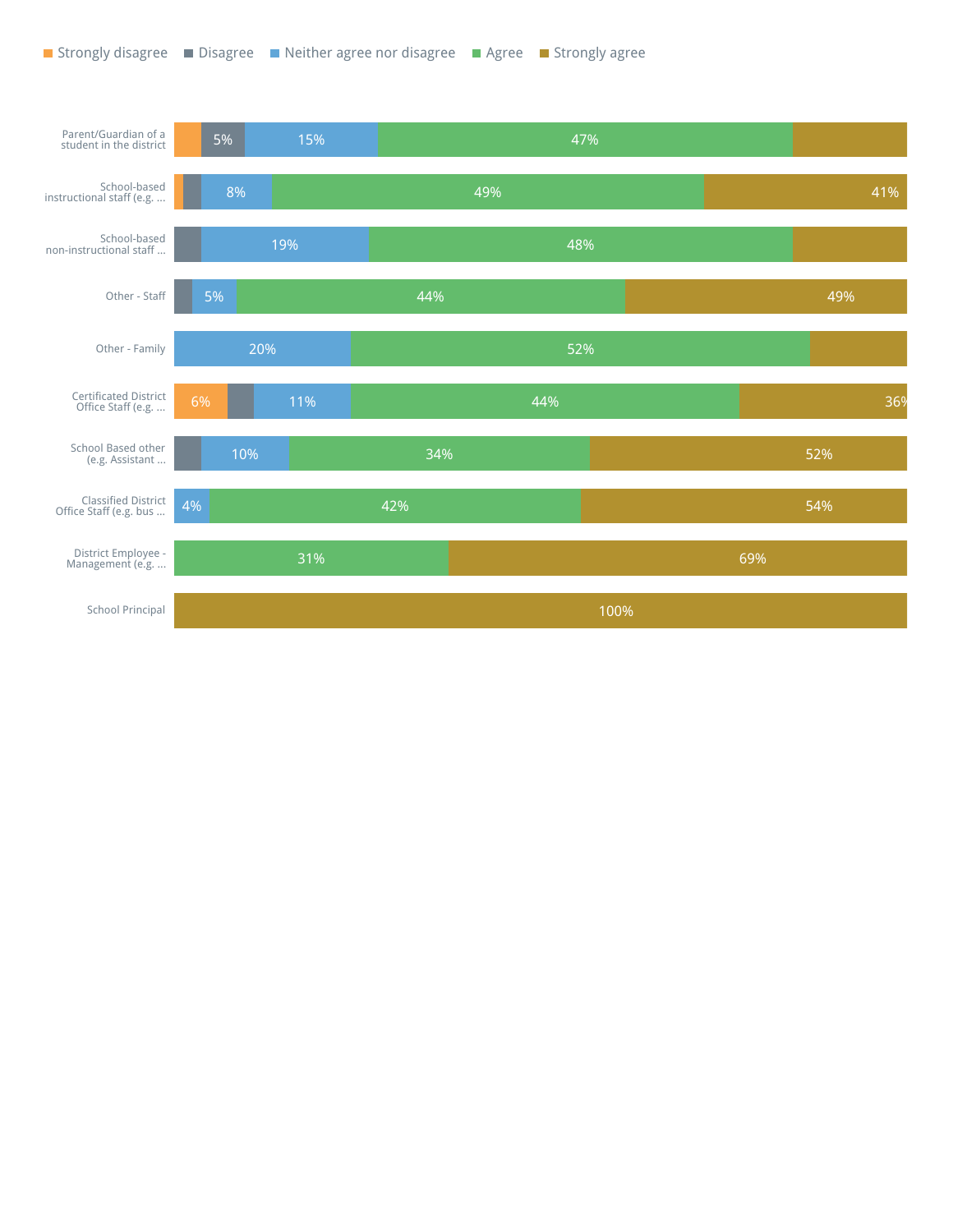![](_page_21_Figure_0.jpeg)

#### **The district actively seeks parent and community involvement.**

**The district communicates clearly and often.**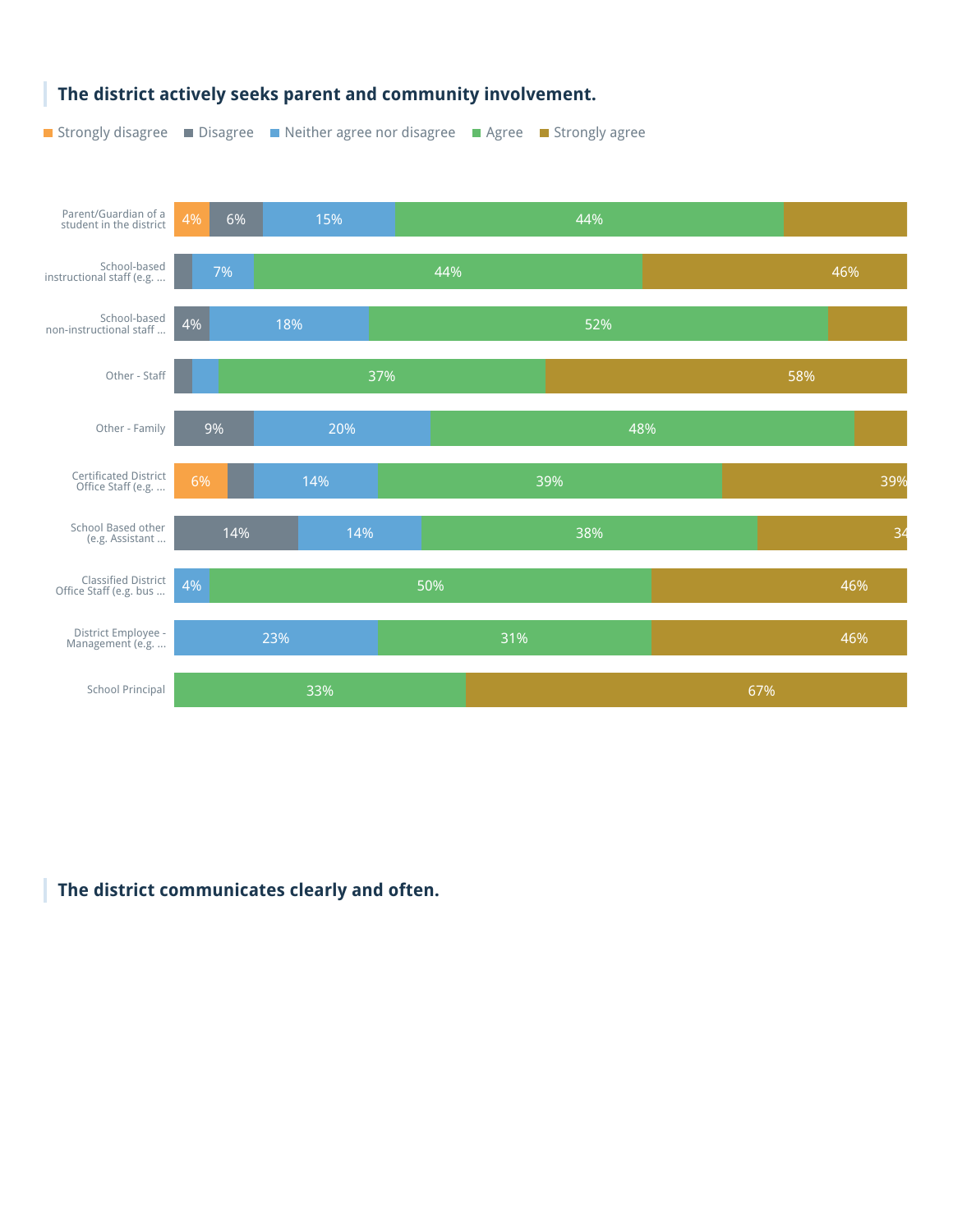![](_page_22_Figure_1.jpeg)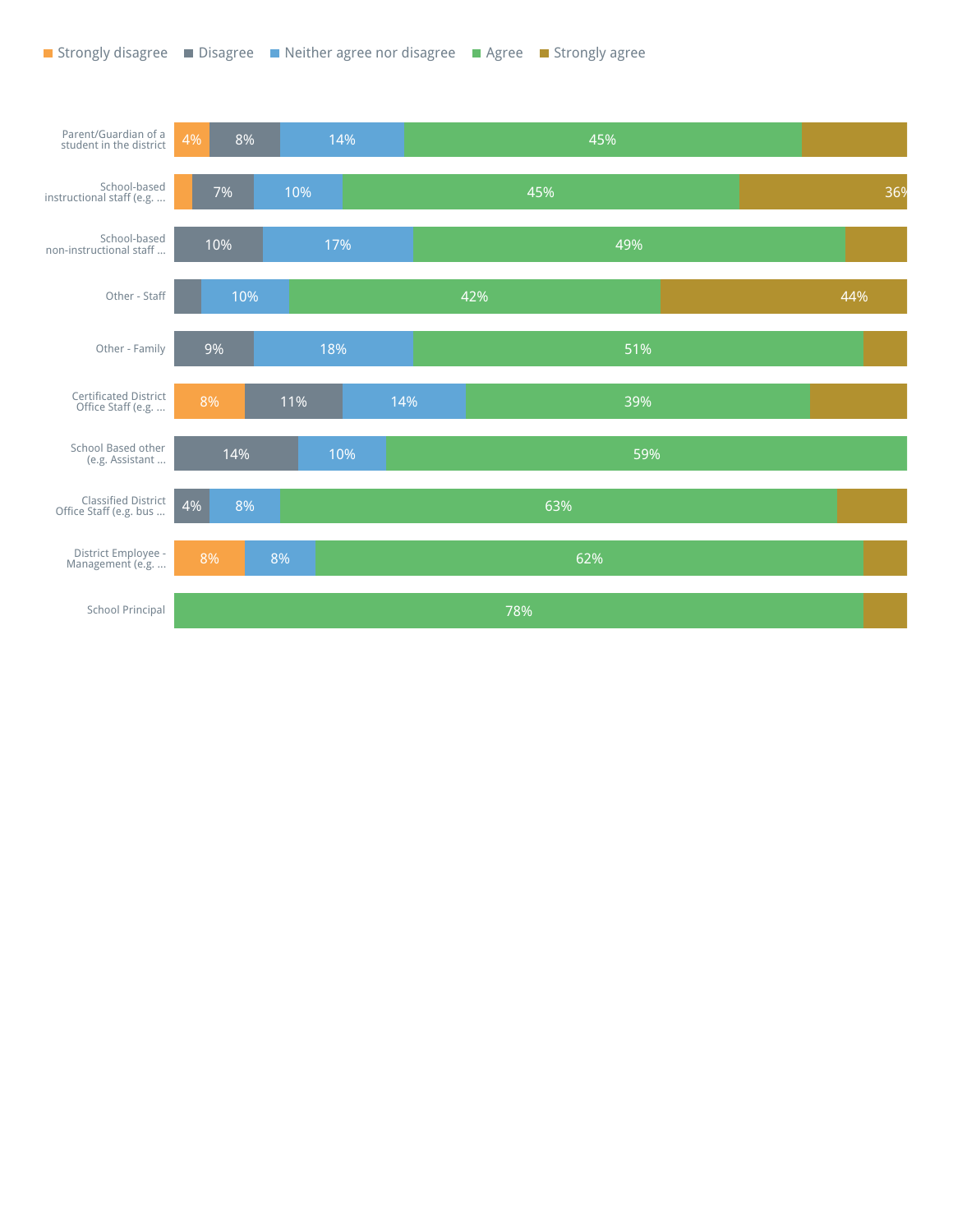## **Culture & Communication**

Proportion of Positive Ratings (4 or 5)

| Question                                                                             | Midlothian District Offic |
|--------------------------------------------------------------------------------------|---------------------------|
| My district is respectful of different races, ethnicities, genders, and backgrounds. | 81%                       |
| My district is managed effectively.                                                  | 71%                       |
| I feel informed about important decisions regarding my district.                     | 67%                       |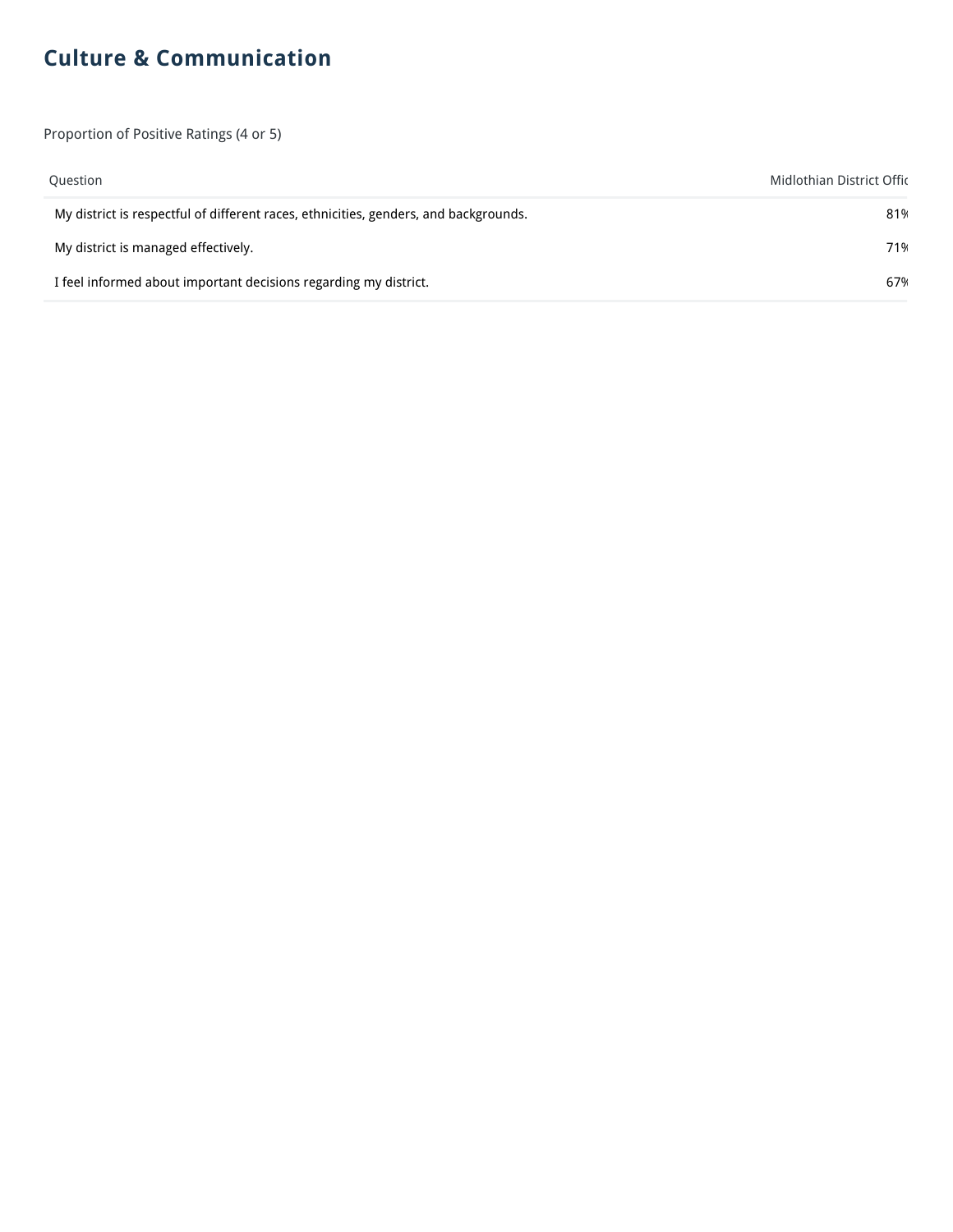#### **Theme Average**

![](_page_24_Figure_1.jpeg)

![](_page_24_Figure_2.jpeg)

#### **Theme Average - Subgroups**

■ Parent/Guardian of a student in the district ■ School-based instructional staff (e.g. teacher) ■ School-based non-instructional staff ■ Other - Staff ■ Other - Family ■ Certificated District Office Staff (e.g. teacher or instructional coach who works across multiple site ■ School Based other (e.g. Assistant Principal) ■ Classified District Office Staff (e.g. bus driver, clerical staff, technician, janitorial staff r District Employee - Management (e.g. department manager)  $\blacksquare$  School Principal

![](_page_24_Figure_5.jpeg)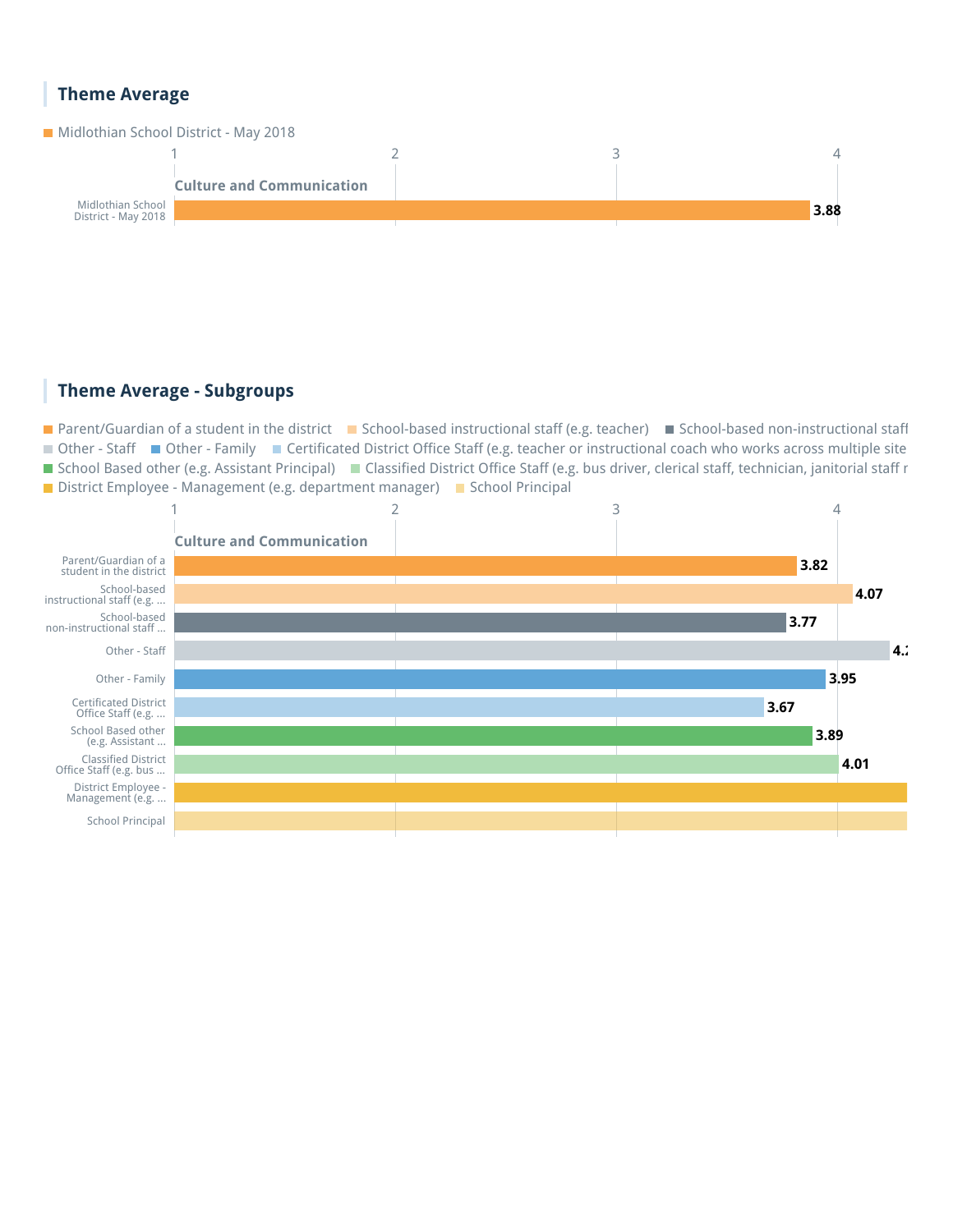## **Responses Overall**

**Midlothian School District - May 2018** 

![](_page_25_Figure_2.jpeg)

**Responses by Subgroup**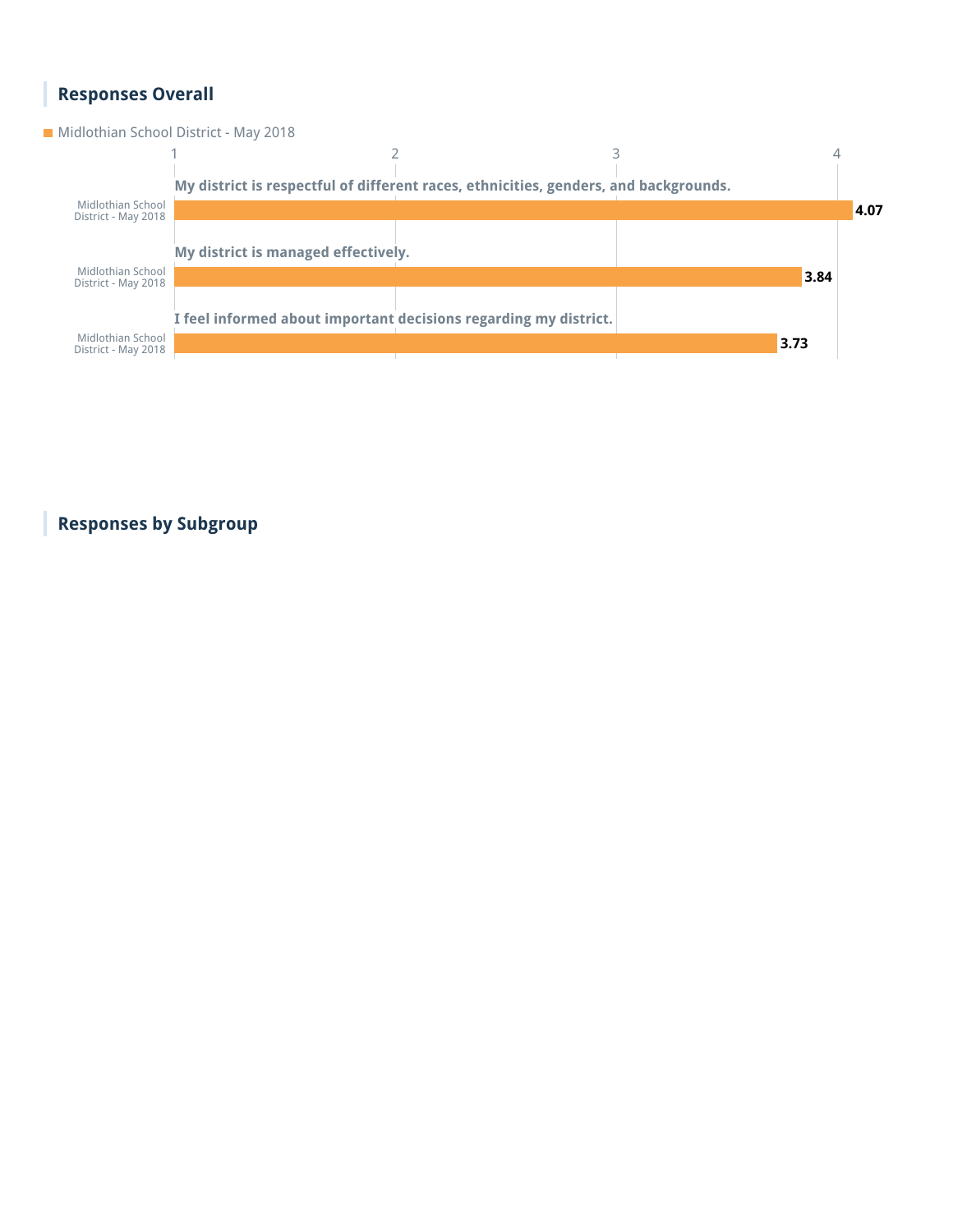![](_page_26_Figure_0.jpeg)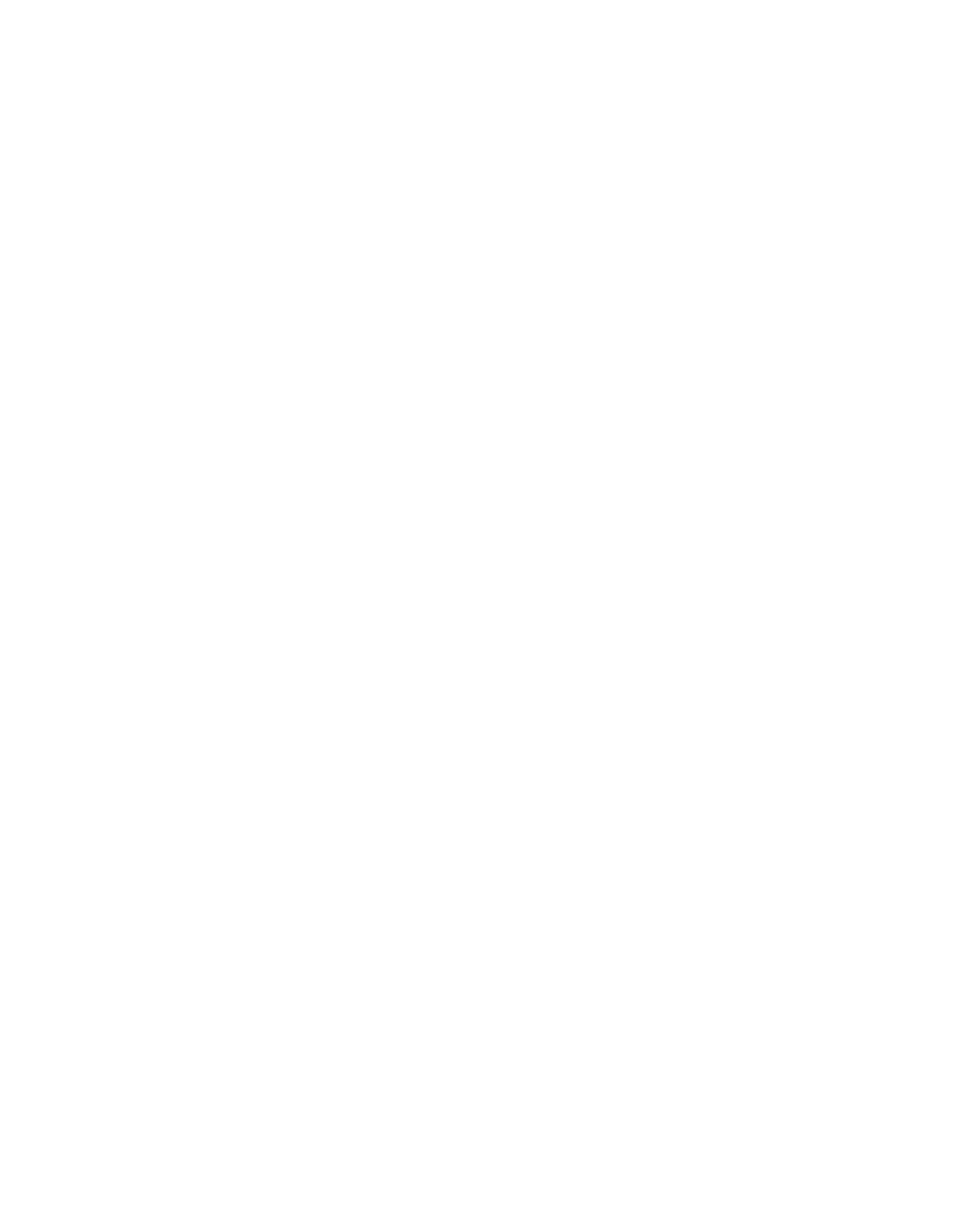### **Culture & Communication Response Distribution**

![](_page_28_Picture_1.jpeg)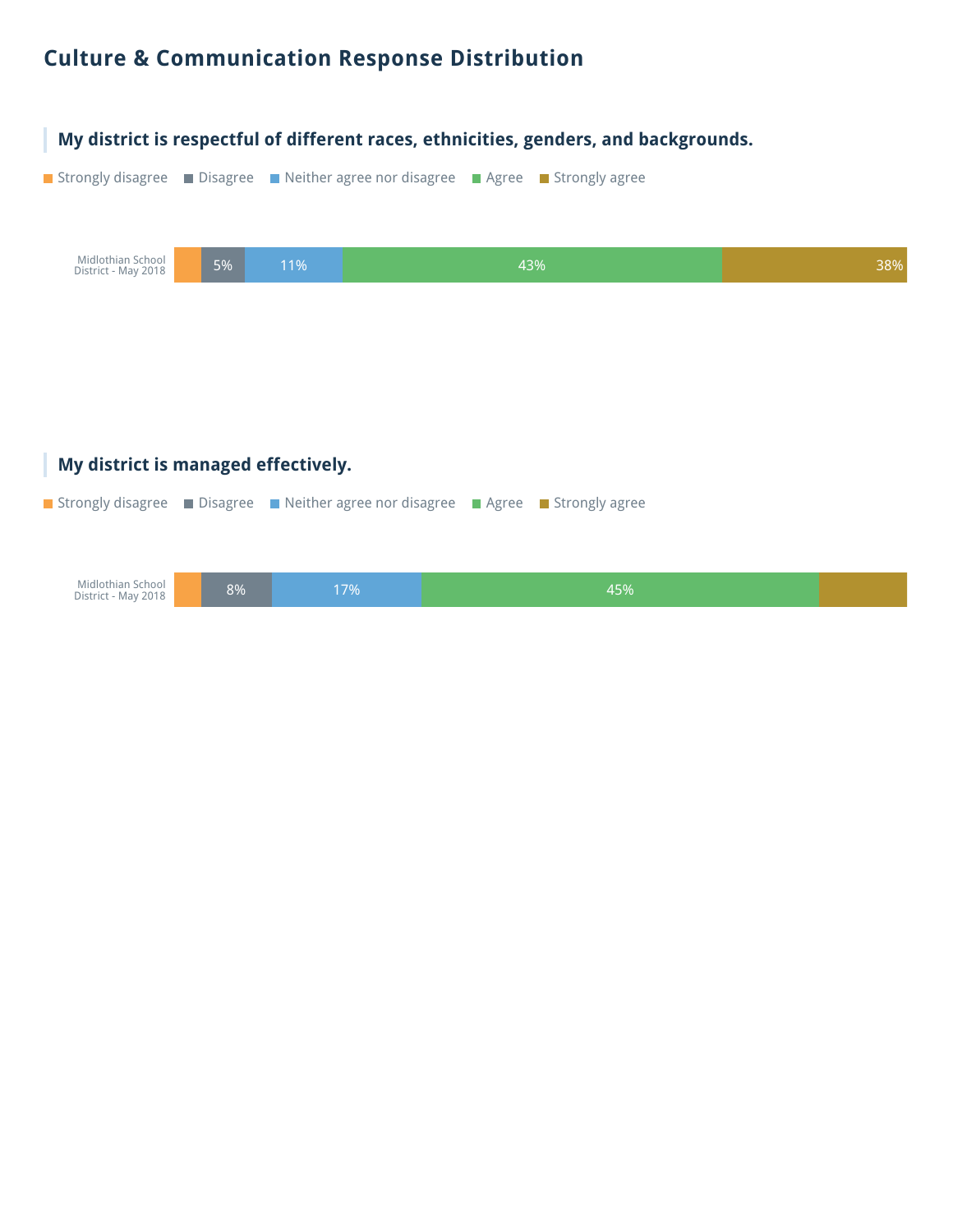![](_page_29_Picture_0.jpeg)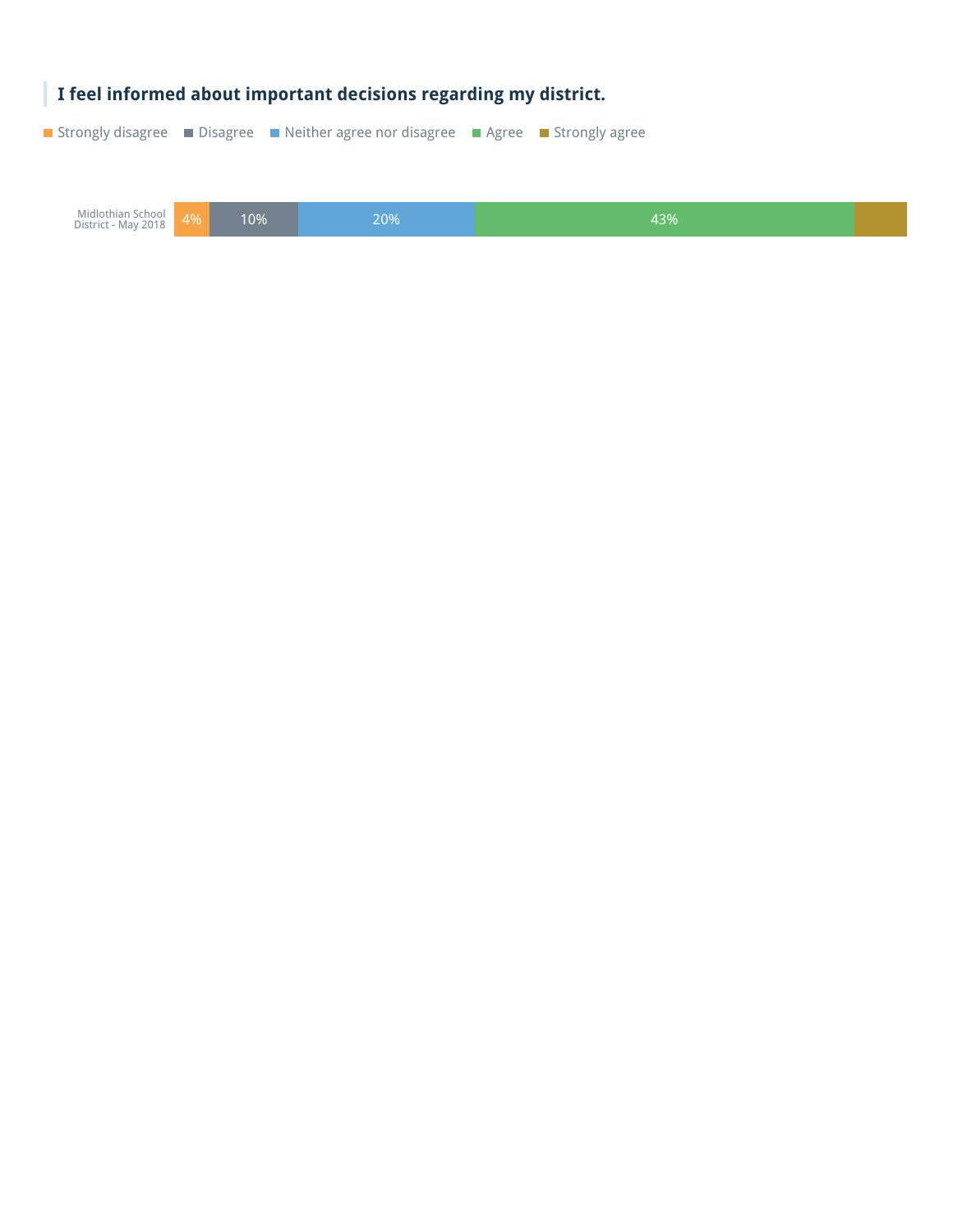### **Response Distribution by Role**

![](_page_30_Figure_1.jpeg)

#### **My district is managed effectively.**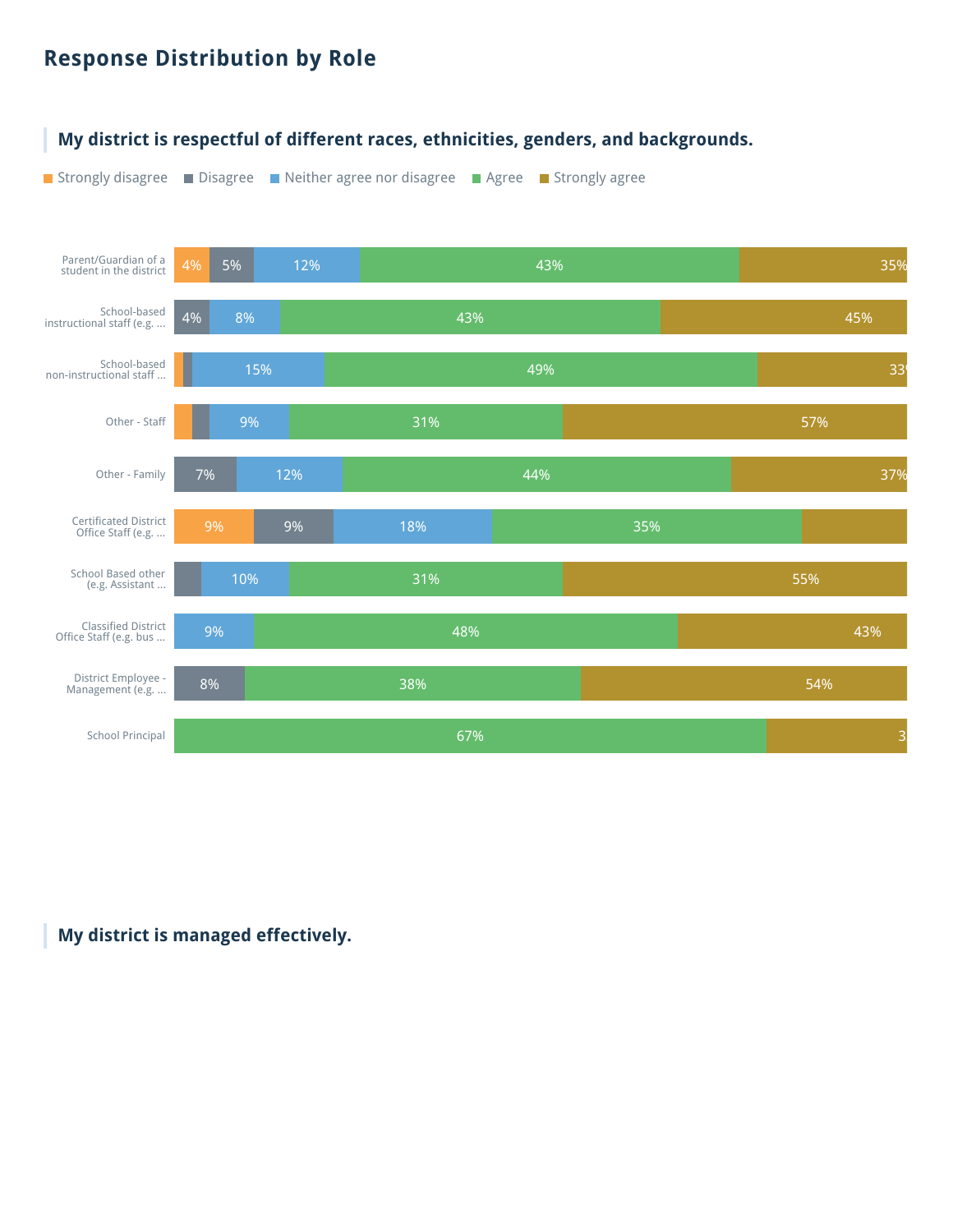![](_page_31_Figure_1.jpeg)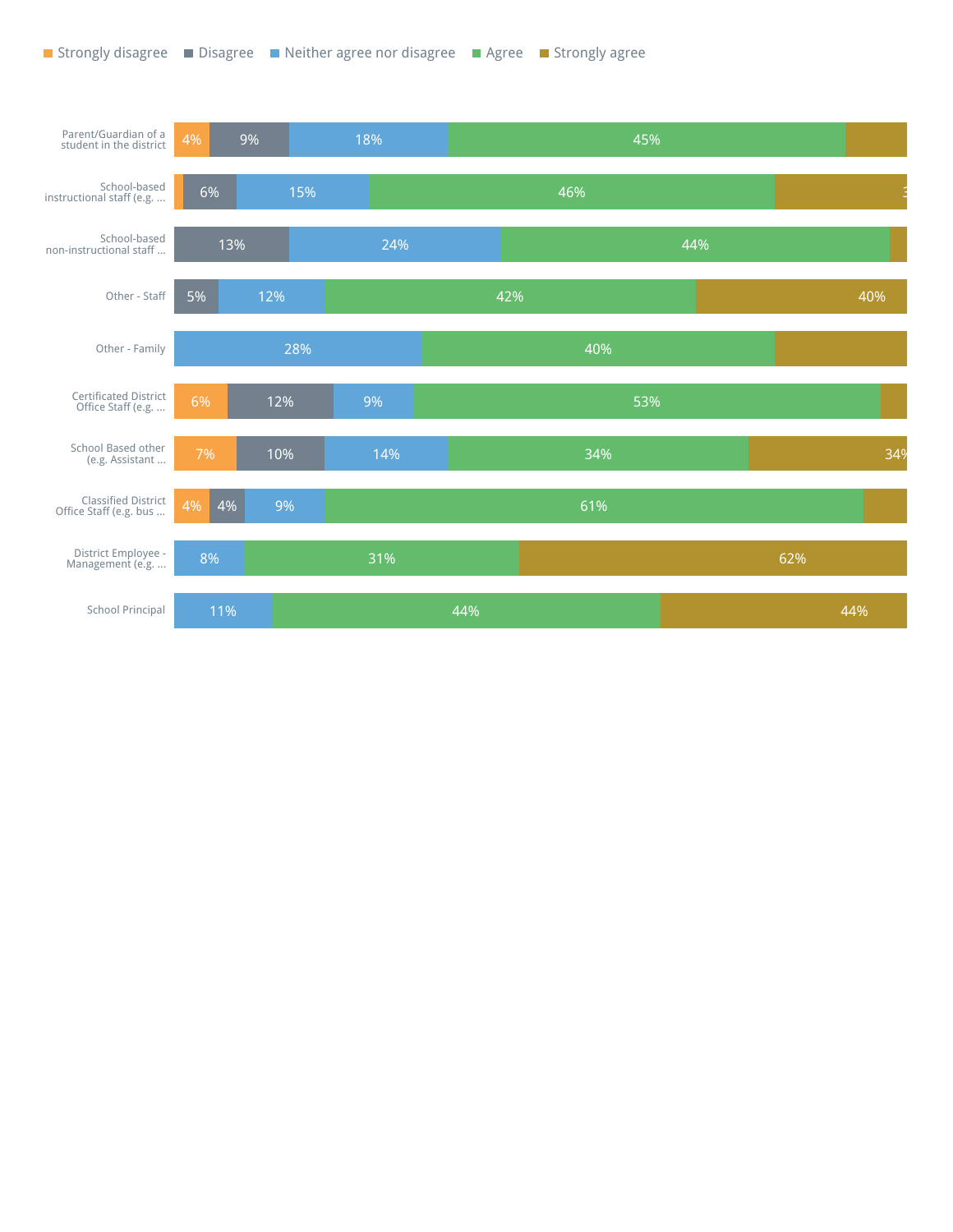![](_page_32_Figure_0.jpeg)

#### **I feel informed about important decisions regarding my district.**

ı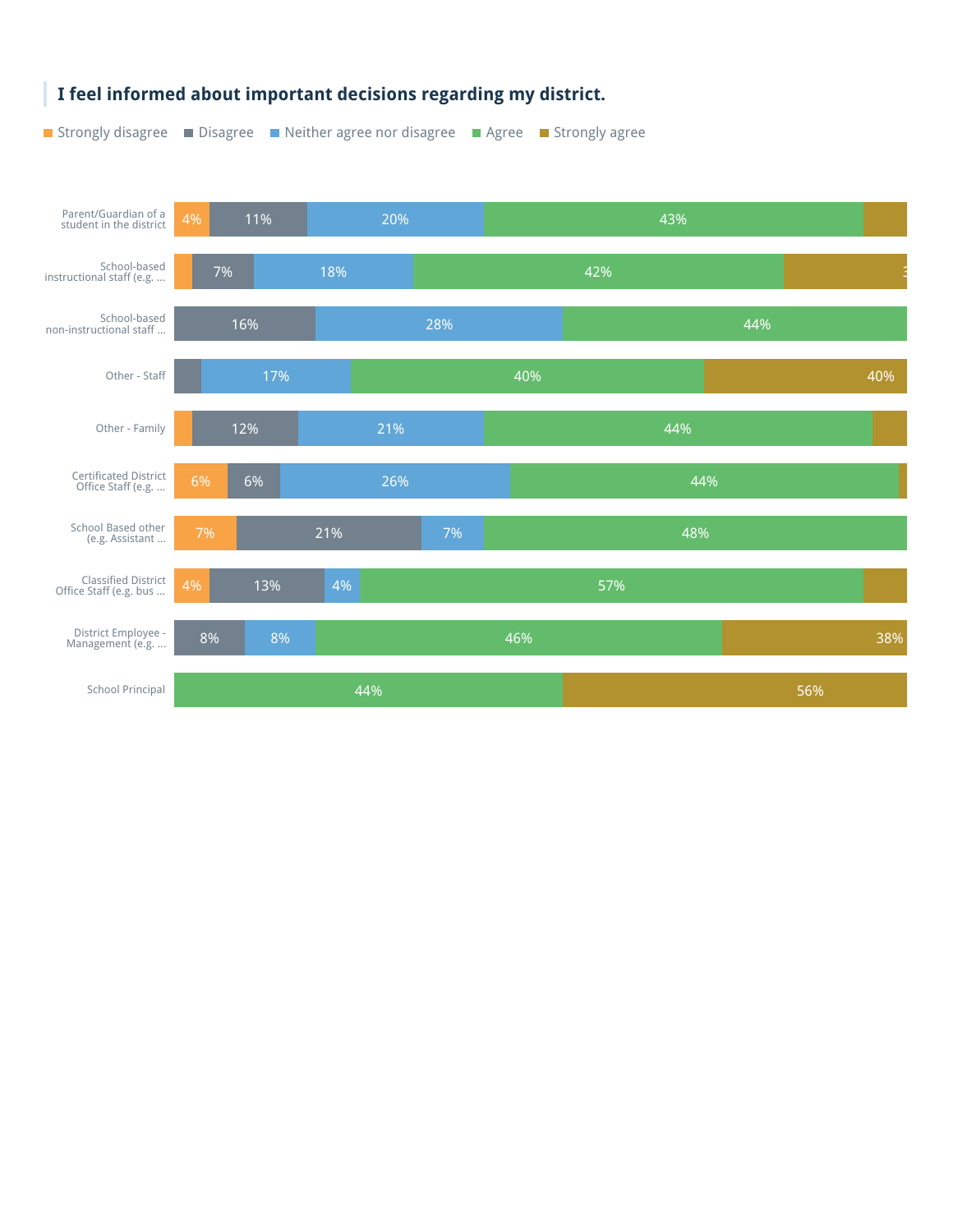## **Relationships with Staff**

The questions in this section were asked to Staff of Midlothian School District only.

Proportion of Positive Ratings (4 or 5)

| Question                                                                                 | Midlothian District Off |
|------------------------------------------------------------------------------------------|-------------------------|
| My district creates a positive work environment.                                         | 8C                      |
| District Leadership treat staff with respect.                                            | -83                     |
| Staff treat District Leadership with respect.                                            | 90                      |
| I feel comfortable approaching district administration if I need help solving a problem. | 69                      |
| Information about district policies is disseminated to staff clearly.                    | 74                      |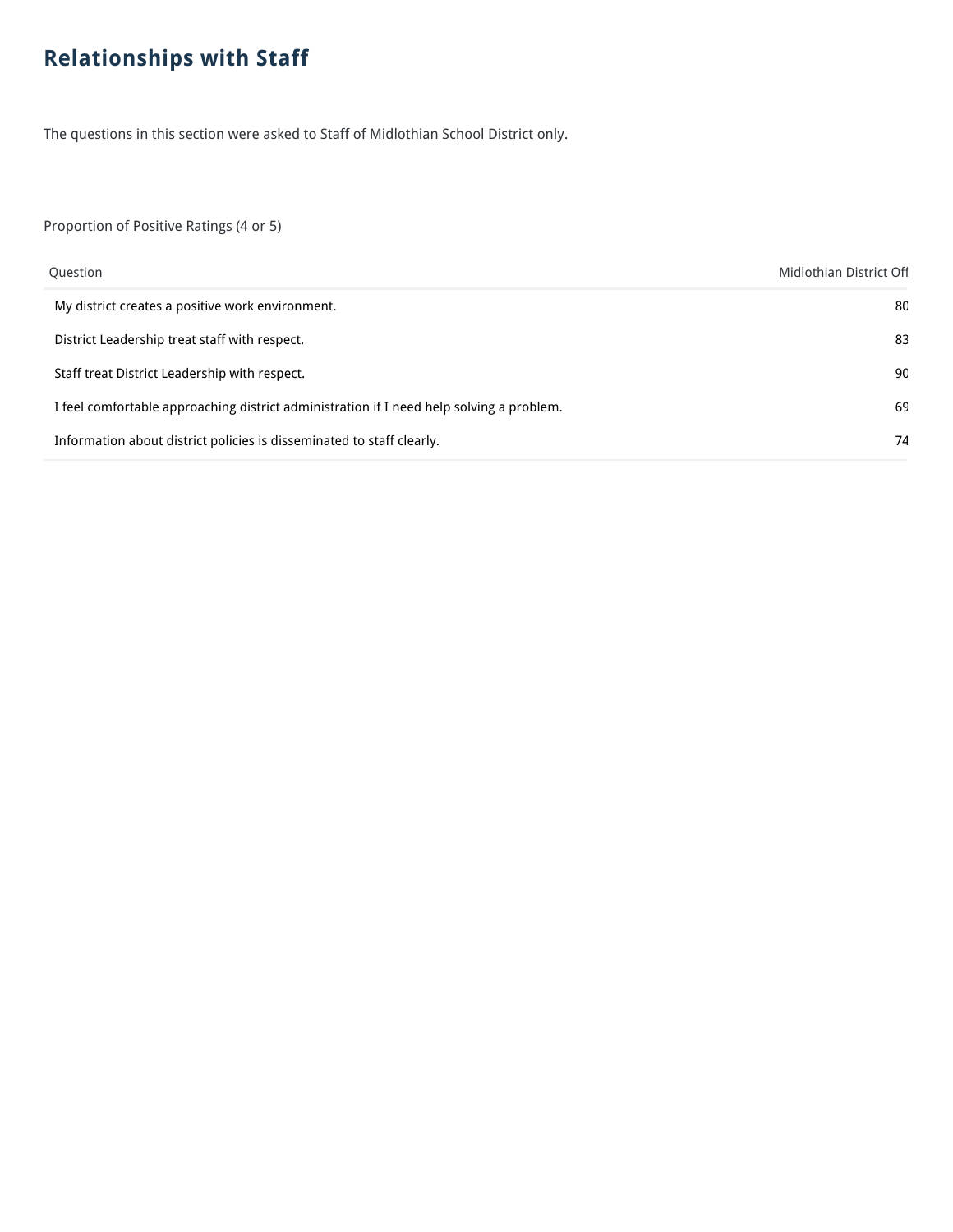#### **Theme Average**

![](_page_34_Figure_1.jpeg)

#### **Theme Average - Subgroups**

■ School-based instructional staff (e.g. teacher) ■ School-based non-instructional staff (e.g. front office staff, etc.) ■ Other - Staff ■ Certificated District Office Staff (e.g. teacher or instructional coach who works across multiple sites) ■ School Based other (e.g. Assis Classified District Office Staff (e.g. bus driver, clerical staff, technician, janitorial staff member, etc.)

■ District Employee - Management (e.g. department manager) ■ School Principal

![](_page_34_Figure_5.jpeg)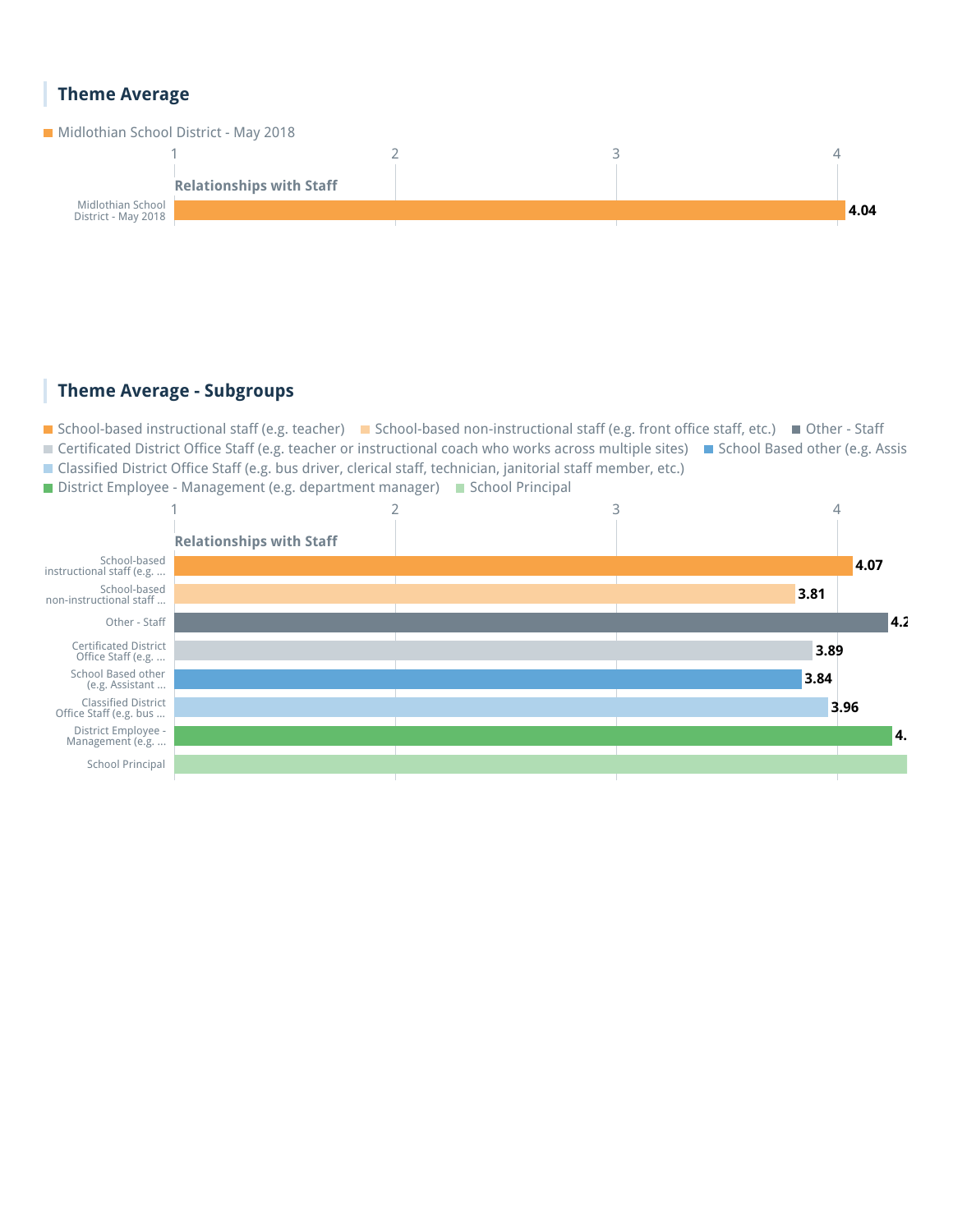#### **Responses Overall**

**Midlothian School District - May 2018** 

![](_page_35_Figure_2.jpeg)

#### **Responses by Subgroup**

■ School-based instructional staff (e.g. teacher) ■ School-based non-instructional staff (e.g. front office staff, etc.) ■ Other - Staff ■ Certificated District Office Staff (e.g. teacher or instructional coach who works across multiple sites) ■ School Based other (e.g. Assis Classified District Office Staff (e.g. bus driver, clerical staff, technician, janitorial staff member, etc.)

District Employee - Management (e.g. department manager) School Principal

![](_page_35_Figure_6.jpeg)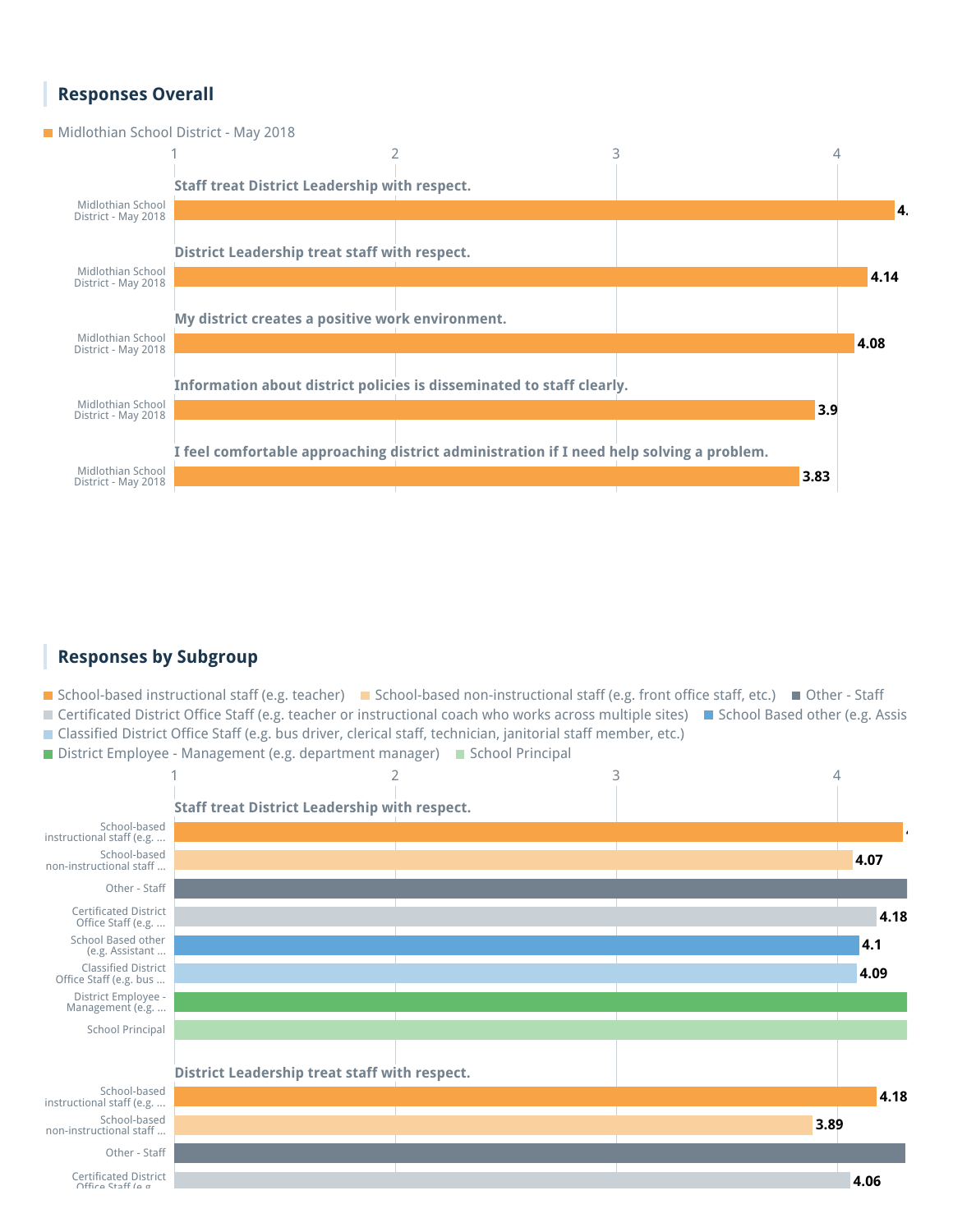![](_page_36_Figure_0.jpeg)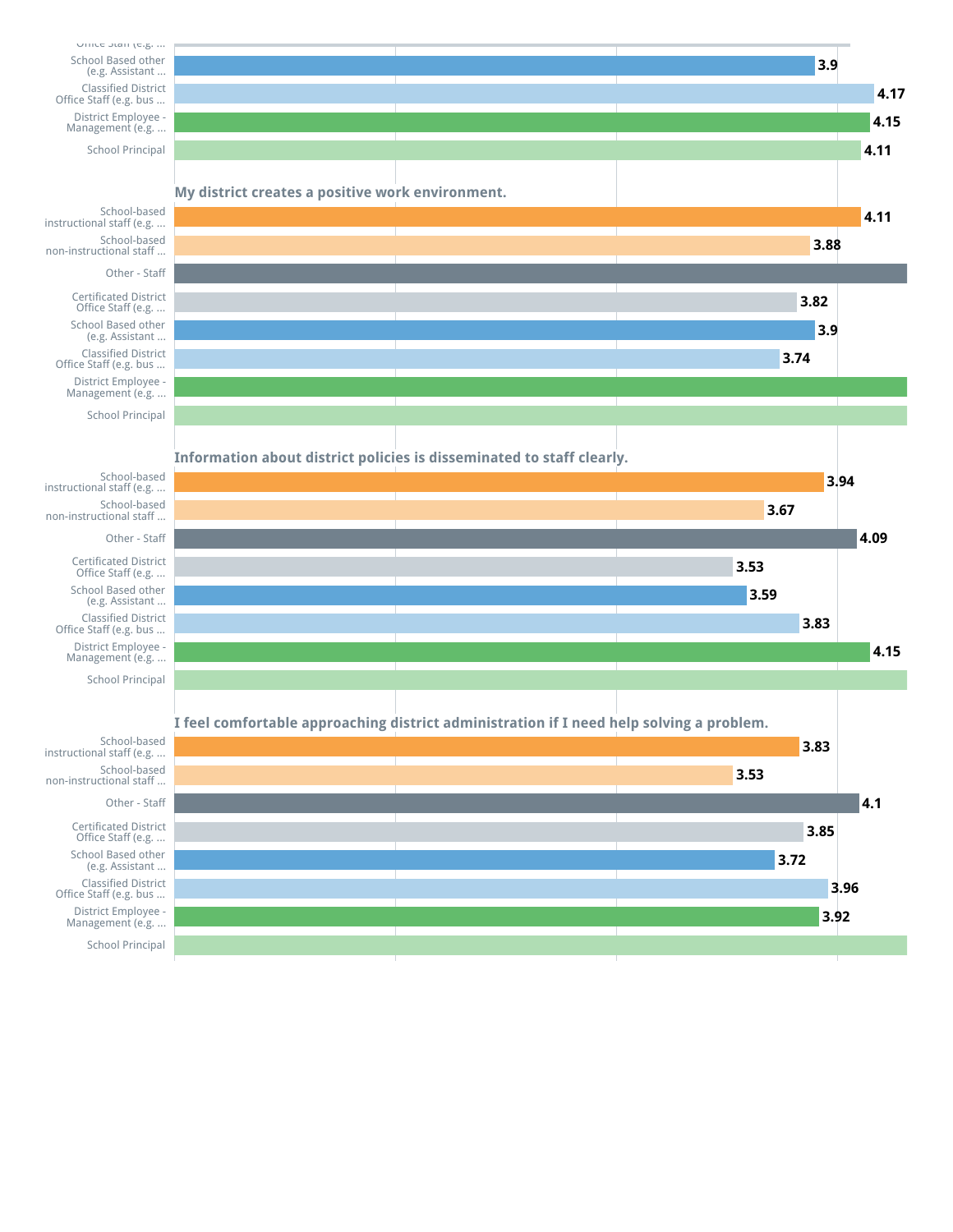## **Relationships Response Distribution**

![](_page_37_Figure_1.jpeg)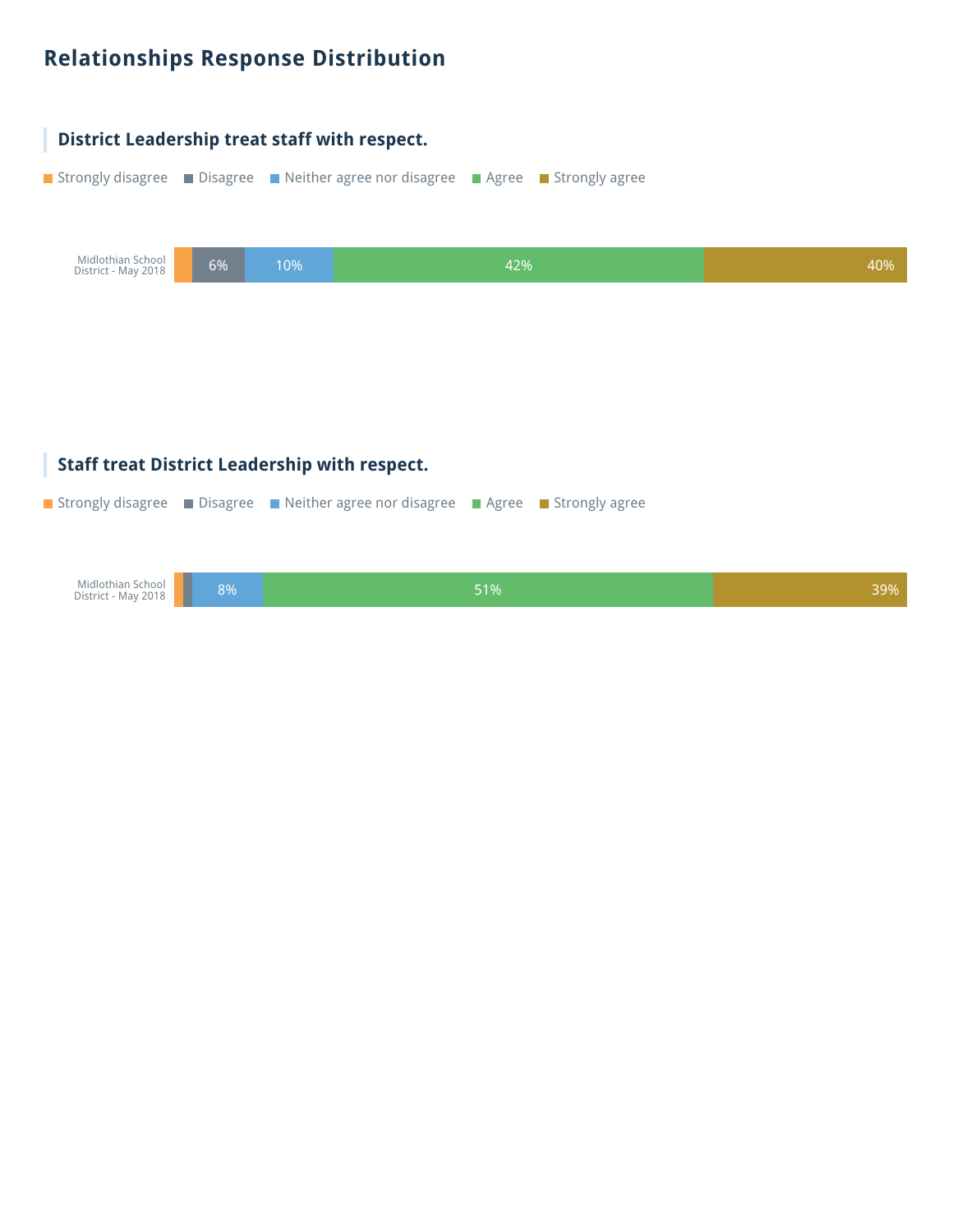![](_page_38_Picture_0.jpeg)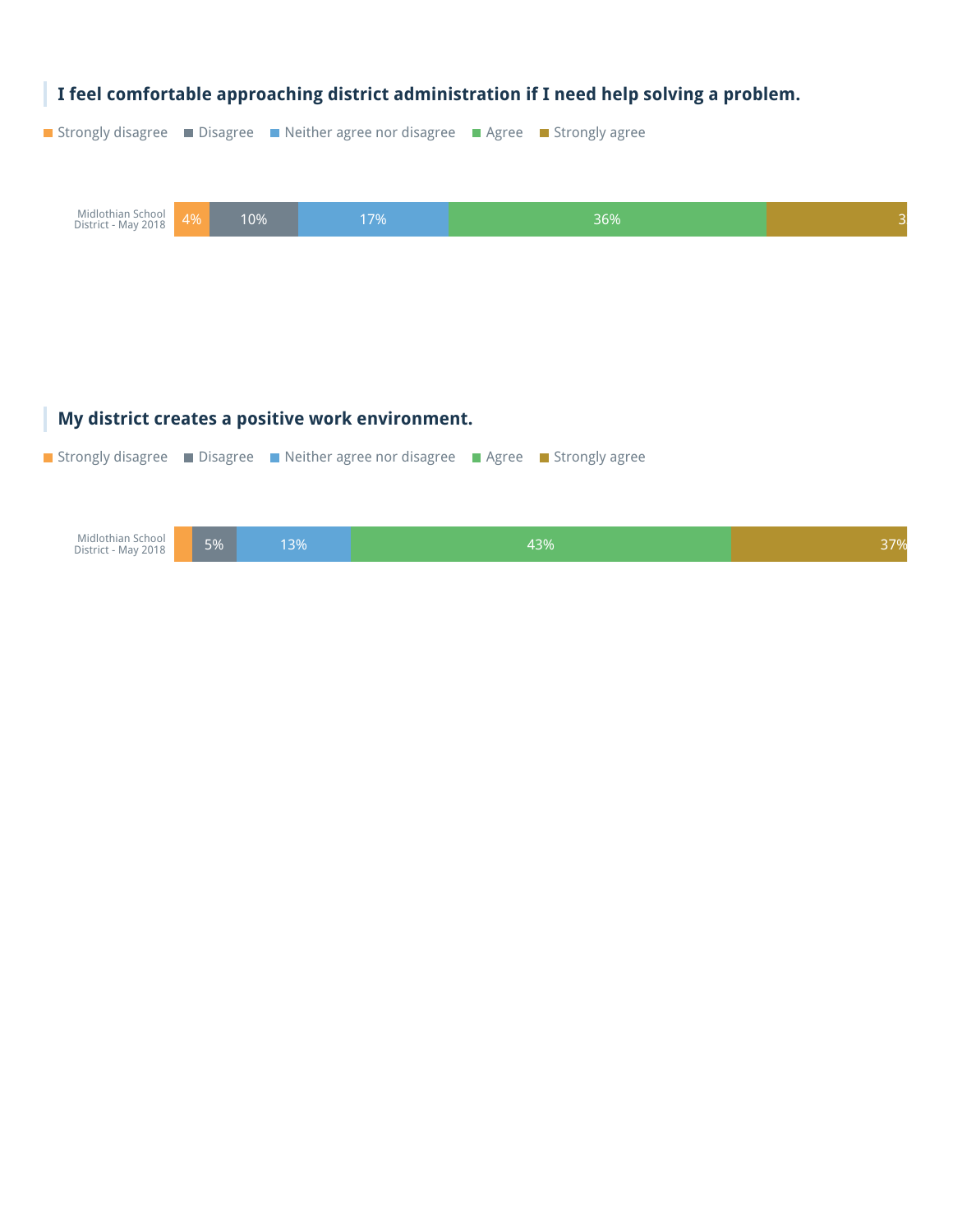![](_page_39_Picture_0.jpeg)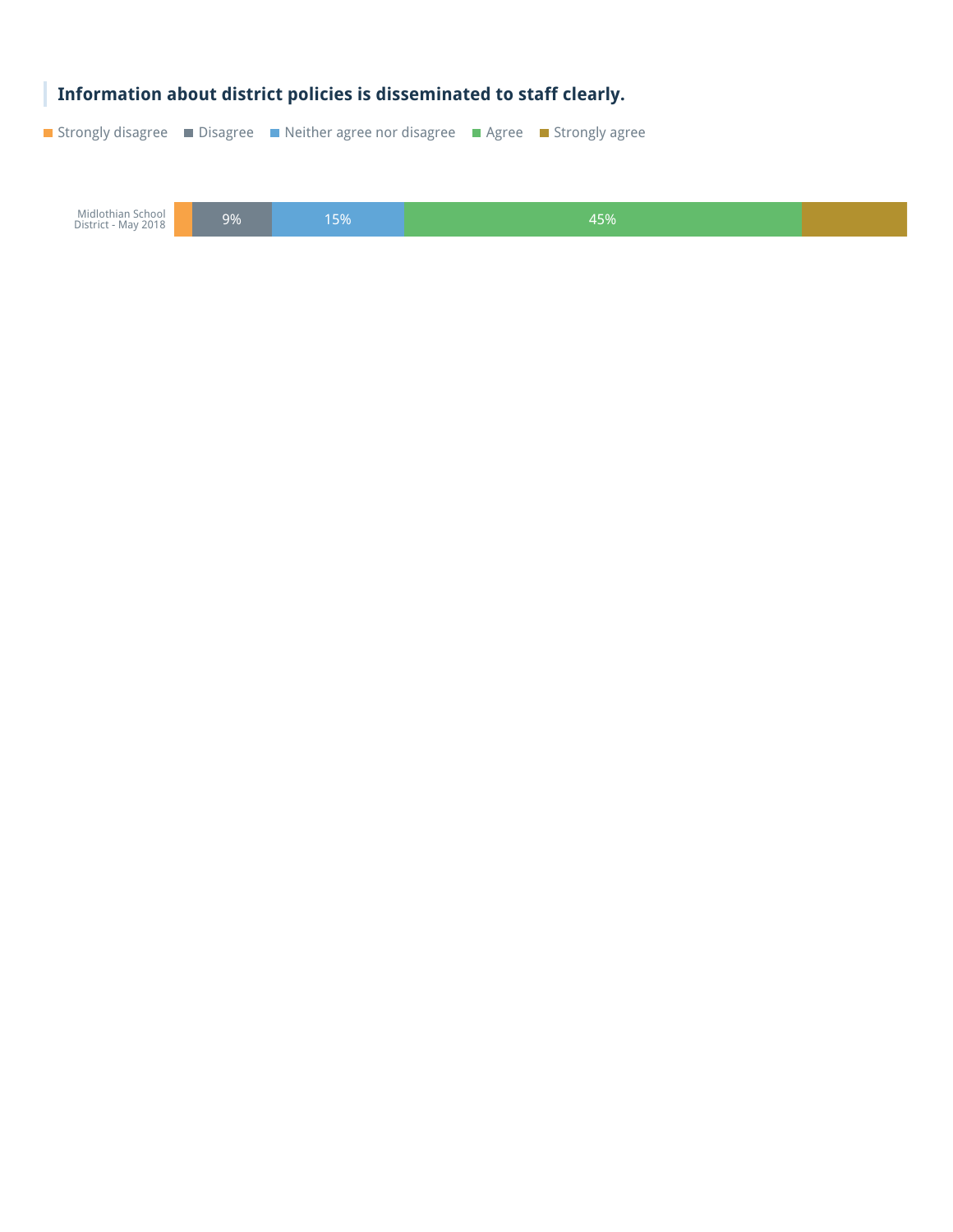## **Response Distribution by Role**

![](_page_40_Figure_1.jpeg)

#### **Staff treat District Leadership with respect.**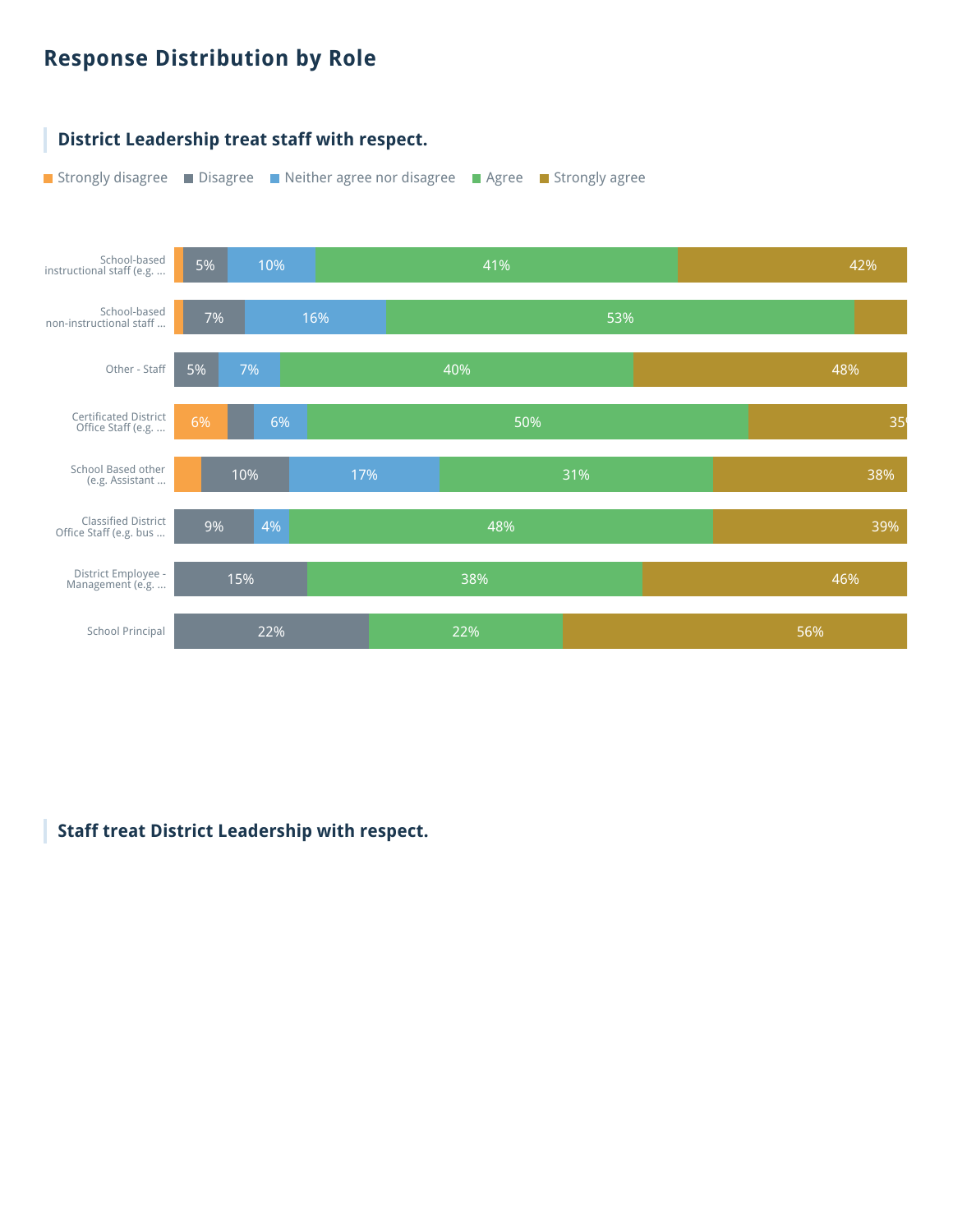![](_page_41_Figure_1.jpeg)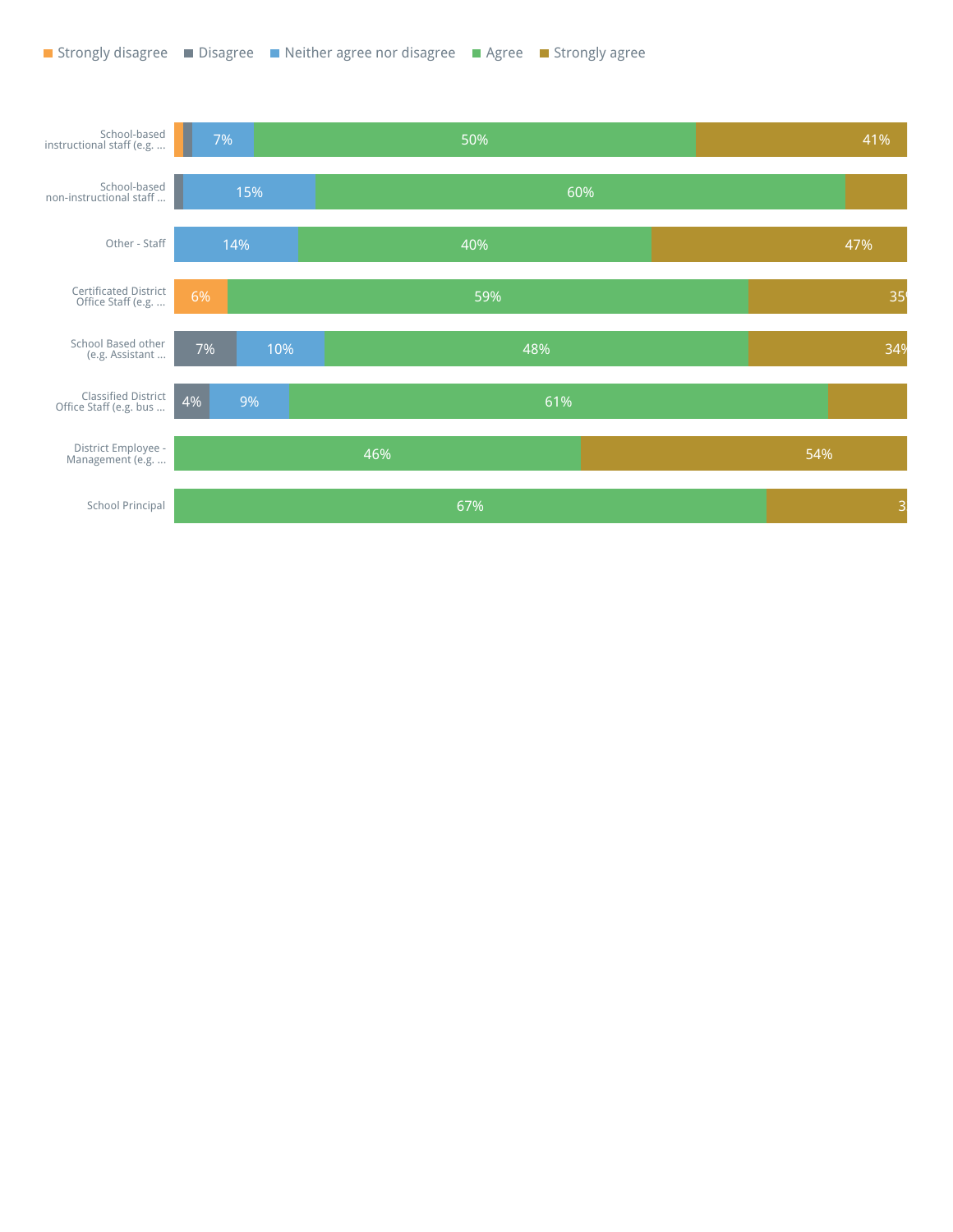![](_page_42_Figure_0.jpeg)

**My district creates a positive work environment.**

### **I feel comfortable approaching district administration if I need help solving a problem.**

■ Strongly disagree ■ Disagree ■ Neither agree nor disagree ■ Agree ■ Strongly agree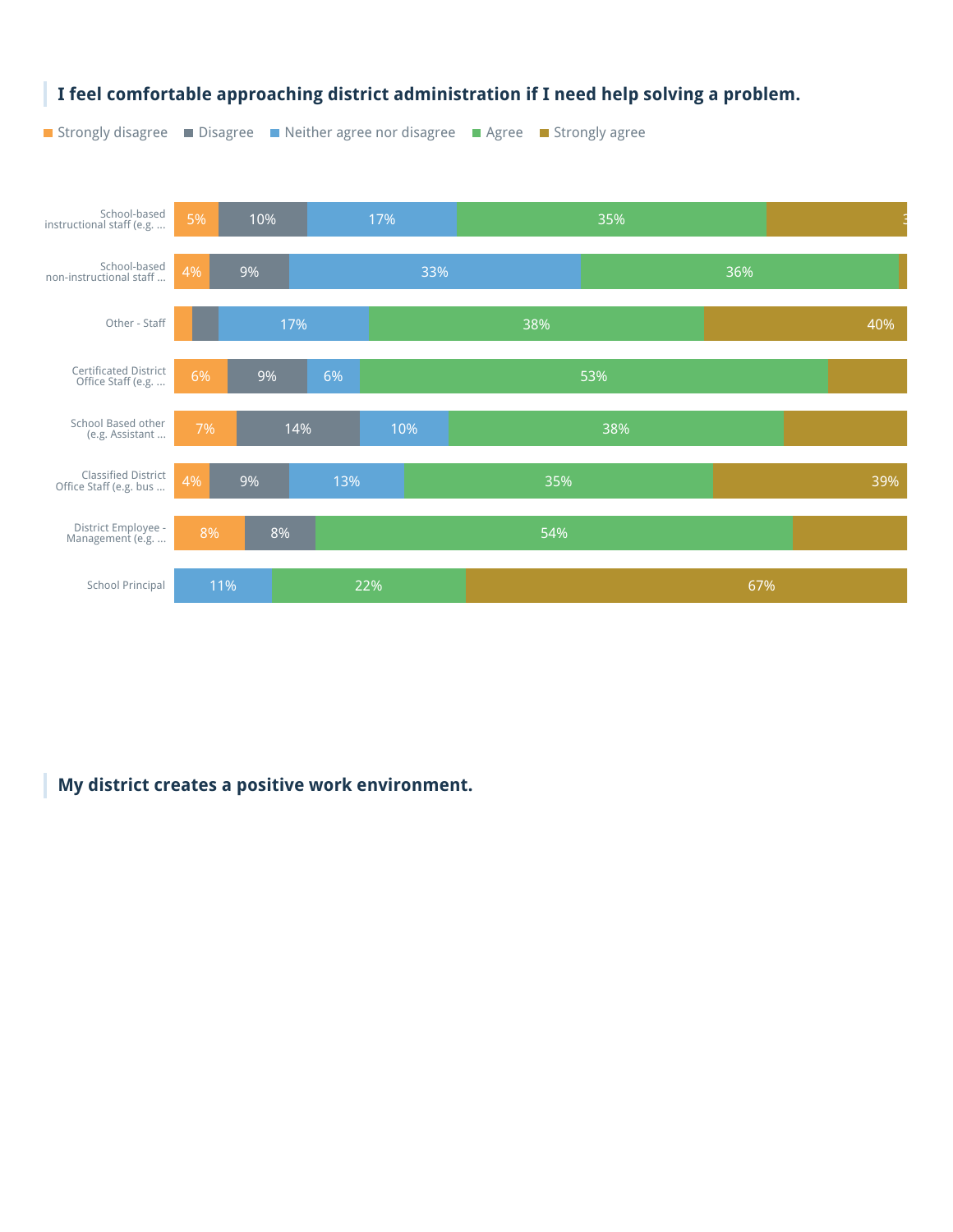![](_page_43_Figure_1.jpeg)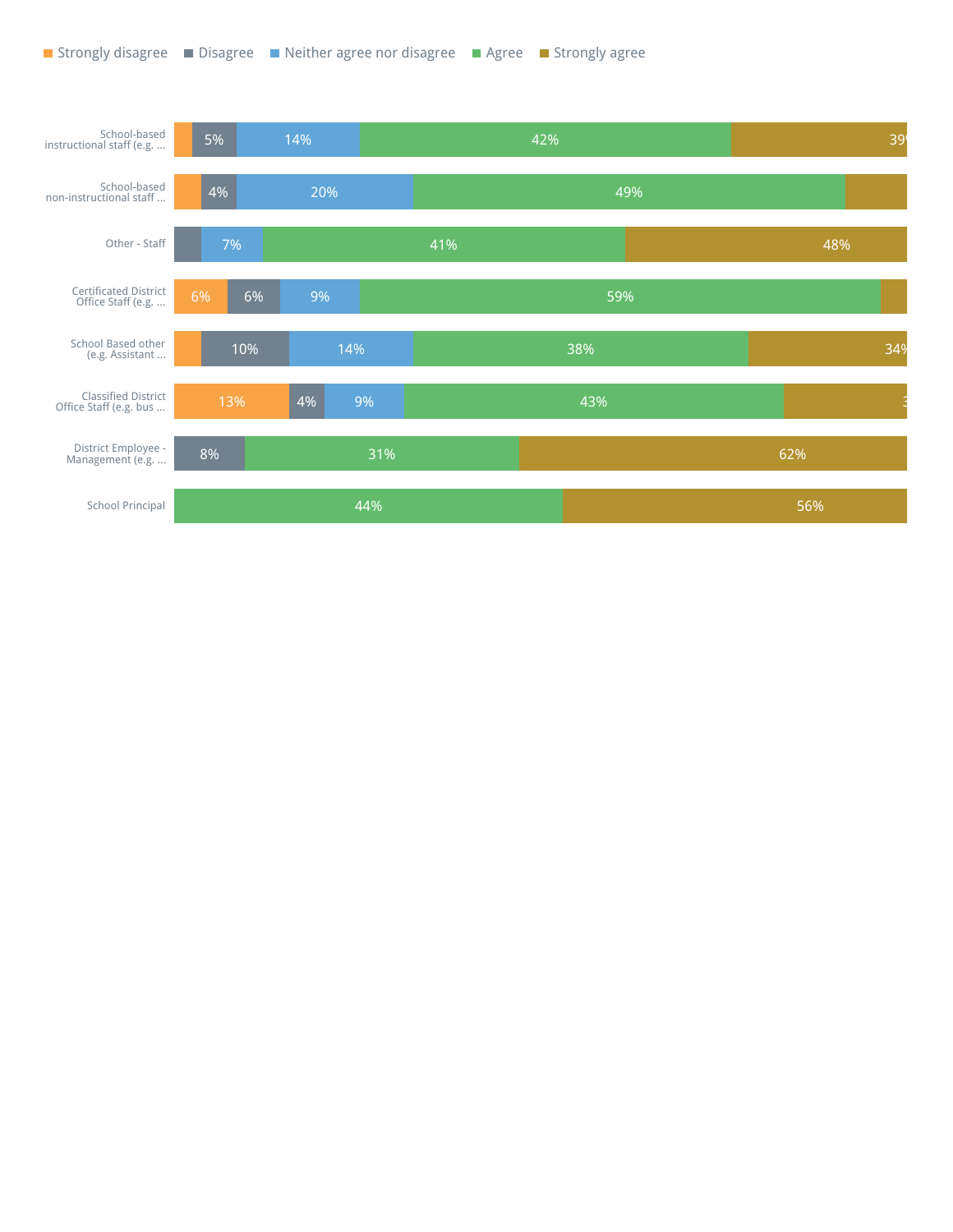![](_page_44_Figure_0.jpeg)

#### **Information about district policies is disseminated to staff clearly.**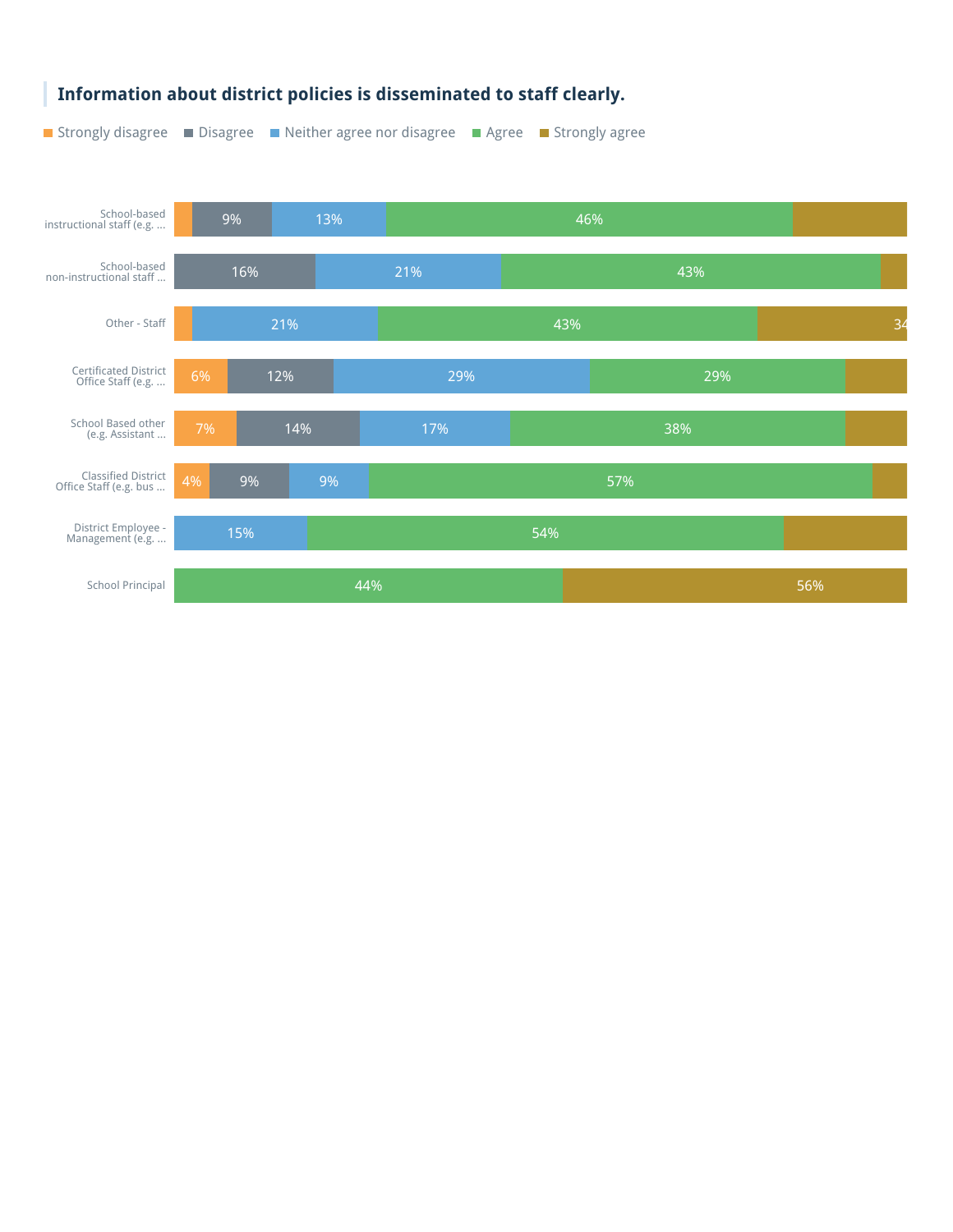### **Theme Average**

![](_page_45_Figure_1.jpeg)

### **Theme Average - Subgroups**

**Parent/Guardian of a student in the district** 

![](_page_45_Figure_4.jpeg)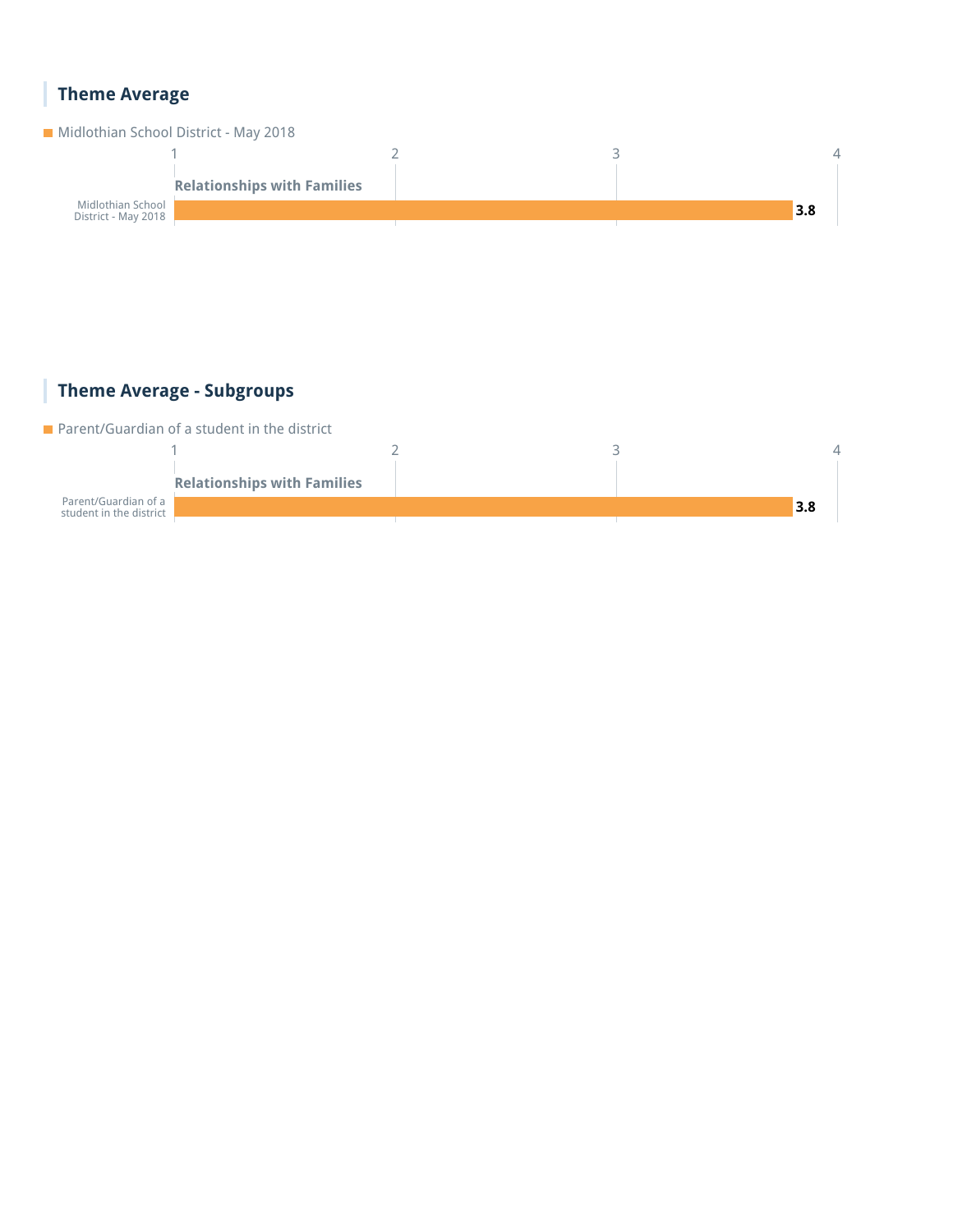#### **Responses Overall**

#### **Midlothian School District - May 2018**

![](_page_46_Figure_2.jpeg)

#### **Responses by Subgroup**

**Parent/Guardian of a student in the district** 

![](_page_46_Figure_5.jpeg)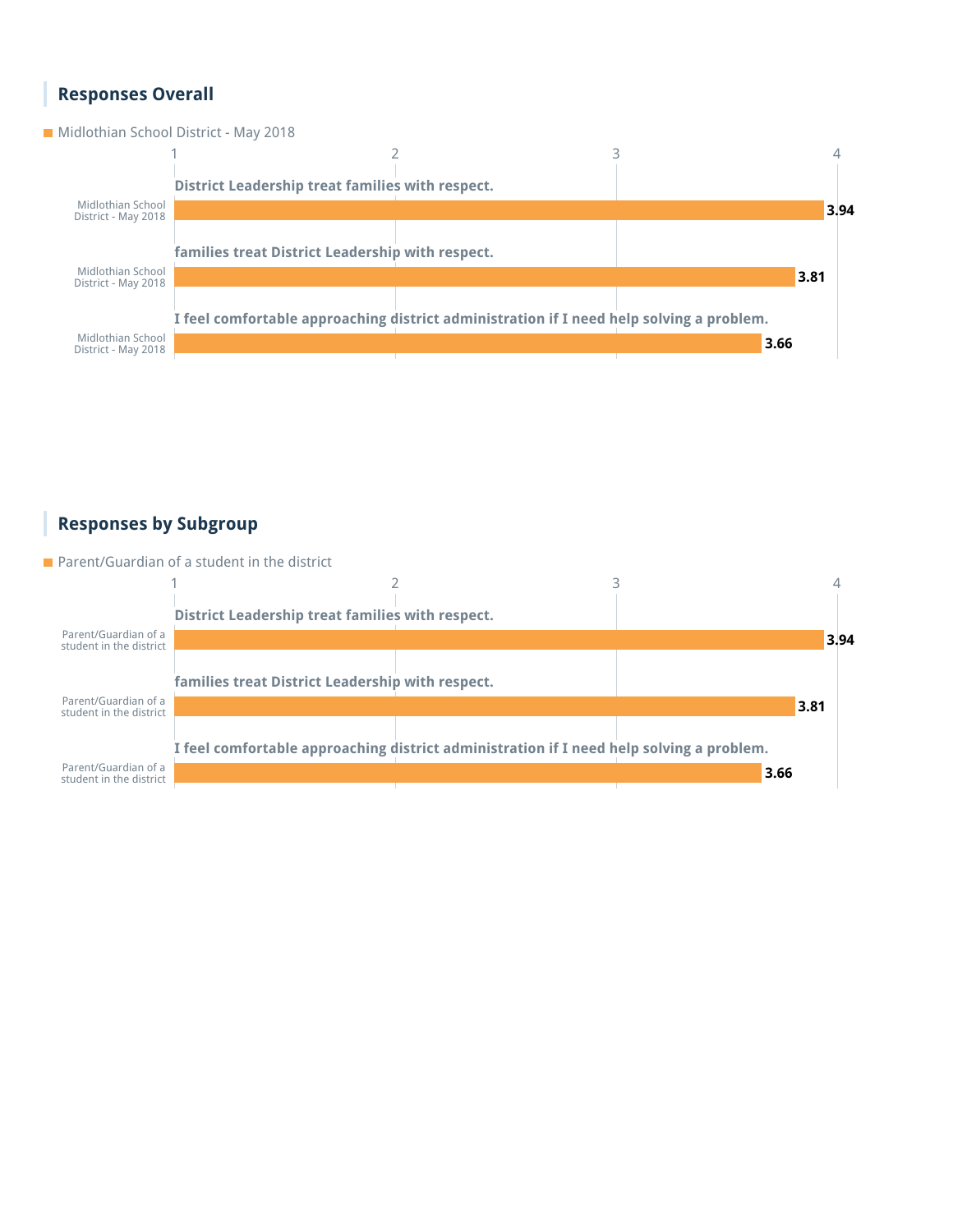## **Relationships Response Distribution**

![](_page_47_Figure_1.jpeg)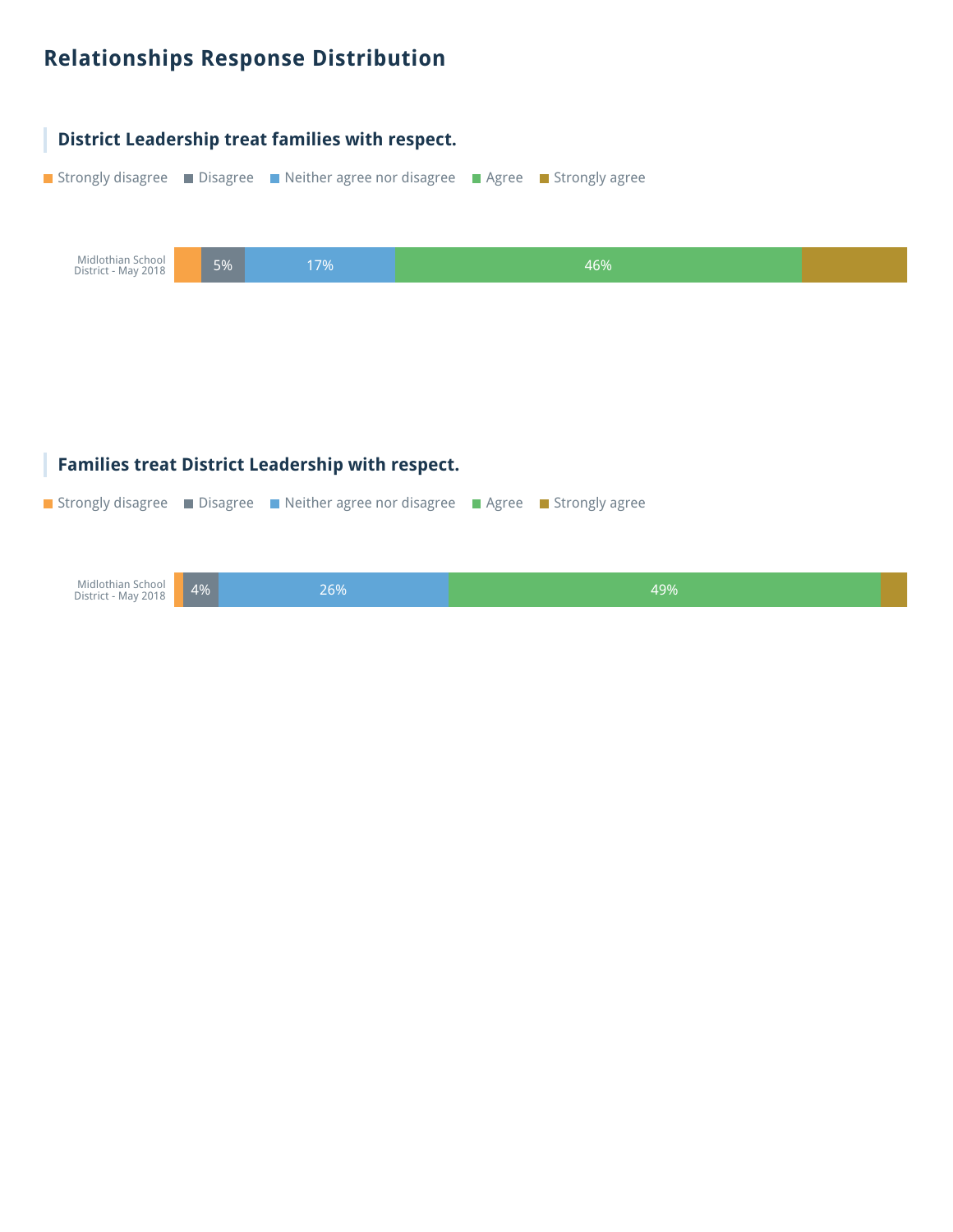![](_page_48_Picture_0.jpeg)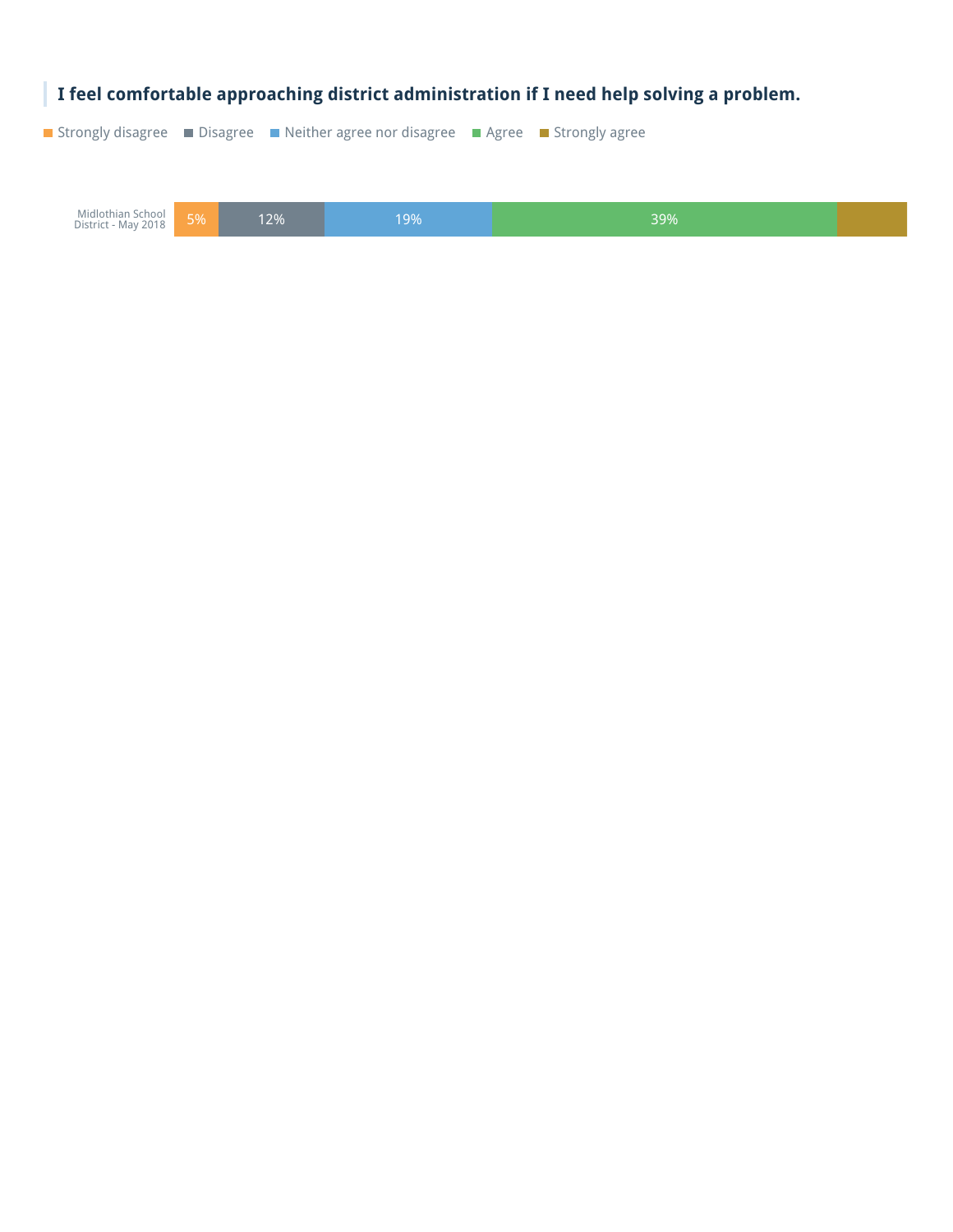## **Response Distribution by Role**

![](_page_49_Figure_1.jpeg)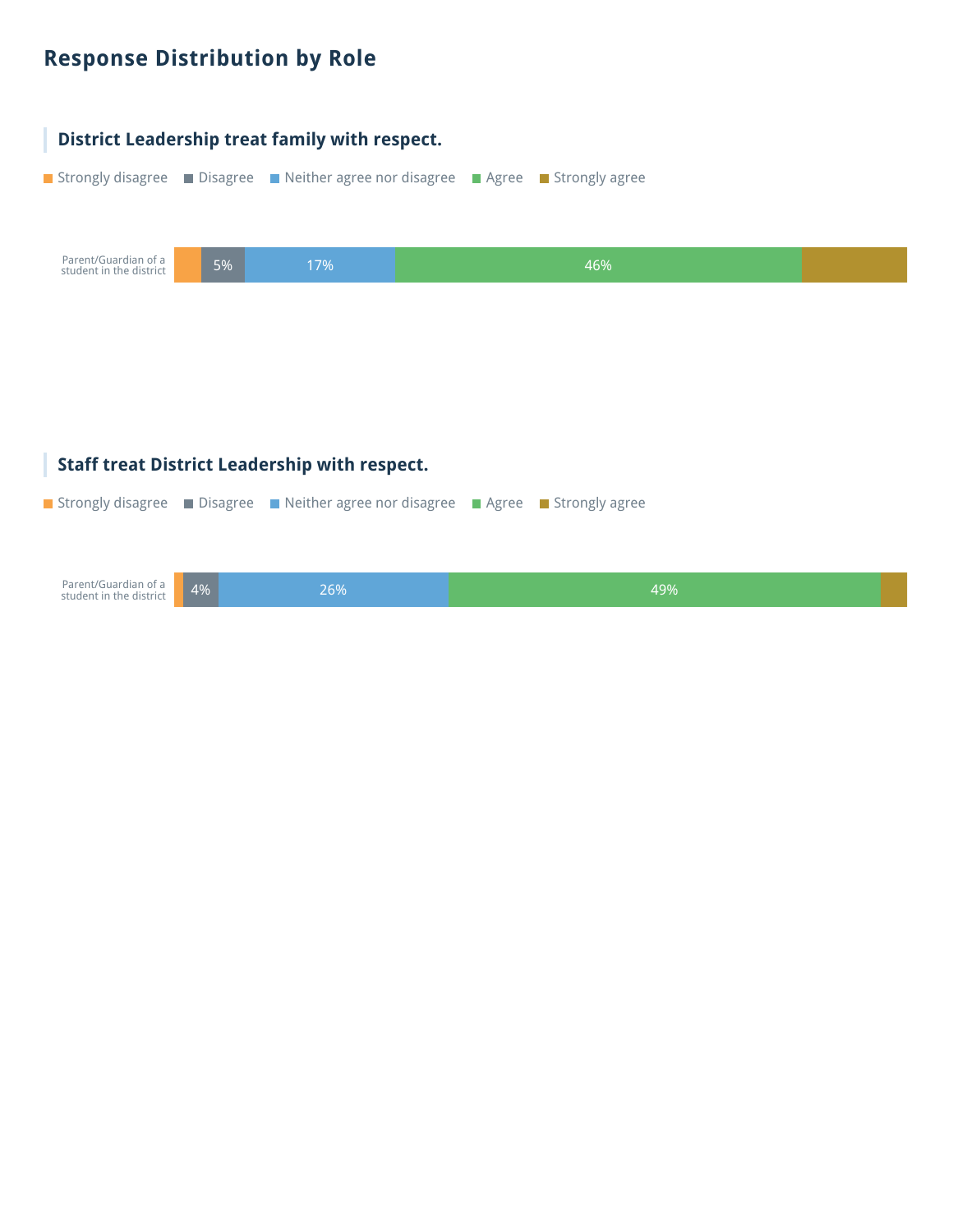![](_page_50_Picture_0.jpeg)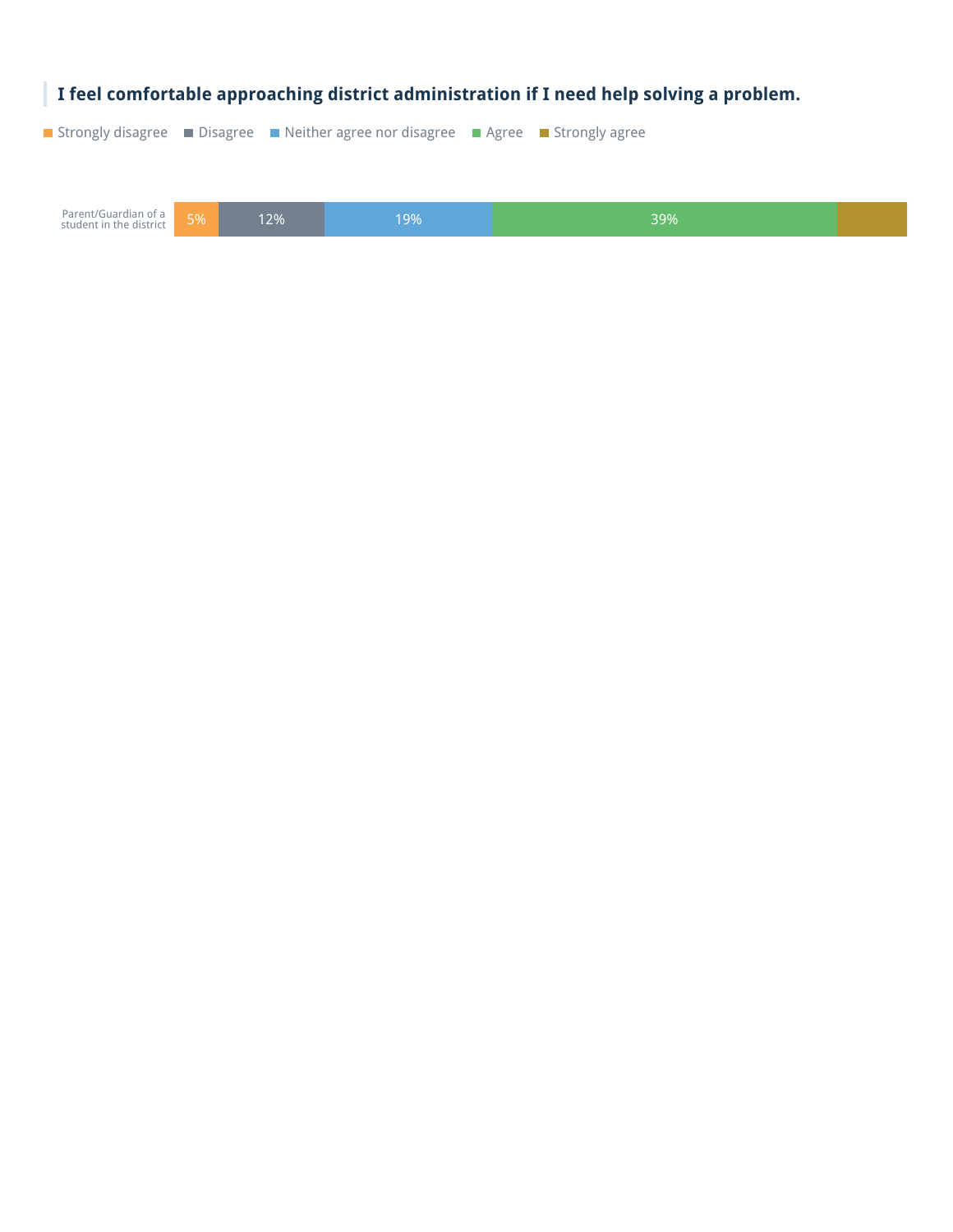## **Engagement & Empowerment**

The Questions in this section were asked to Staff of Midlothian School District only.

Proportion of Positive Ratings (4 or 5)

| Question                                                       | Midlothian District Office |
|----------------------------------------------------------------|----------------------------|
| I feel that my work contributes to the goals of my district.   | 94%                        |
| I feel that my work at my district is valued.                  | 73%                        |
| My district empowers me to use creativity in how I do my work. | 81%                        |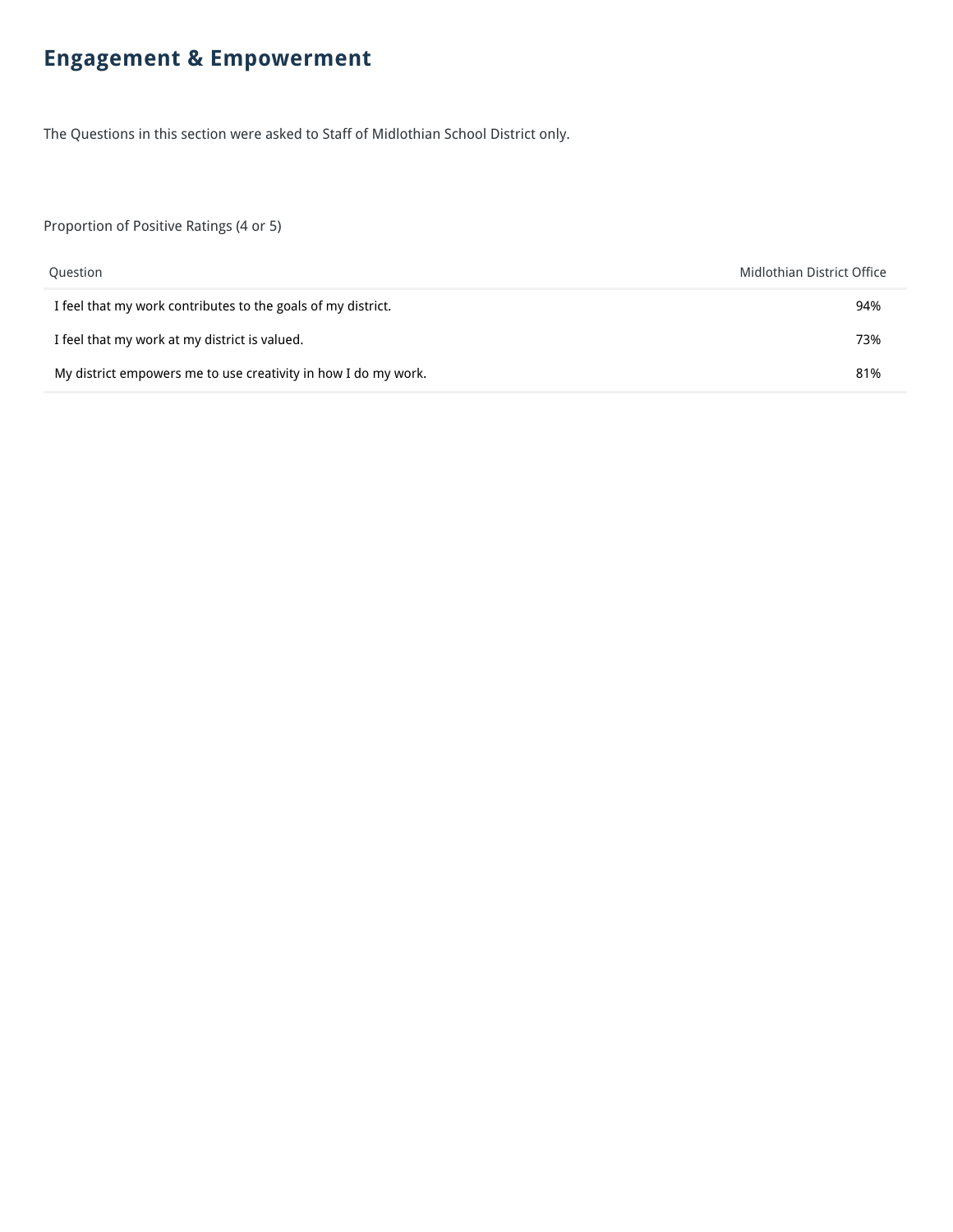#### **Theme Average**

![](_page_52_Figure_1.jpeg)

#### **Theme Average - Subgroups**

■ School-based instructional staff (e.g. teacher) ■ School-based non-instructional staff (e.g. front office staff, etc.) ■ Other - Staff ■ Certificated District Office Staff (e.g. teacher or instructional coach who works across multiple sites) ■ School Based other (e.g. Assis Classified District Office Staff (e.g. bus driver, clerical staff, technician, janitorial staff member, etc.)

■ District Employee - Management (e.g. department manager) ■ School Principal

![](_page_52_Figure_5.jpeg)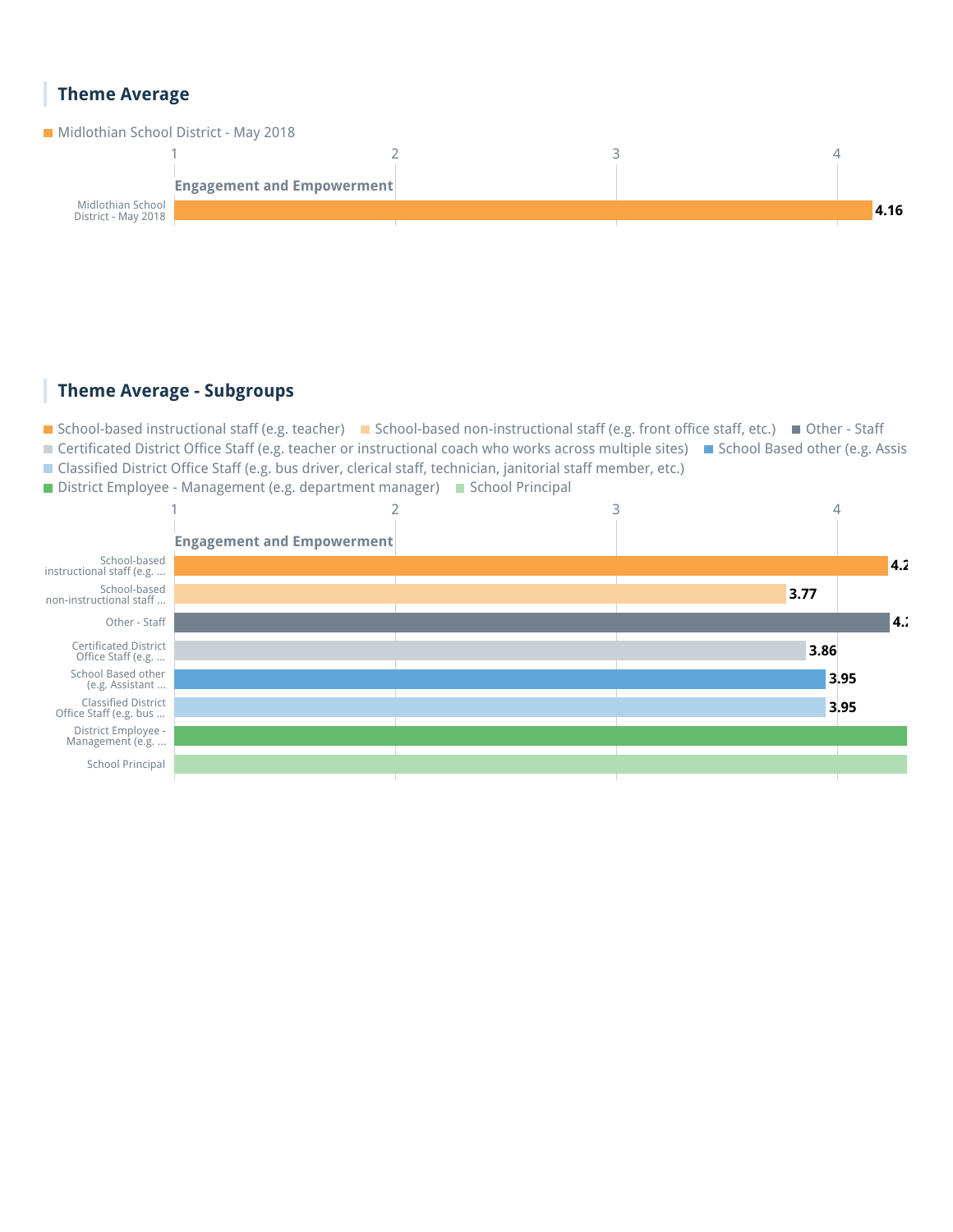#### **Responses Overall**

**Midlothian School District - May 2018** 

![](_page_53_Figure_2.jpeg)

**Responses by Subgroup**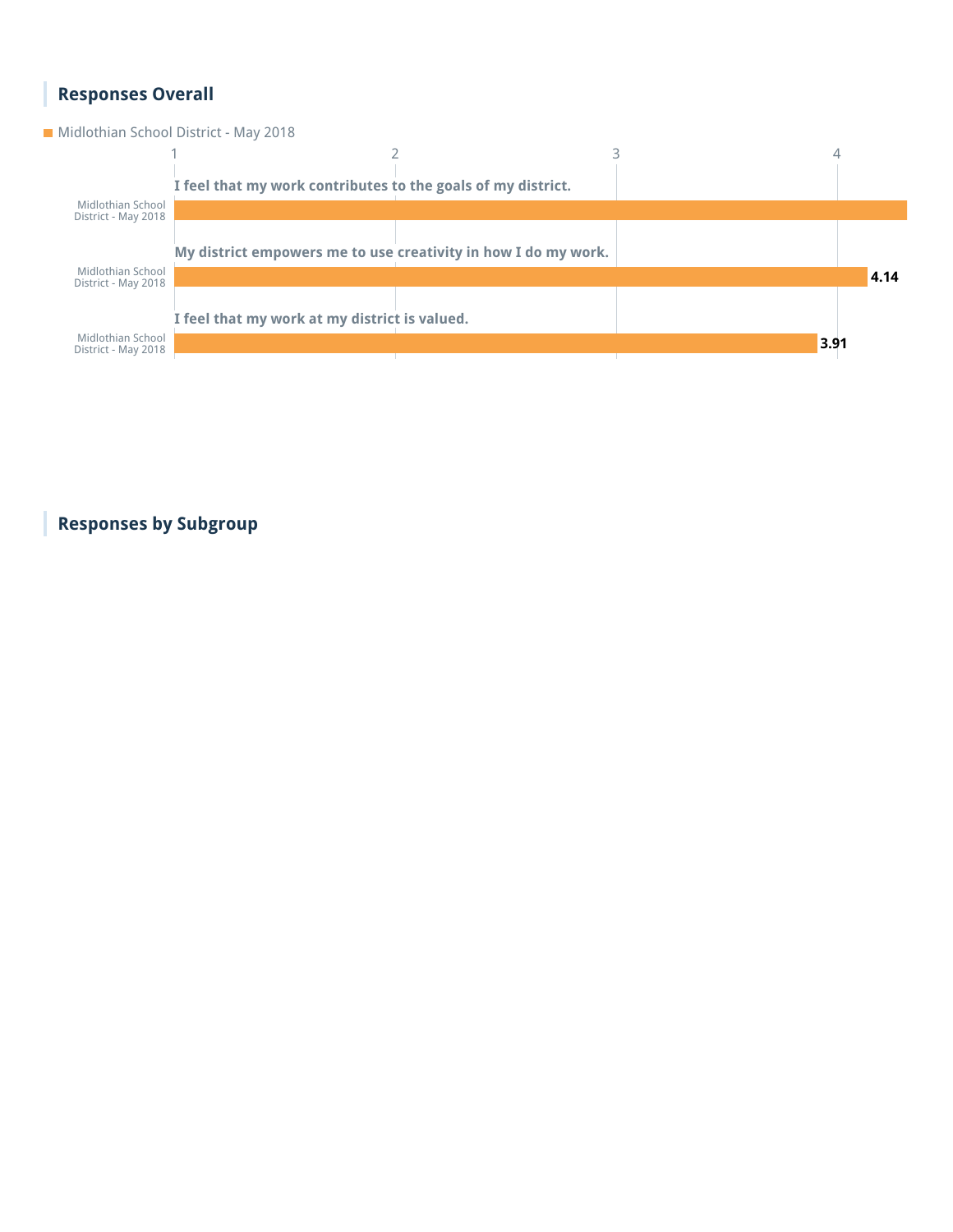- School-based instructional staff (e.g. teacher) School-based non-instructional staff (e.g. front office staff, etc.) Other Staff ■ Certificated District Office Staff (e.g. teacher or instructional coach who works across multiple sites) ■ School Based other (e.g. Assis
- Classified District Office Staff (e.g. bus driver, clerical staff, technician, janitorial staff member, etc.)
- District Employee Management (e.g. department manager) School Principal

![](_page_54_Figure_3.jpeg)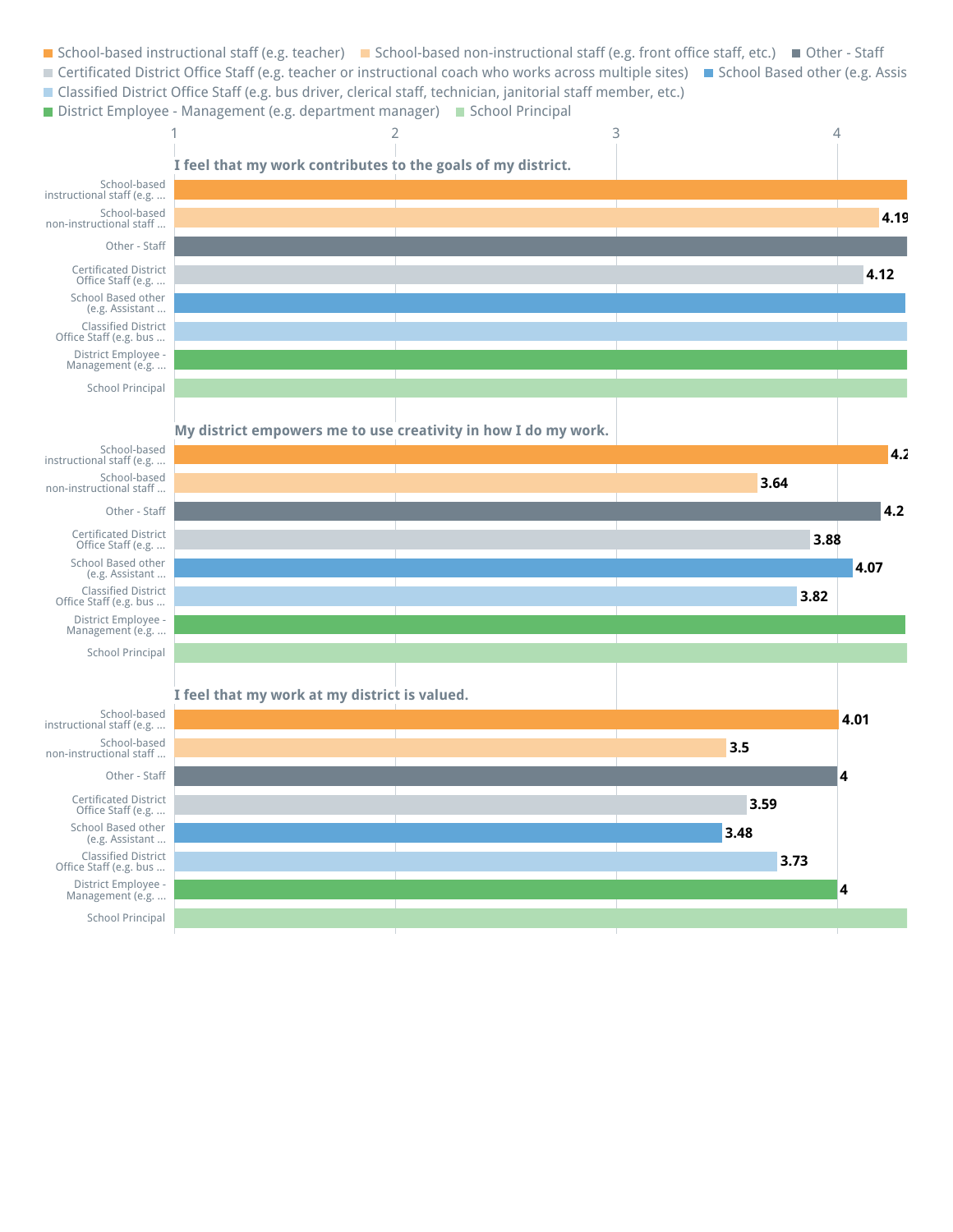### **Engagement & Empowerment Response Distribution**

![](_page_55_Figure_1.jpeg)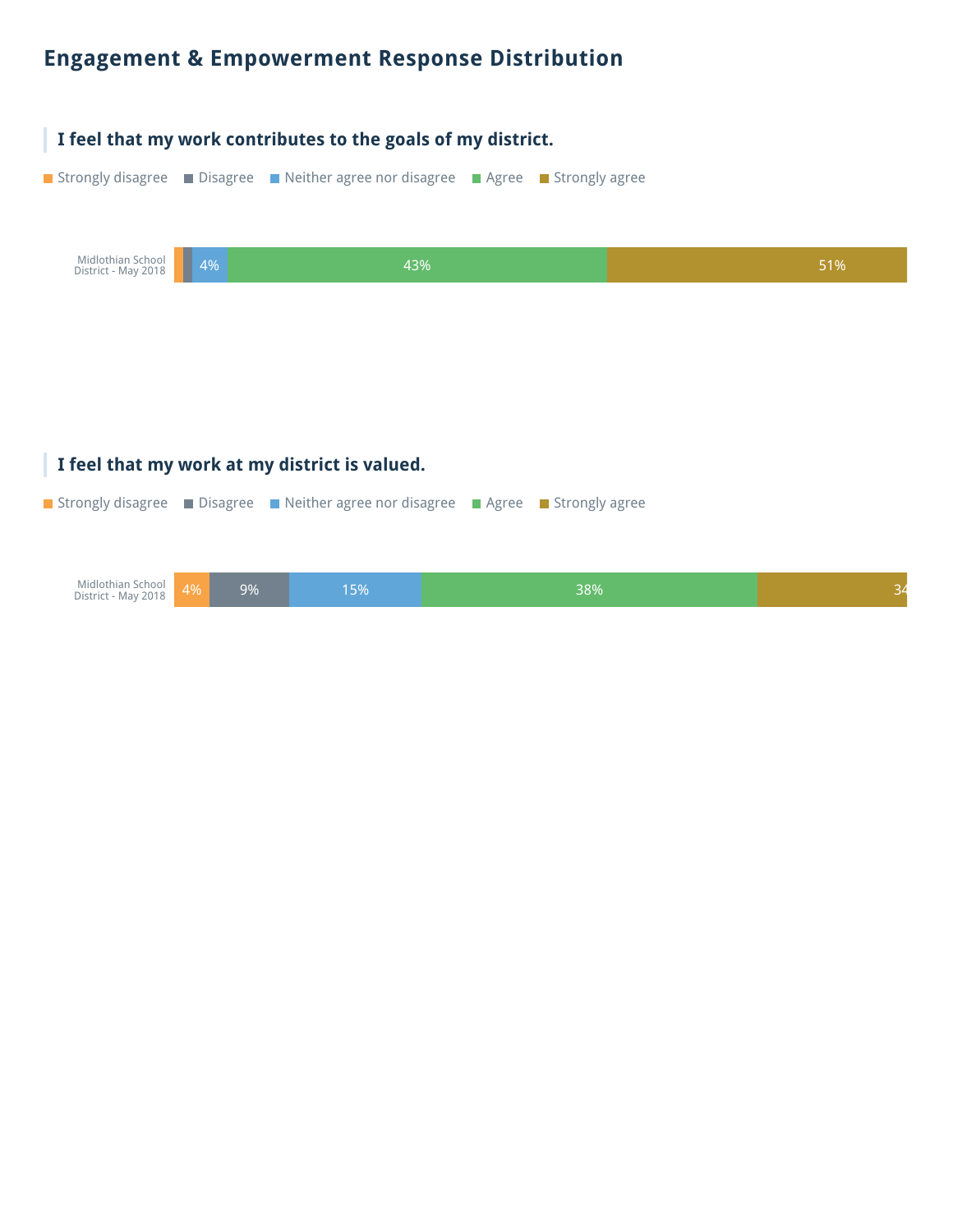![](_page_56_Picture_0.jpeg)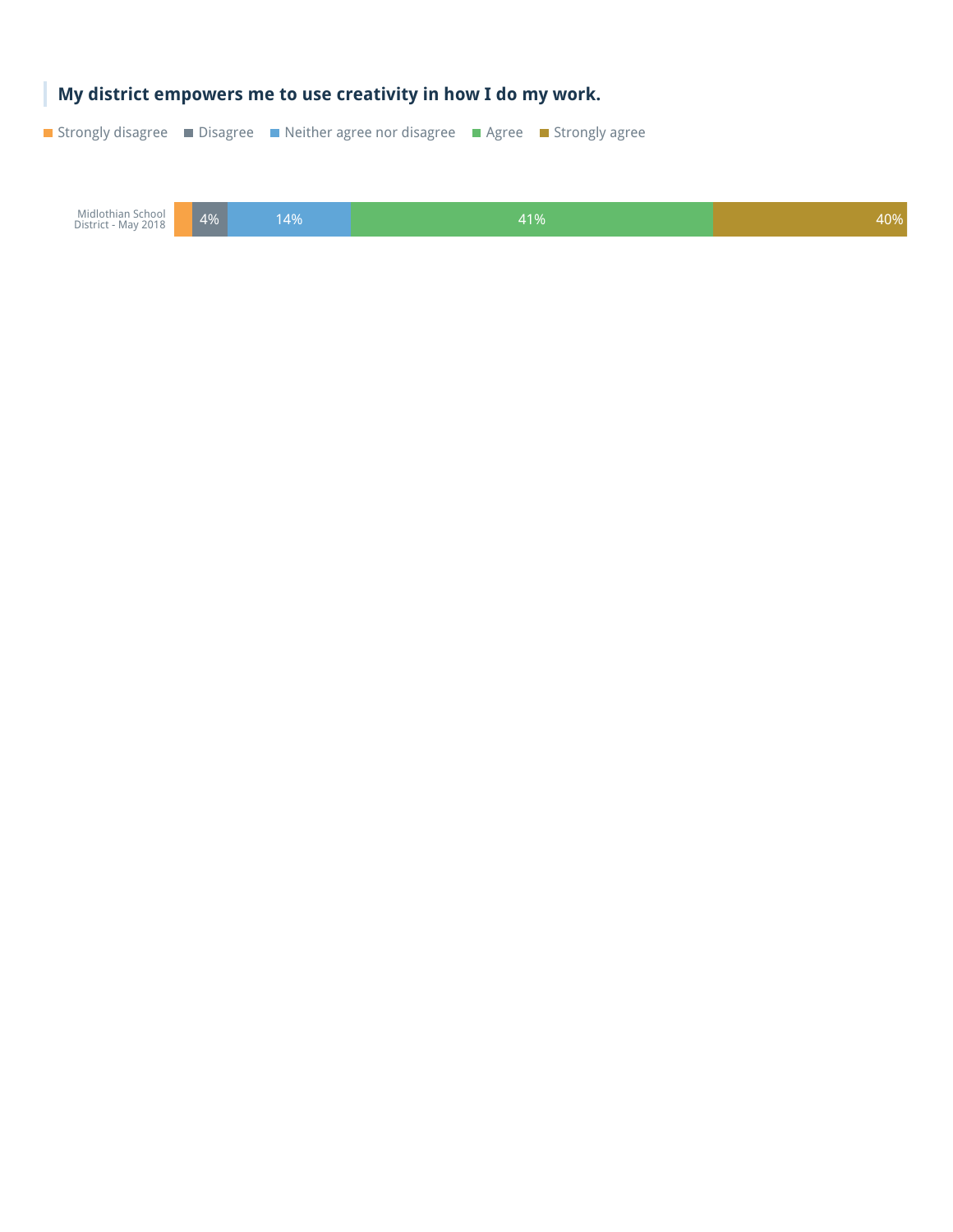## **Response Distribution by Role**

![](_page_57_Figure_1.jpeg)

#### **I feel that my work at my district is valued.**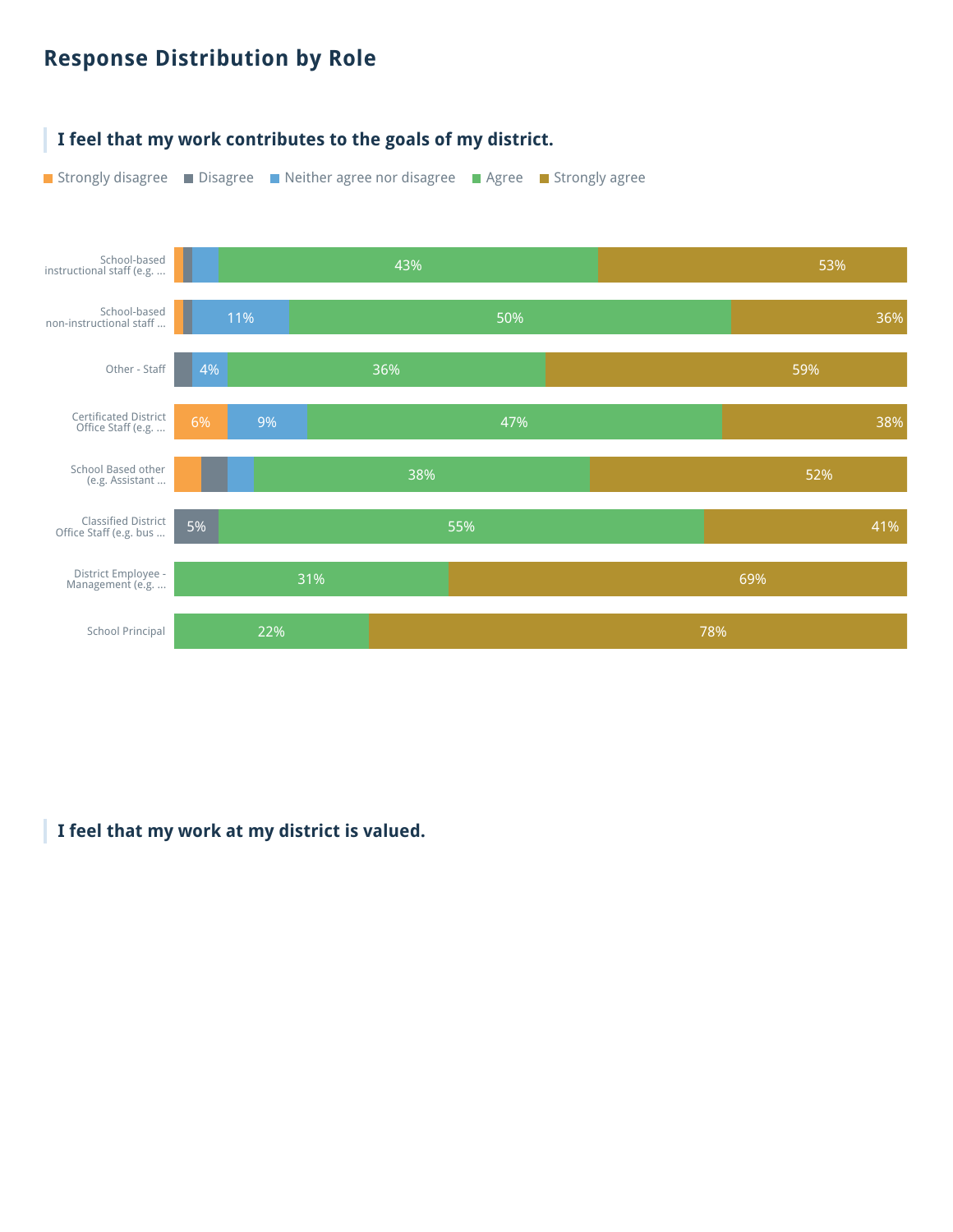![](_page_58_Figure_1.jpeg)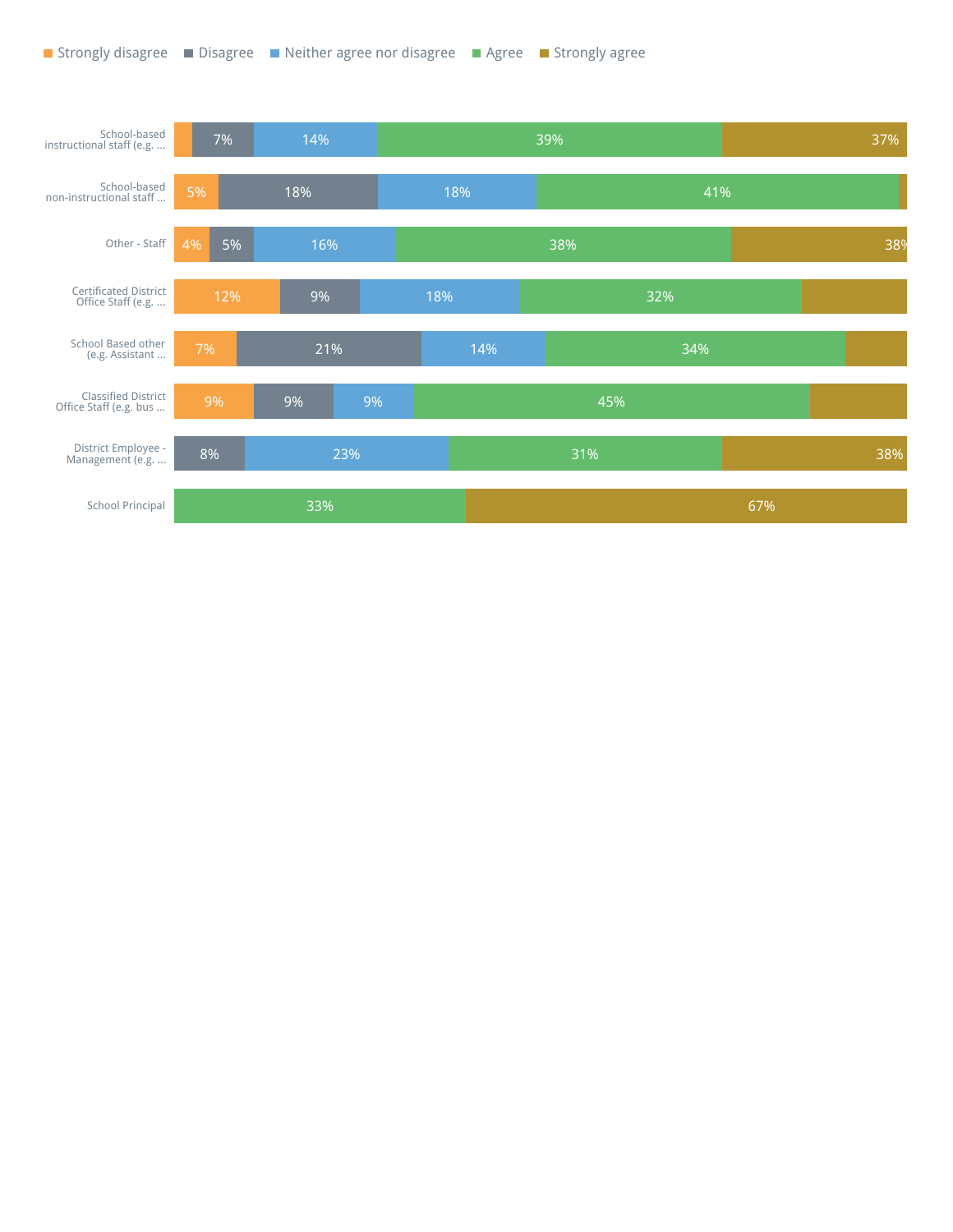![](_page_59_Figure_0.jpeg)

#### **My district empowers me to use creativity in how I do my work.**

■ Strongly disagree ■ Disagree ■ Neither agree nor disagree ■ Agree ■ Strongly agree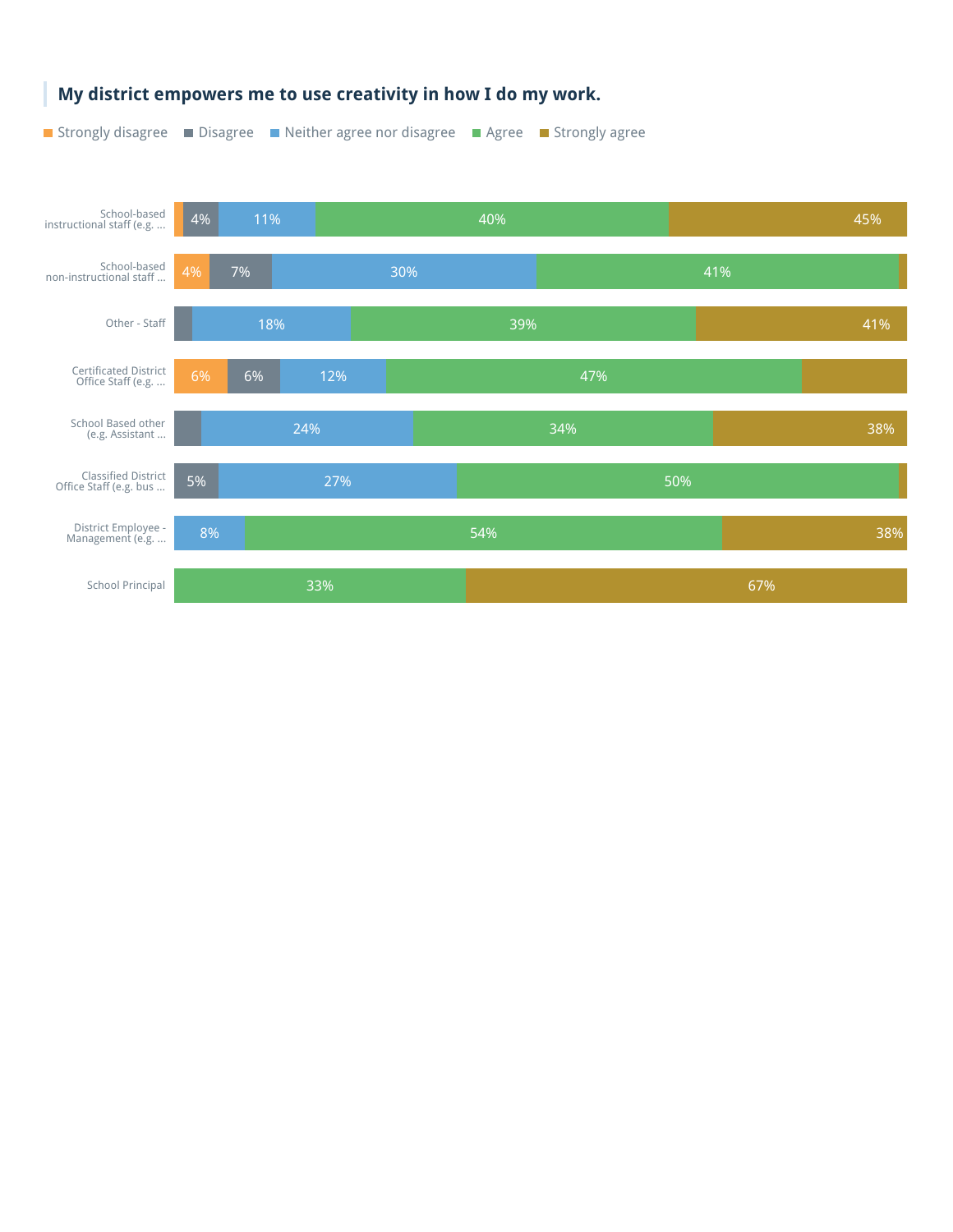## **Professional Development & Support**

The questions in this section were asked to Staff of Midlothian School District Only.

Proportion of Positive Ratings (4 or 5)

| Question                                                           | Midlothian District Office |
|--------------------------------------------------------------------|----------------------------|
| I have the necessary resources to do my job well in this district. | 76%                        |
| I receive useful feedback from district supervisors.               | 68%                        |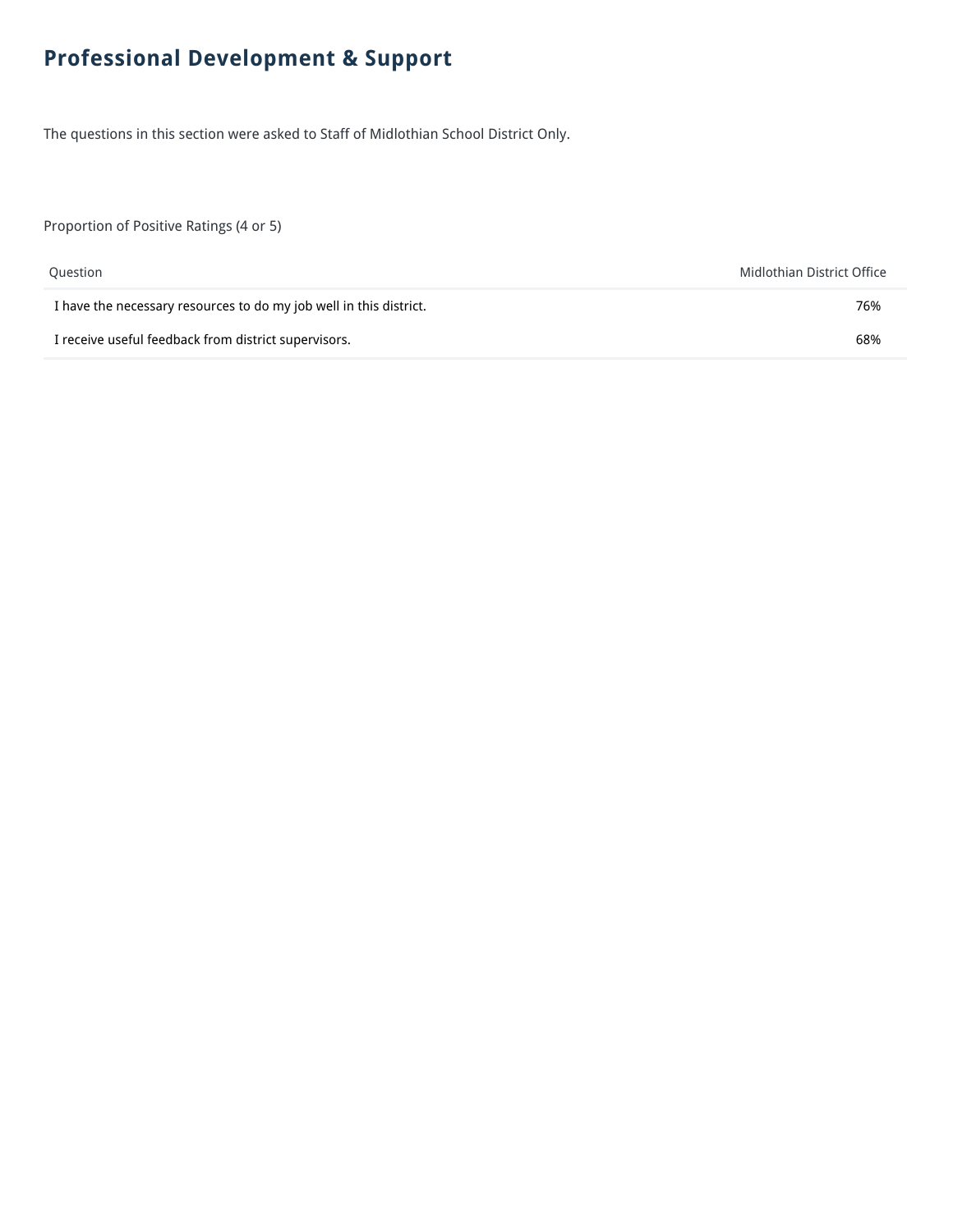#### **Theme Average**

**Midlothian School District - May 2018** 

![](_page_61_Figure_2.jpeg)

#### **Theme Average - Subgroups**

■ School-based instructional staff (e.g. teacher) ■ School-based non-instructional staff (e.g. front office staff, etc.) ■ Other - Staff ■ Certificated District Office Staff (e.g. teacher or instructional coach who works across multiple sites) ■ School Based other (e.g. Assis Classified District Office Staff (e.g. bus driver, clerical staff, technician, janitorial staff member, etc.)

■ District Employee - Management (e.g. department manager) ■ School Principal

![](_page_61_Figure_6.jpeg)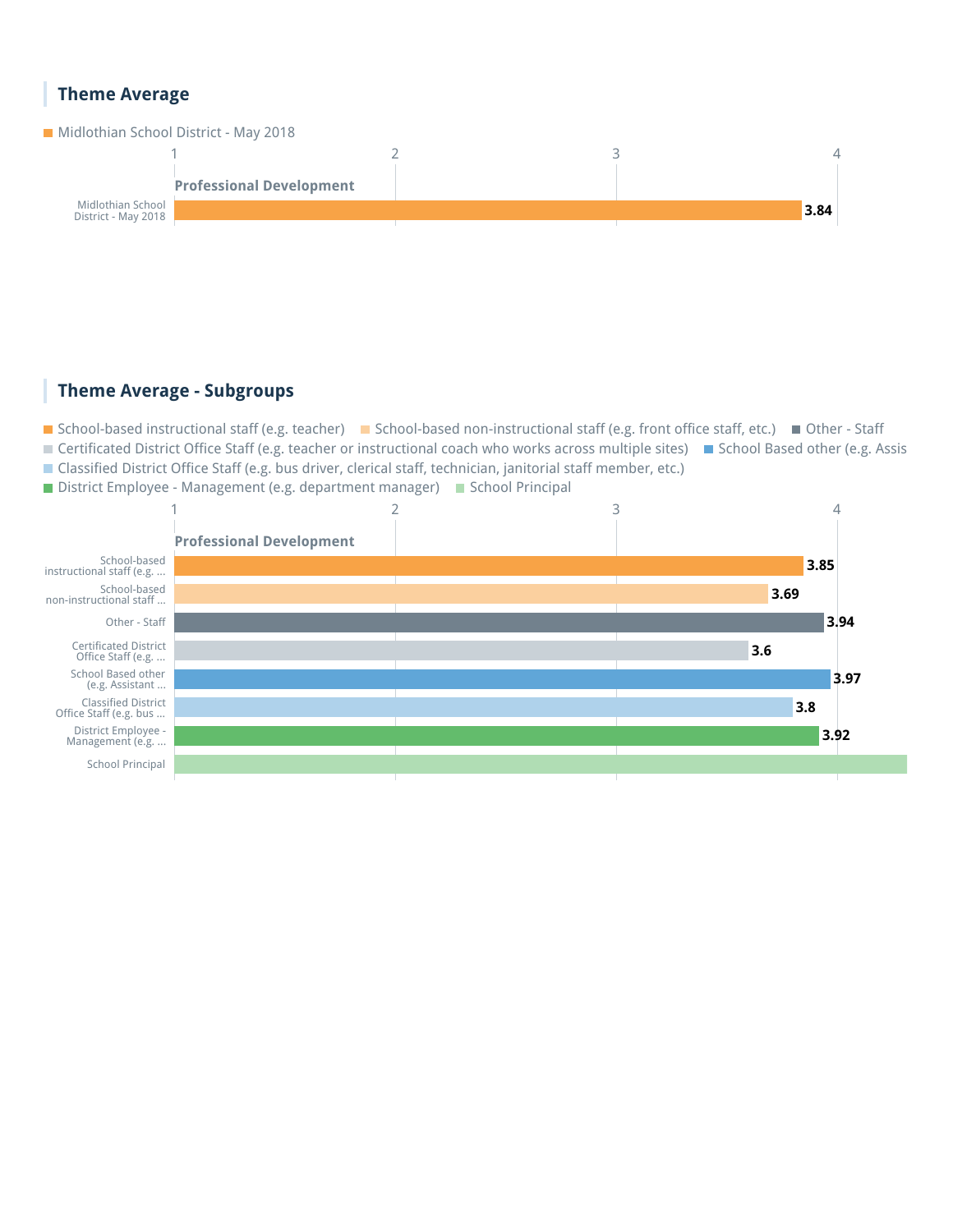#### **Responses Overall**

**Midlothian School District - May 2018** 

![](_page_62_Figure_2.jpeg)

#### **Responses by Subgroup**

■ School-based instructional staff (e.g. teacher) ■ School-based non-instructional staff (e.g. front office staff, etc.) ■ Other - Staff ■ Certificated District Office Staff (e.g. teacher or instructional coach who works across multiple sites) ■ School Based other (e.g. Assis Classified District Office Staff (e.g. bus driver, clerical staff, technician, janitorial staff member, etc.)

 $\blacksquare$  District Employee - Management (e.g. department manager)  $\blacksquare$  School Principal

![](_page_62_Figure_6.jpeg)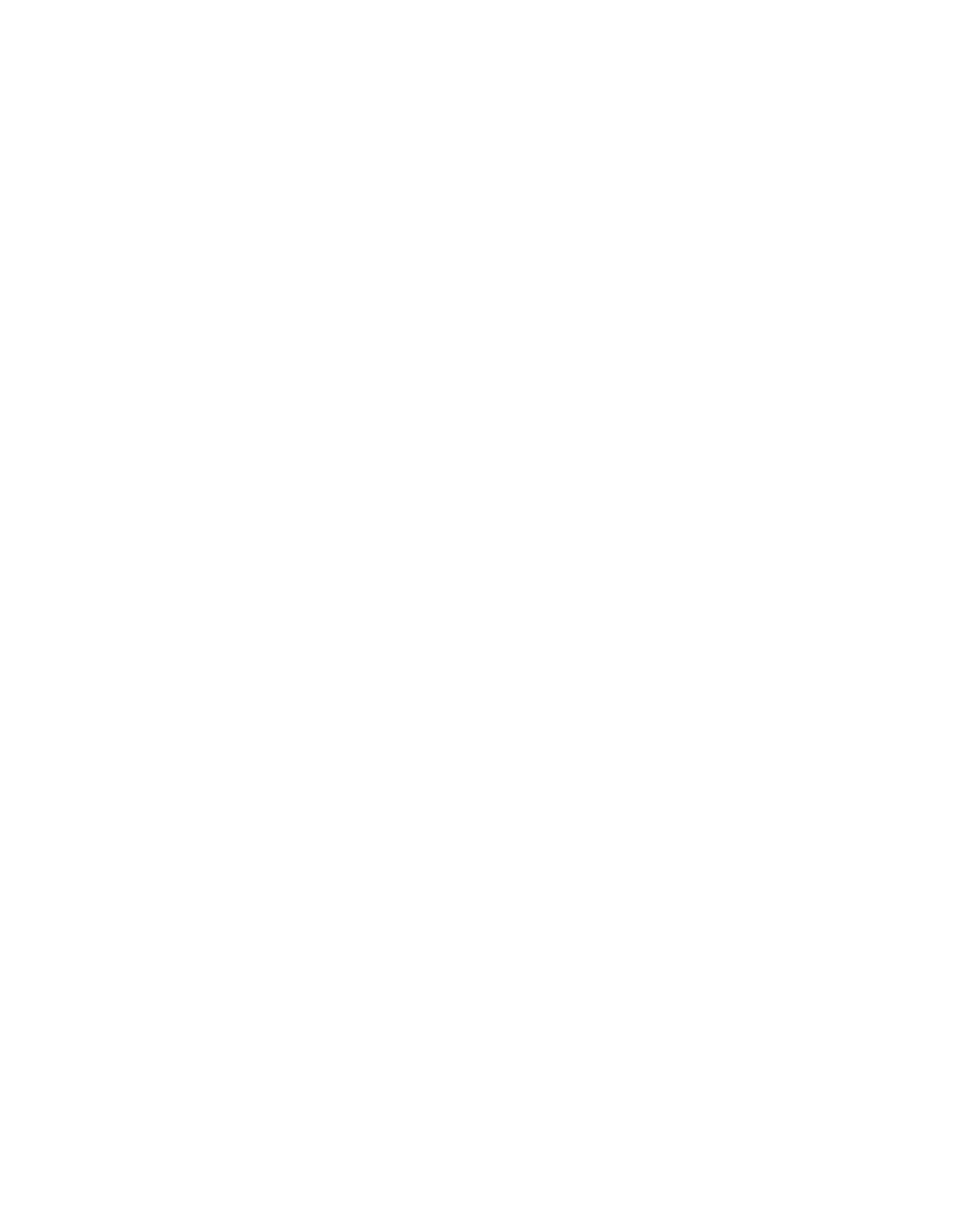## **Professional Development & Support Response Distribution**

![](_page_64_Picture_1.jpeg)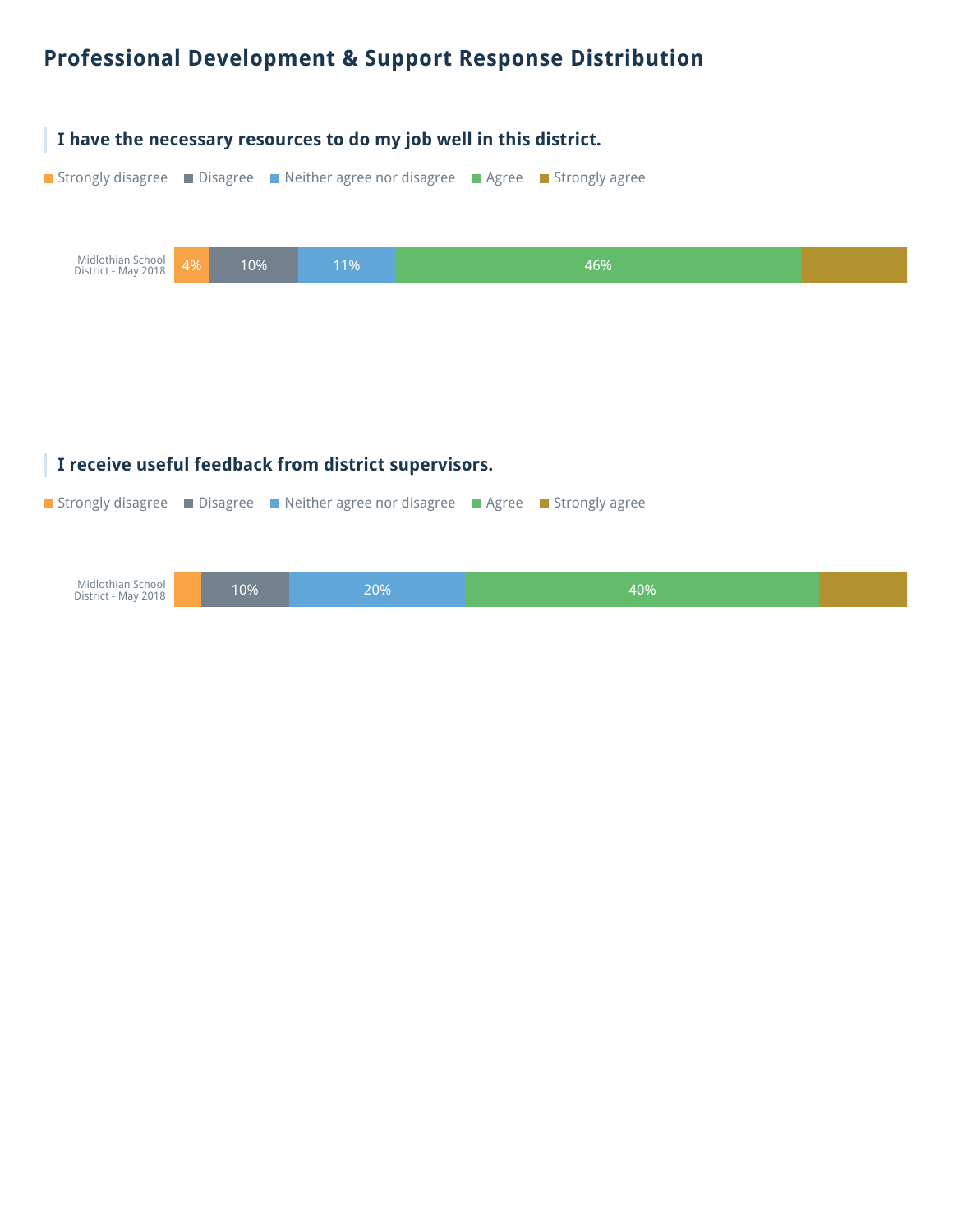## **Response Distribution by Role**

![](_page_65_Figure_1.jpeg)

#### **I have the necessary resources to do my job well in this district.**

**I receive useful feedback from district supervisors.**